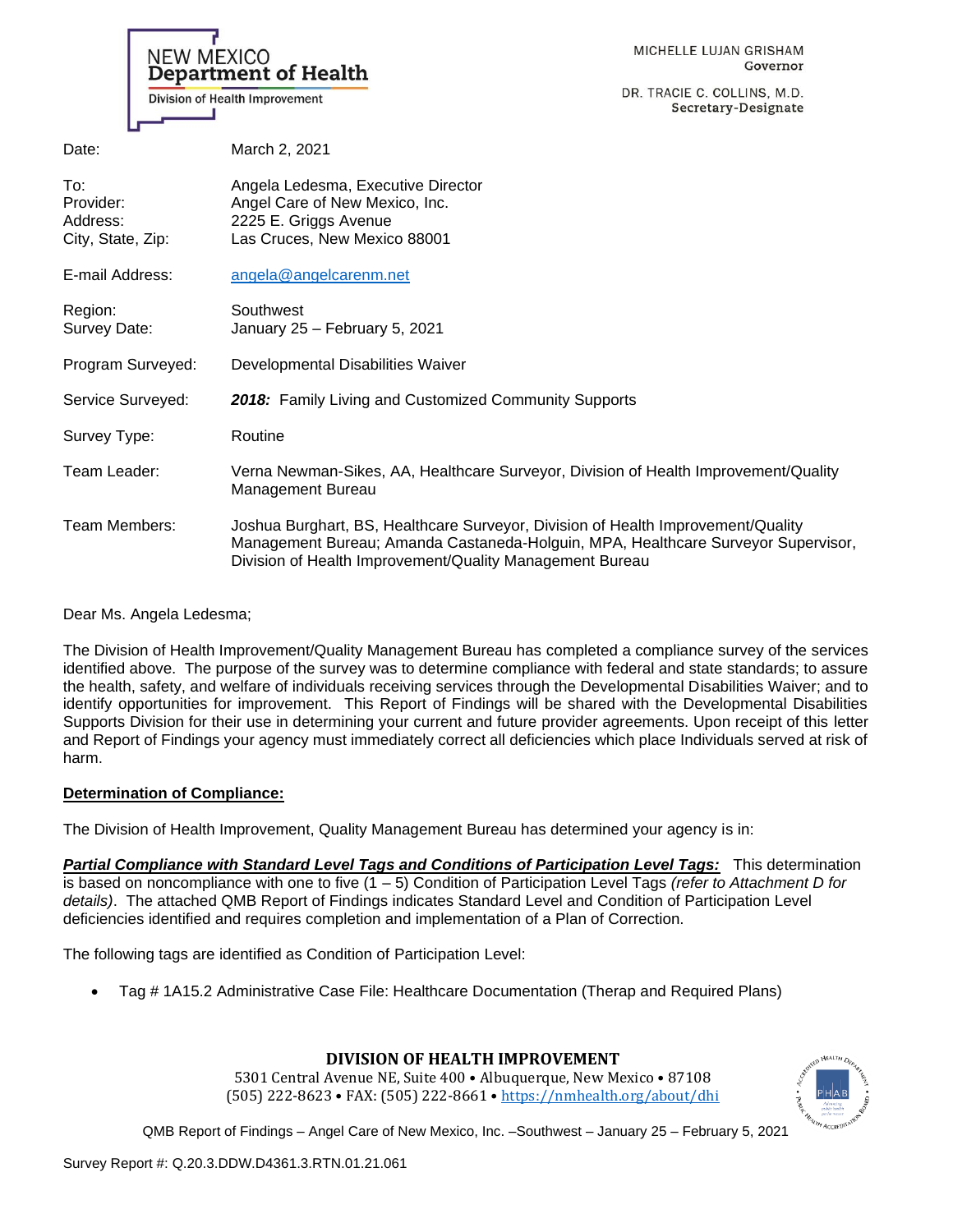The following tags are identified as Standard Level:

- Tag # 1A32.1 Administrative Case File: Individual Service Plan Implementation *(Not Completed at Frequency)*
- Tag # 1A22 Agency Personnel Competency
- Tag # 1A43.1 General Events Reporting: Individual Reporting
- Tag # 1A08.2 Administrative Case File: Healthcare Requirements & Follow-up
- Tag # LS25 Residential Health & Safety (Supported Living & Family Living)

#### **Plan of Correction:**

The attached Report of Findings identifies the deficiencies found during your agency's on-site compliance review. You are required to complete and implement a Plan of Correction. Your agency has a total of 45 business days (10 business days to submit your POC for approval and 35 days to implement your *approved* Plan of Correction) from the receipt of this letter.

You were provided information during the exit meeting portion of your on-site survey. Please refer to this information (Attachment A) for specific instruction on completing your Plan of Correction. At a minimum your Plan of Correction should address the following for each Tag cited:

#### **Corrective Action for Current Citation**:

• How is the deficiency going to be corrected? (i.e. obtained documents, retrain staff, individuals and/or staff no longer in service, void/adjusts completed, etc.) This can be specific to each deficiency cited or if possible, an overall correction, i.e. all documents will be requested and filed as appropriate.

#### **On-going Quality Assurance/Quality Improvement Processes:**

- What is going to be done on an ongoing basis? (i.e. file reviews, etc.)
- How many individuals is this going to effect? (i.e. percentage of individuals reviewed, number of files reviewed, etc.)
- How often will this be completed? (i.e. weekly, monthly, quarterly, etc.)
- Who is responsible? (responsible position within your agency)
- What steps will be taken if issues are found? (i.e. retraining, requesting documents, filing RORA, etc.)
- How is this integrated in your agency's QIS, QI Committee reviews and annual report?

#### **Submission of your Plan of Correction:**

Please submit your agency's Plan of Correction in the available space on the two right-hand columns of the Report of Findings. *(See attachment "A" for additional guidance in completing the Plan of Correction)*.

Within 10 business days of receipt of this letter your agency Plan of Correction must be submitted to the parties below:

- **1. Quality Management Bureau, Attention: Monica Valdez, Plan of Correction Coordinator in any of the following ways:**
	- a. Electronically at [MonicaE.Valdez@state.nm.us](mailto:MonicaE.Valdez@state.nm.us) *(preferred method)*
	- b. Fax to 505-222-8661, or
	- c. Mail to POC Coordinator, 5301 Central Ave NE Suite 400, Albuquerque, New Mexico 87108

## **2. Developmental Disabilities Supports Division Regional Office for region of service surveyed**

Upon notification from QMB that your *Plan of Correction has been approved*, you must implement all remedies and corrective actions to come into compliance. If your Plan of Correction is denied, you must resubmit a revised plan as soon as possible for approval, as your POC approval and all remedies must be completed within 45 business days of the receipt of this letter.

Failure to submit your POC within the allotted 10 business days or complete and implement your Plan of Correction within the total 45 business days allowed may result in the imposition of a \$200 per day Civil Monetary Penalty until it is received, completed and/or implemented.

## **Billing Deficiencies:**

If you have deficiencies noted in this report of findings under the *Service Domain: Medicaid Billing/Reimbursement*, you must complete a "Void/Adjust" claim or remit the identified overpayment via a check within 30 calendar days of the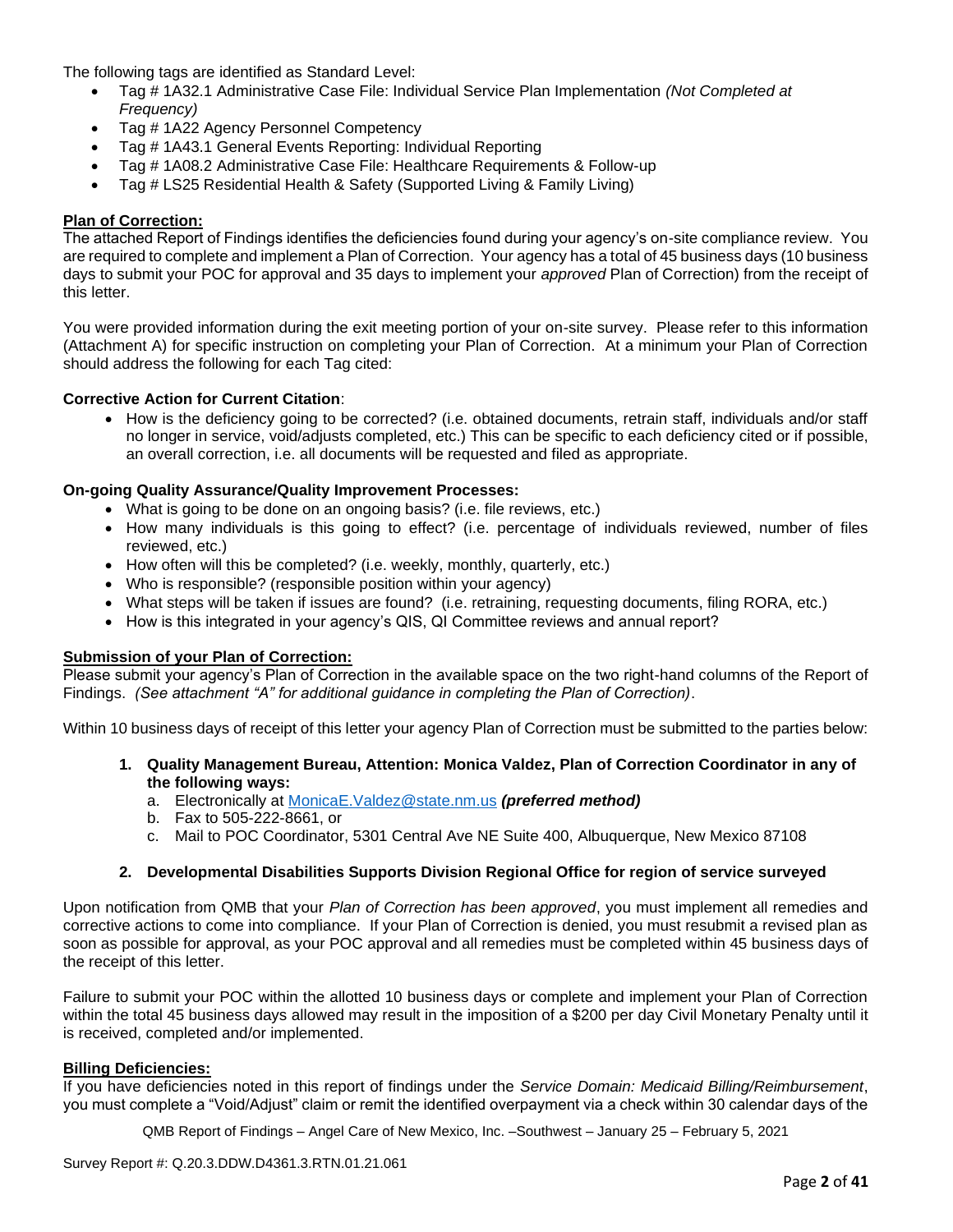date of this letter to HSD/OIG/PIU, *though this is not the preferred method of payment*. If you choose to pay via check, please include a copy of this letter with the payment. Make the check payable to the New Mexico Human Services Department and mail to:

#### Attention: *Lisa Medina-Lujan* HSD/OIG/Program Integrity Unit 1474 Rodeo Road Santa Fe, New Mexico 87505

If you have questions and would like to speak with someone at HSD/OIG/PIU, please contact:

*Lisa Medina-Lujan [\(Lisa.medina-lujan@state.nm.us\)](mailto:Lisa.medina-lujan@state.nm.us)*

Please be advised that there is a one-week lag period for applying payments received by check to Void/Adjust claims. During this lag period, your other claim payments may be applied to the amount you owe even though you have sent a refund, reducing your payment amount. For this reason, we recommend that you allow the system to recover the overpayment instead of sending in a check.

## **Request for Informal Reconsideration of Findings (IRF):**

If you disagree with a finding of deficient practice, you have 10 business days upon receipt of this notice to request an IRF. Submit your request for an IRF in writing to:

> ATTN: QMB Bureau Chief Request for Informal Reconsideration of Findings 5301 Central Ave NE Suite #400 Albuquerque, NM 87108 Attention: IRF request/QMB

See Attachment "C" for additional guidance in completing the request for Informal Reconsideration of Findings. The request for an IRF will not delay the implementation of your Plan of Correction which must be completed within 45 total business days (10 business days to submit your POC for approval and 35 days to implement your *approved* Plan of Correction). Providers may not appeal the nature or interpretation of the standard or regulation, the team composition or sampling methodology. If the IRF approves the modification or removal of a finding, you will be advised of any changes.

Please contact the Plan of Correction Coordinator, Monica Valdez at 505-273-1930 or email at: [MonicaE.Valdez@state.nm.us](mailto:MonicaE.Valdez@state.nm.us) if you have questions about the Report of Findings or Plan of Correction. Thank you for your cooperation and for the work you perform.

Sincerely,

Verna Newman-Sikes, AA

Verna Newman-Sikes, AA Team Lead/Healthcare Surveyor Division of Health Improvement Quality Management Bureau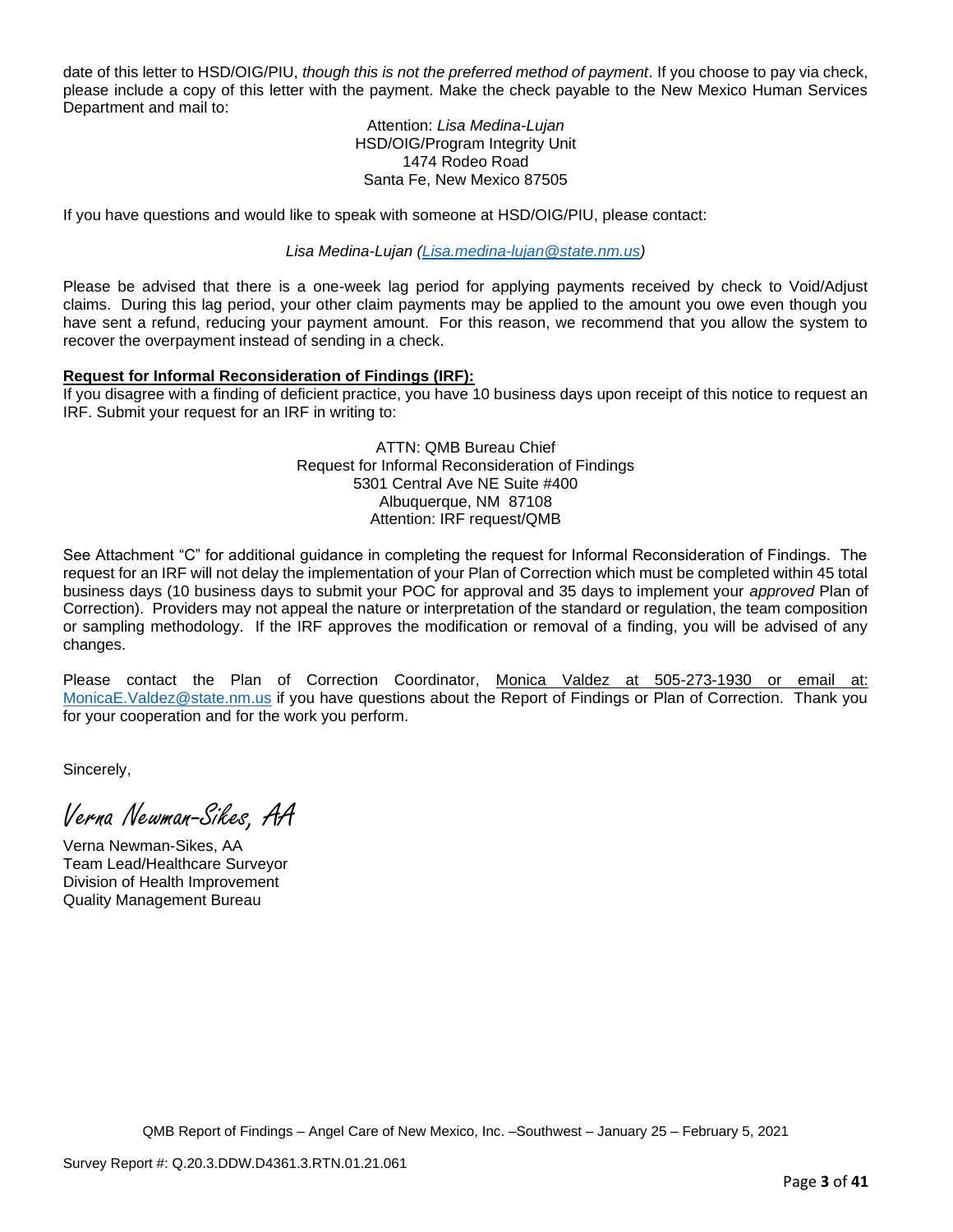# Administrative Review Start Date: January 25, 2021 Contact: **Angel Care of New Mexico, Inc.** Angela Ledesma, Executive Director **DOH/DHI/QMB** Verna Newman-Sikes, AA, Team Lead/Healthcare Surveyor On-site Entrance Conference Date: January 25, 2021 Present: **Angel Care of New Mexico, Inc.** Angela Ledesma, Executive Director Jessica Guzman, DSP / Service Coordinator Suzann Ochoa, DSP / Service Coordinator **DOH/DHI/QMB** Verna Newman-Sikes, AA, Team Lead/Healthcare Surveyor Joshua Burghart, BS, Healthcare Surveyor Amanda Castaneda-Holguin, MPA, Healthcare Surveyor Supervisor Exit Conference Date: February 5, 2021 Present: **Angel Care of New Mexico, Inc.** Angela Ledesma, Executive Director Jessica Guzman, DSP / Service Coordinator Suzann Ochoa, DSP / Service Coordinator **DOH/DHI/QMB** Verna Newman-Sikes, AA, Team Lead/Healthcare Surveyor Joshua Burghart, BS, Healthcare Surveyor Amanda Castaneda-Holguin, MPA, Healthcare Surveyor Supervisor **DDSD - SW Regional Office**  Angie Brooks, DDSD Regional Director Administrative Locations Visited: 0 *(Note: No administrative locations visited due to COVID- 19 Public Health Emergency.)* Total Sample Size: 11 0 - *Jackson* Class Members 11 - Non-*Jackson* Class Members 8 - Family Living 11 - Customized Community Supports Total Homes Observed by Video 8 *(Note: No home visits conducted due to COVID- 19 Public Health Emergency, however, Video Observations were conducted)* ❖ Family Living Observed by Video 8 Persons Served Records Reviewed 11 Persons Served Interviewed **8** *(Note: Interviews conducted by video / phone due to COVID-19 Public Health Emergency)*

QMB Report of Findings – Angel Care of New Mexico, Inc. –Southwest – January 25 – February 5, 2021

**Survey Process Employed:**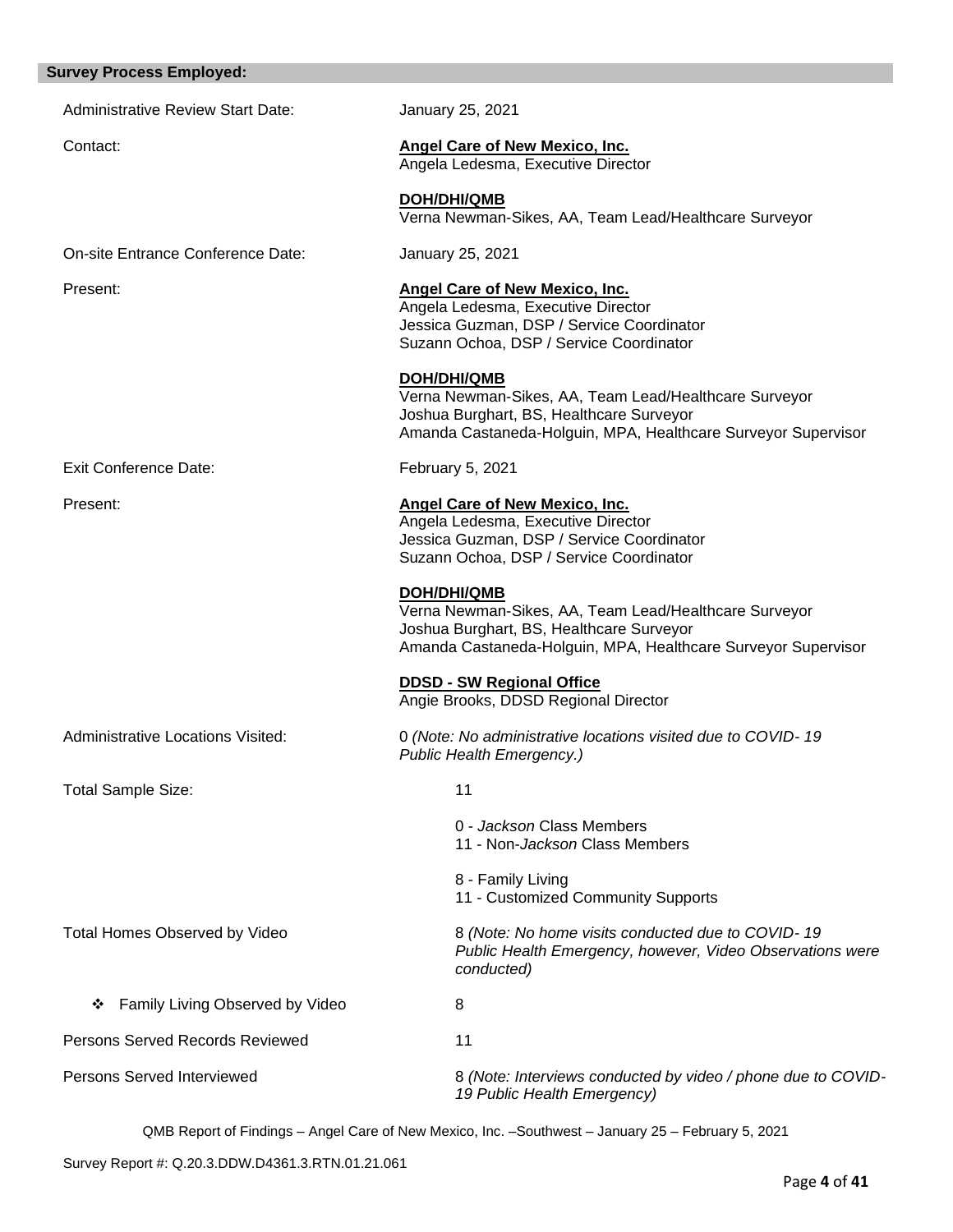| Persons Served Observed                               |                                                                                                                                                                |
|-------------------------------------------------------|----------------------------------------------------------------------------------------------------------------------------------------------------------------|
| Persons Served Not Seen and/or Not Available          | 2 (Note; 2 Individuals were not available during the on-site<br>survey)                                                                                        |
| Direct Support Personnel Records Reviewed             | 38 (Note: Two DSP perform dual roles as Service<br>Coordinators)                                                                                               |
| Direct Support Personnel Interviewed                  | 14 (Note: Interviews conducted by video / phone due to<br>COVID-19 Public Health Emergency) (Two Substitute<br>Care/Respite Personnel were interviewed as DSP) |
| Substitute Care/Respite Personnel<br>Records Reviewed | 13                                                                                                                                                             |
| Service Coordinator Records Reviewed                  | 2 (Note: Two Service Coordinators perform dual roles as<br>DSP <sub>s</sub> )                                                                                  |
| Nurse Interview                                       |                                                                                                                                                                |

Administrative Processes and Records Reviewed:

- Medicaid Billing/Reimbursement Records for all Services Provided
- Accreditation Records
- Individual Medical and Program Case Files, including, but not limited to: °Individual Service Plans
	- Progress on Identified Outcomes
	- **<sup>o</sup>Healthcare Plans**
	- Medical Emergency Response Plans
	- Therapy Evaluations and Plans
	- Healthcare Documentation Regarding Appointments and Required Follow-Up Other Required Health Information
- Internal Incident Management Reports and System Process / General Events Reports
- Personnel Files, including nursing and subcontracted staff
- Staff Training Records, Including Competency Interviews with Staff
- Agency Policy and Procedure Manual
- Caregiver Criminal History Screening Records
- Consolidated Online Registry/Employee Abuse Registry
- Human Rights Committee Notes and Meeting Minutes
- Quality Assurance / Improvement Plan
- CC: Distribution List: DOH Division of Health Improvement
	- DOH Developmental Disabilities Supports Division
	- DOH Office of Internal Audit
	- HSD Medical Assistance Division
	- NM Attorney General's Office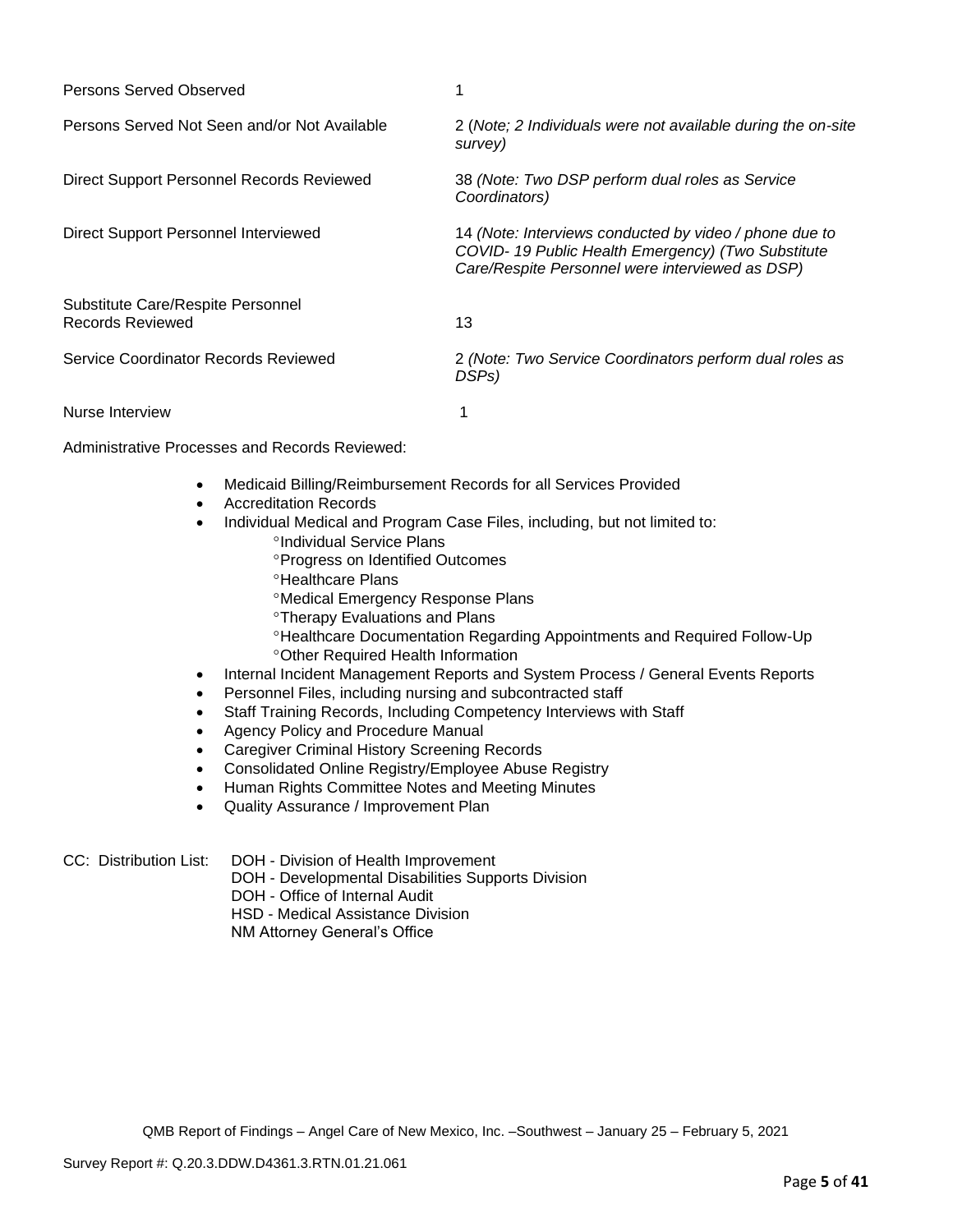## **Attachment A**

## **Provider Instructions for Completing the QMB Plan of Correction (POC) Process**

## *Introduction:*

After a QMB Compliance Survey, your QMB Report of Findings will be sent to you via e-mail.

Each provider must develop and implement a Plan of Correction (POC) that identifies specific quality assurance and quality improvement activities the agency will implement to correct deficiencies and prevent continued deficiencies and non-compliance.

Agencies must submit their Plan of Correction within ten (10) business days from the date you receive the QMB Report of Findings. (Providers who do not submit a POC within 10 business days may be referred to the DDSD Regional Office for purposes of contract management or the Internal Review Committee [IRC] for possible actions or sanctions).

Agencies must fully implement their approved Plan of Correction within 45 business days (10 business days to submit your POC for approval and 35 days to implement your approved Plan of Correction) from the date they receive the QMB Report of Findings. Providers who fail to complete a POC within the 45-business days allowed will be referred to the IRC for possible actions or sanctions.

If you have questions about the Plan of Correction process, call the Plan of Correction Coordinator at 505-273-1930 or email at [MonicaE.Valdez@state.nm.us.](mailto:MonicaE.Valdez@state.nm.us) Requests for technical assistance must be requested through your Regional DDSD Office.

The POC process cannot resolve disputes regarding findings. If you wish to dispute a finding on the official Report of Findings, you must file an Informal Reconsideration of Findings (IRF) request within ten (10) business days of receiving your report. Please note that you must still submit a POC for findings that are in question (see Attachment C).

## *Instructions for Completing Agency POC:*

#### *Required Content*

Your Plan of Correction should provide a step-by-step description of the methods to correct each deficient practice cited to prevent recurrence and information that ensures the regulation cited comes into and remains in compliance. The remedies noted in your POC are expected to be added to your Agency's required, annual Quality Assurance (QA) Plan.

If a deficiency has already been corrected since the on-site survey, the plan should state how it was corrected, the completion date (date the correction was accomplished), and how possible recurrence of the deficiency will be prevented.

*The following details should be considered when developing your Plan of Correction:*

#### *The Plan of Correction must address each deficiency cited in the Report of Findings unless otherwise noted with a "No Plan of Correction Required statement." The Plan of Correction must address the five (5) areas listed below:*

- 1. How the specific and realistic corrective action will be accomplished for individuals found to have been affected by the deficient practice.
- 2. How the agency will identify other individuals who have the potential to be affected by the same deficient practice, and how the agency will act to protect those individuals in similar situations.
- 3. What Quality Assurance measures will be put into place and what systemic changes made to ensure the deficient practice will not recur.
- 4. Indicate how the agency plans to monitor its performance to make certain solutions are sustained. The agency must develop a QA plan for ensuring correction is achieved and sustained. This QA plan must be implemented, and the corrective action is evaluated for its effectiveness. The plan of correction is integrated into the agency quality assurance system; and
- 5. Include dates when corrective actions will be completed. The corrective action completion dates must be acceptable to the State.

*The following details should be considered when developing your Plan of Correction:*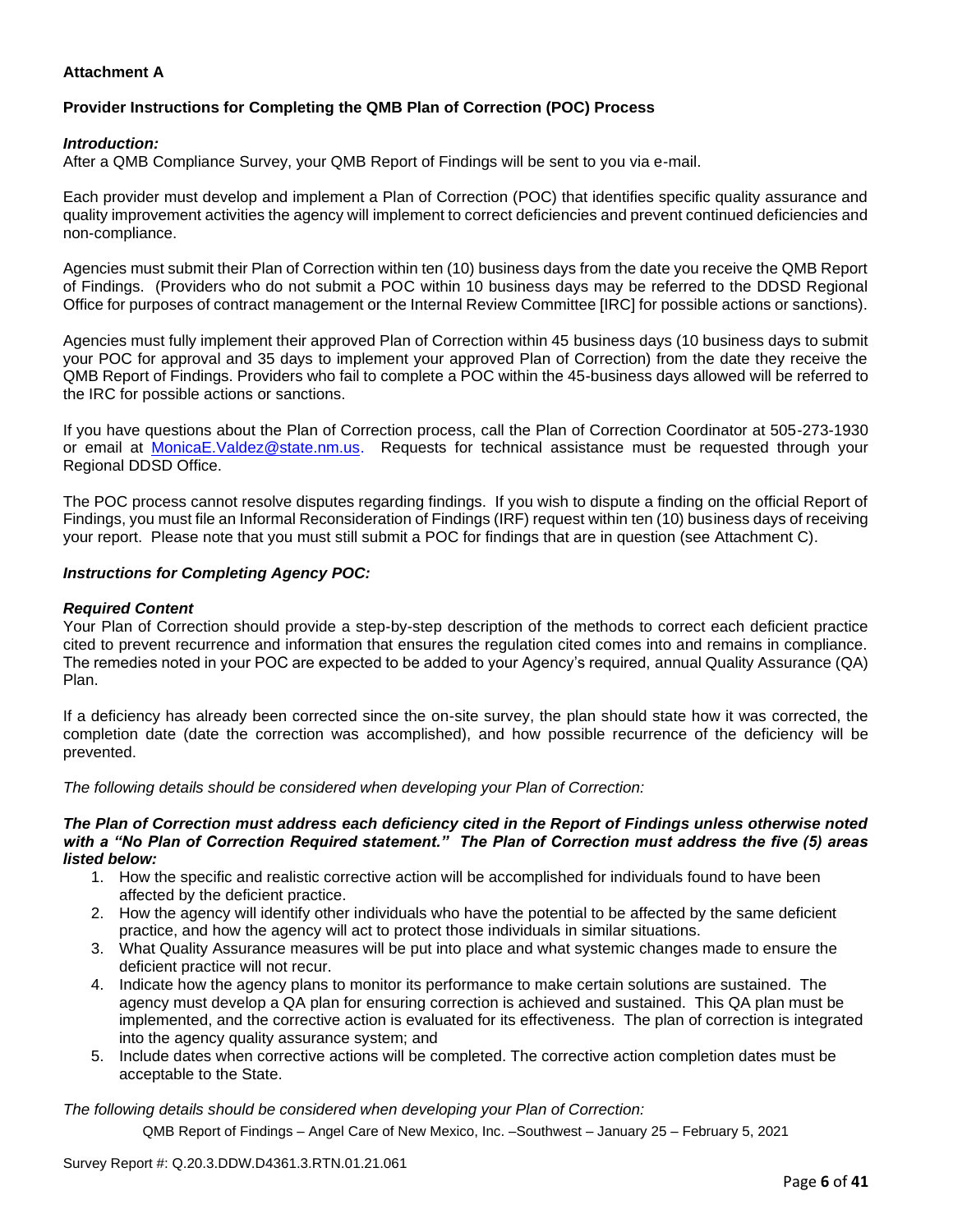- Details about how and when Individual Served, agency personnel and administrative and service delivery site files are audited by agency personnel to ensure they contain required documents;
- Information about how medication administration records are reviewed to verify they contain all required information before they are distributed to service sites, as they are being used, and after they are completed;
- Your processes for ensuring that all required agency personnel are trained on required DDSD required trainings;
- How accuracy in billing/reimbursement documentation is assured;
- How health, safety is assured;
- For Case Management providers, how Individual Service Plans are reviewed to verify they meet requirements, how the timeliness of level of care (LOC) packet submissions and consumer visits are tracked;
- Your process for gathering, analyzing and responding to quality data indicators; and,
- Details about Quality Targets in various areas, current status, analyses about why targets were not met, and remedies implemented.

*Note:* **Instruction or in-service of staff alone may not be a sufficient plan of correction.** This is a good first step toward correction, but additional steps must be taken to ensure the deficiency is corrected and will not recur.

## *Completion Dates*

- The plan of correction must include a **completion date** (entered in the far right-hand column) for each finding. Be sure the date is **realistic** in the amount of time your Agency will need to correct the deficiency; not to exceed 45 total business days.
- Direct care issues should be corrected immediately and monitored appropriately.
- Some deficiencies may require a staged plan to accomplish total correction.
- Deficiencies requiring replacement of equipment, etc., may require more time to accomplish correction but should show reasonable time frames.

## *Initial Submission of the Plan of Correction Requirements*

- 1. The Plan of Correction must be completed on the official QMB Survey Report of Findings/Plan of Correction Form and received by QMB within ten (10) business days from the date you received the report of findings.
- 2. For questions about the POC process, call the POC Coordinator, Monica Valdez at 505-273-1930 or email at [MonicaE.Valdez@state.nm.us](mailto:MonicaE.Valdez@state.nm.us) for assistance.
- 3. For Technical Assistance (TA) in developing or implementing your POC, contact your Regional DDSD Office.
- 4. Submit your POC to Monica Valdez, POC Coordinator in any of the following ways:
	- a. Electronically at [MonicaE.Valdez@state.nm.us](mailto:MonicaE.Valdez@state.nm.us) *(preferred method)*
	- b. Fax to 505-222-8661, or
	- c. Mail to POC Coordinator, 5301 Central Ave NE Suite 400, Albuquerque, New Mexico 87108
- 5. *Do not submit supporting documentation* (evidence of compliance) to QMB *until after* your POC has been approved by the QMB.
- 6. QMB will notify you when your POC has been "approved" or "denied."
	- a. During this time, whether your POC is "approved," or "denied," you will have a maximum of 45-business days from the date of receipt of your Report of Findings to correct all survey deficiencies.
	- b. If your POC is denied, it must be revised and resubmitted as soon as possible, as the 45-business day limit is in effect.
	- c. If your POC is denied a second time your agency may be referred to the Internal Review Committee.
	- d. You will receive written confirmation when your POC has been approved by QMB and a final deadline for completion of your POC.
	- e. Please note that all POC correspondence will be sent electronically unless otherwise requested.
- 7. Failure to submit your POC within 10 business days without prior approval of an extension by QMB will result in a referral to the Internal Review Committee and the possible implementation of monetary penalties and/or sanctions.

## *POC Document Submission Requirements*

Once your POC has been approved by the QMB Plan of Correction Coordinator you must submit copies of documents as evidence that all deficiencies have been corrected, as follows.

1. Your internal documents are due within a *maximum* of 45-business days of receipt of your Report of Findings.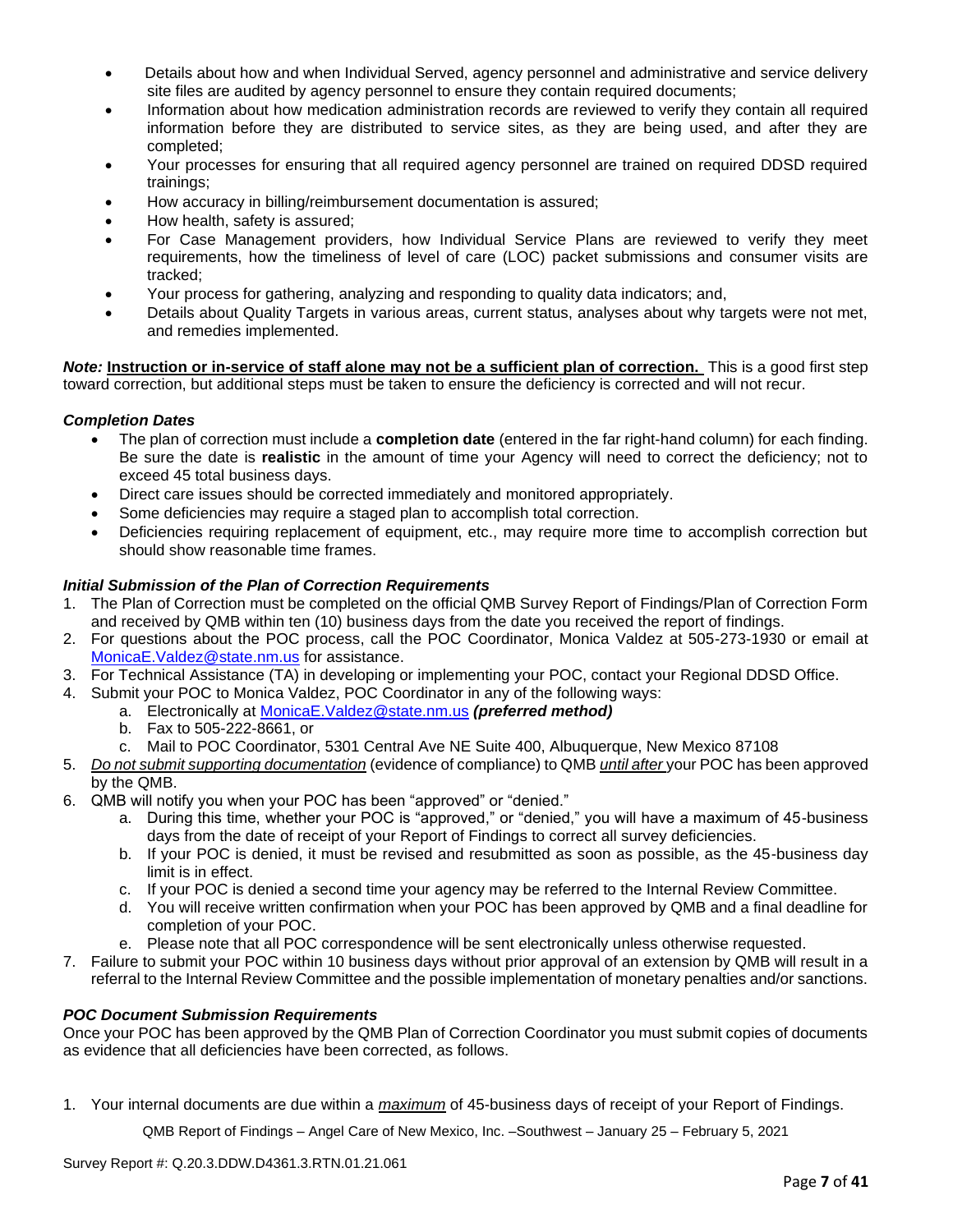- 2. It is preferred that you submit your documents via USPS or other carrier (scanned and saved to CD/DVD disc, flash drive, etc.). If documents containing HIPAA Protected Health Information (PHI) documents must be submitted through S-Comm (Therap), Fax or Postal System, do not send PHI directly to NMDOH email accounts. If the documents do not contain protected Health information (PHI) then you may submit your documents electronically scanned and attached to e-mails.
- 3. All submitted documents *must be annotated*; please be sure the tag numbers and Identification numbers are indicated on each document submitted. Documents which are not annotated with the Tag number and Identification number may not be accepted.
- 4. Do not submit original documents; Please provide copies or scanned electronic files for evidence. Originals must be maintained in the agency file(s) per DDSD Standards.
- 5. In lieu of some documents, you may submit copies of file or home audit forms that clearly indicate cited deficiencies have been corrected, other attestations of correction must be approved by the Plan of Correction Coordinator prior to their submission.
- 6. When billing deficiencies are cited, you must provide documentation to justify billing and/or void and adjust forms submitted to Xerox State Healthcare, LLC for the deficiencies cited in the Report of Findings.

**Revisions, Modifications or Extensions to your Plan of Correction (post QMB approval) must be made in writing and submitted to the Plan of Correction Coordinator, prior to the completion date and are approved on a case-by-case basis. No changes may be made to your POC or the timeframes for implementation without written approval of the POC Coordinator.**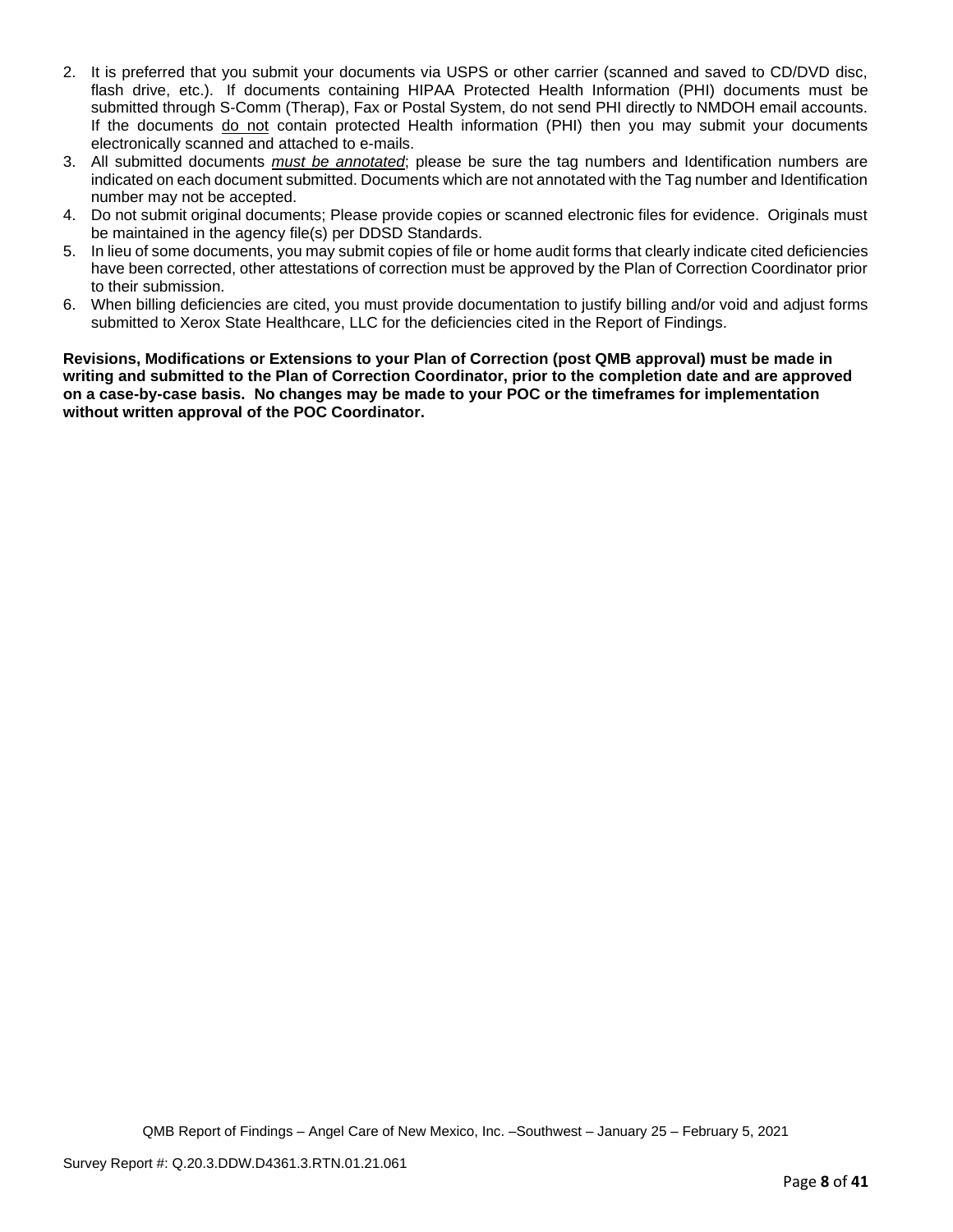## **Department of Health, Division of Health Improvement QMB Determination of Compliance Process**

The Division of Health Improvement, Quality Management Bureau (QMB) surveys compliance of the Developmental Disabilities Waiver (DDW) standards and other state and federal regulations. For the purpose of the LCA / CI survey the CMS waiver assurances have been grouped into four (4) Service Domains: Plan of Care (ISP Implementation); Qualified Providers; Health, Welfare and Safety; and Administrative Oversight (note that Administrative Oversight listed in this document is not the same as the CMS assurance of Administrative Authority. Used in this context it is related to the agency's operational policies and procedures, Quality Assurance system and Medicaid billing and reimbursement processes.)

The QMB Determination of Compliance process is based on provider compliance or non-compliance with standards and regulations identified during the on-site survey process and as reported in the QMB Report of Findings. All areas reviewed by QMB have been agreed to by DDSD and DHI/QMB and are reflective of CMS requirements. All deficiencies (non-compliance with standards and regulations) are identified and cited as either a Standard level deficiency or a Condition of Participation level deficiency in the QMB Reports of Findings. All deficiencies require corrective action when non-compliance is identified.

Each deficiency in your Report of Findings has been predetermined to be a Standard Level Deficiency, a Condition of Participation Level Deficiency, if below 85% compliance or a non-negotiable Condition of Participation Level Deficiency. Your Agency's overall Compliance Determination is based on a Scope and Severity Scale which takes into account the number of Standard and Condition Level Tags cited as well as the percentage of Individuals affected in the sample.

## **Conditions of Participation (CoPs)**

CoPs are based on the Centers for Medicare and Medicaid Services, Home and Community-Based Waiver required assurances, in addition to the New Mexico Developmental Disability Waiver (DDW) Service Standards. The Division of Health Improvement (DHI), in conjunction with the Developmental Disability Support Division (DDSD), has identified certain deficiencies that have the potential to be a Condition of Participation Level, if the tag falls below 85% compliance based on the number of people affected. Additionally, there are what are called nonnegotiable Conditions of Participation, regardless if one person or multiple people are affected. In this context, a CoP is defined as an essential / fundamental regulation or standard, which when out of compliance directly affects the health and welfare of the Individuals served. If no deficiencies within a Tag are at the level of a CoP, it is cited as a Standard Level Deficiency.

## *Service Domains and CoPs for Living Care Arrangements and Community Inclusion are as follows:*

**Service Domain: Service Plan: ISP Implementation -** *Services are delivered in accordance with the service plan, including type, scope, amount, duration, and frequency specified in the service plan.*

## **Potential Condition of Participation Level Tags if compliance is below 85%:**

- **1A08.3 –** Administrative Case File: Individual Service Plan / ISP Components
- **1A32 –** Administrative Case File: Individual Service Plan Implementation
- **LS14 –** Residential Service Delivery Site Case File (ISP and Healthcare Requirements)
- **IS14 –** CCS / CIES Service Delivery Site Case File (ISP and Healthcare Requirements)

**Service Domain: Qualified Providers -** *The State monitors non-licensed/non-certified providers to assure adherence to waiver requirements. The State implements its policies and procedures for verifying that provider training is conducted in accordance with State requirements and the approved waiver.*

## **Potential Condition of Participation Level Tags if compliance is below 85%:**

- **1A20 -** Direct Support Personnel Training
- **1A22 -** Agency Personnel Competency
- **1A37 –** Individual Specific Training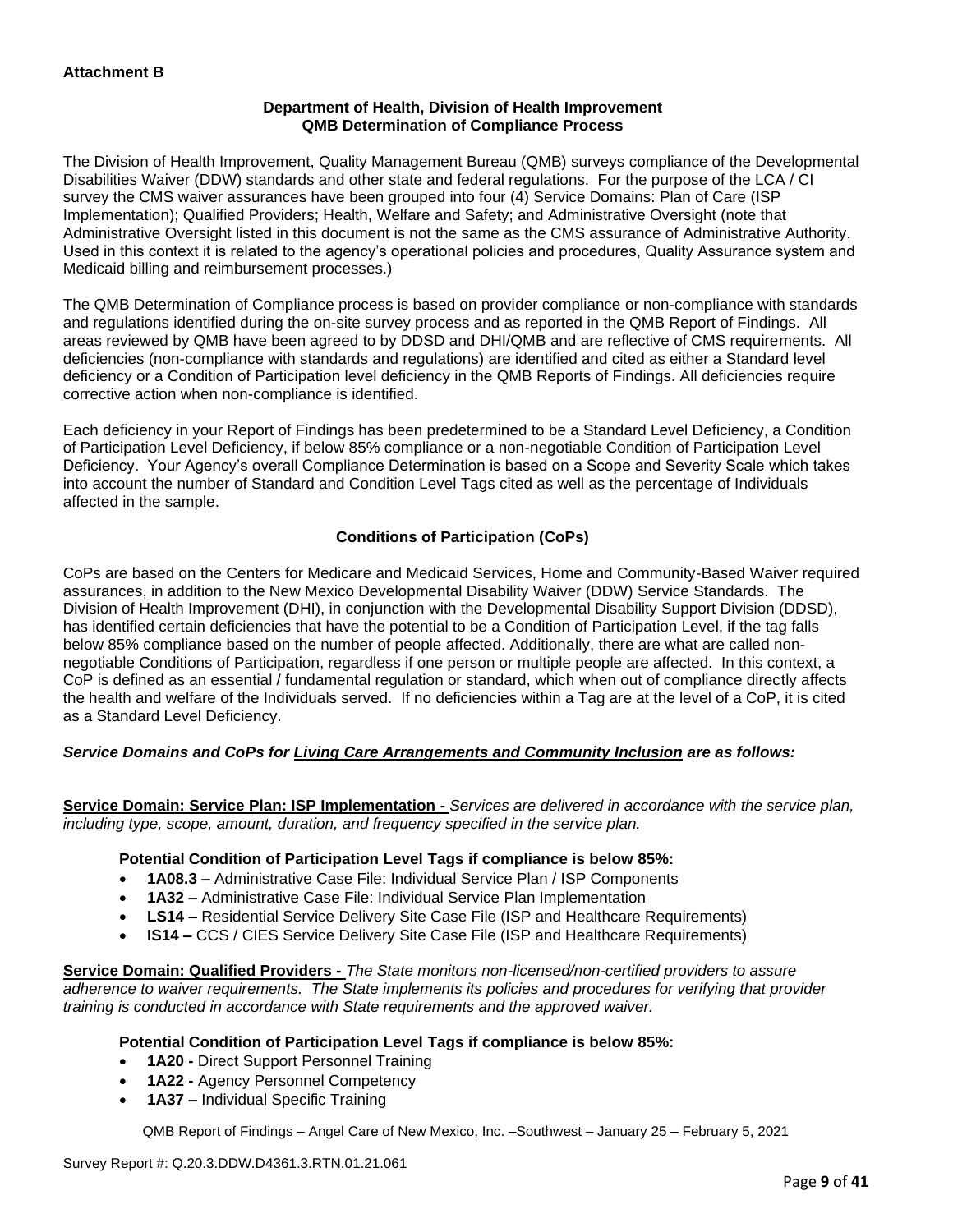## **Non-Negotiable Condition of Participation Level Tags (one or more Individuals are cited):**

- **1A25.1 –** Caregiver Criminal History Screening
- **1A26.1 –** Consolidated On-line Registry Employee Abuse Registry

**Service Domain: Health, Welfare and Safety -** *The State, on an ongoing basis, identifies, addresses, and seeks to prevent occurrences of abuse, neglect, and exploitation. Individuals shall be afforded their basic human rights. The provider supports individuals to access needed healthcare services in a timely manner.*

## **Potential Condition of Participation Level Tags if compliance is below 85%:**

- **1A08.2 –** Administrative Case File: Healthcare Requirements & Follow-up
- **1A09 –** Medication Delivery Routine Medication Administration
- **1A09.1 –** Medication Delivery PRN Medication Administration
- **1A15.2 –** Administrative Case File: Healthcare Documentation (Therap and Required Plans)

## **Non-Negotiable Condition of Participation Level Tags (one or more Individuals are cited):**

- **1A05 –** General Requirements / Agency Policy and Procedure Requirements
- **1A07 –** Social Security Income (SSI) Payments
- **1A09.2 –** Medication Delivery Nurse Approval for PRN Medication
- **1A15 –** Healthcare Coordination Nurse Availability / Knowledge
- **1A31 –** Client Rights/Human Rights
- **LS25.1 –** Residential Reqts. (Physical Environment Supported Living / Family Living / Intensive Medical Living)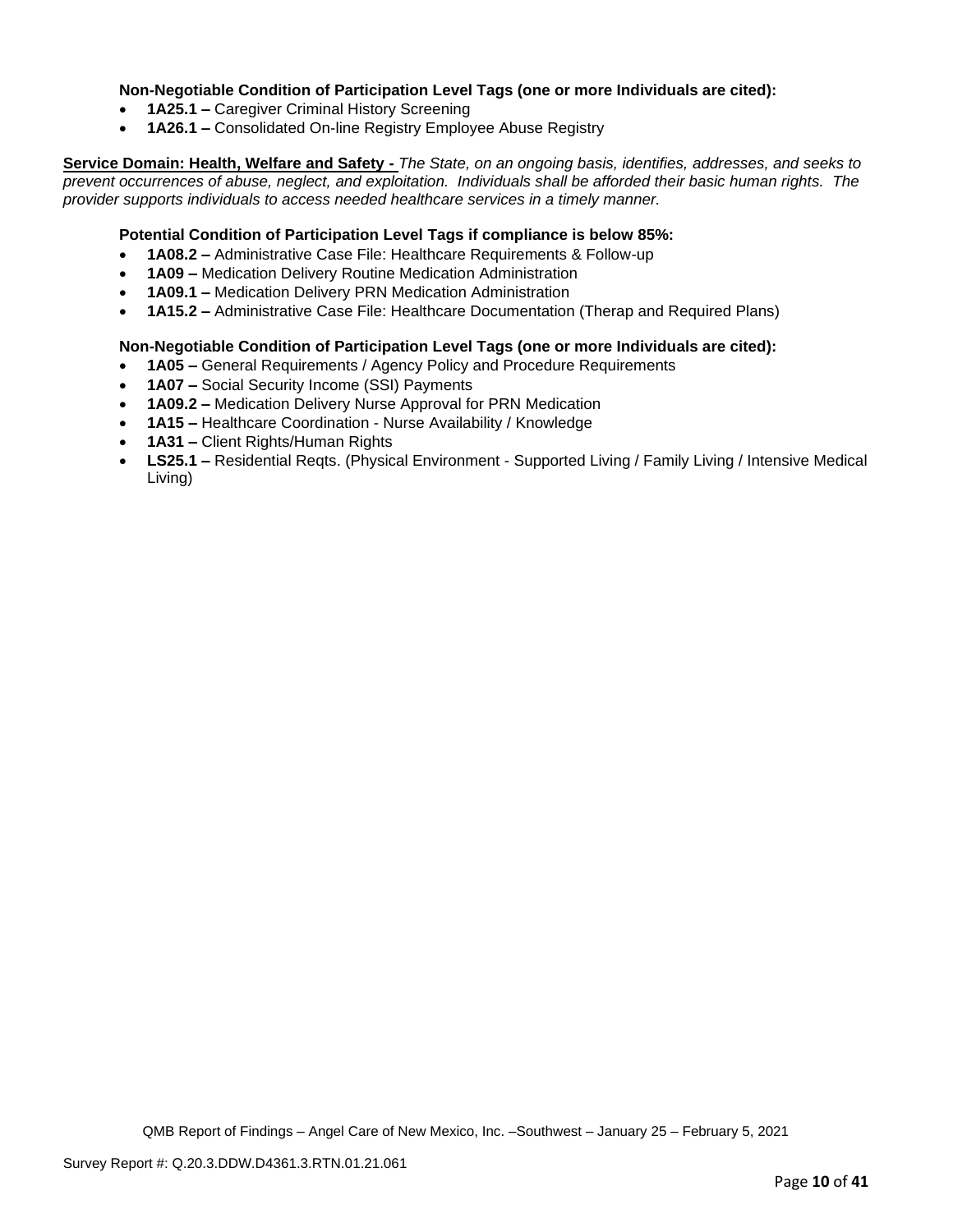## **Attachment C**

#### **Guidelines for the Provider Informal Reconsideration of Finding (IRF) Process**

#### **Introduction:**

Throughout the QMB Survey process, surveyors are openly communicating with providers. Open communication means surveyors have clarified issues and/or requested missing information before completing the review through the use of the signed/dated "Document Request," or "Administrative Needs," etc. forms. Regardless, there may still be instances where the provider disagrees with a specific finding. Providers may use the following process to informally dispute a finding.

#### **Instructions:**

- 1. The Informal Reconsideration of the Finding (IRF) request must be received in writing to the QMB Bureau Chief **within 10 business days** of receipt of the final Report of Findings **(***Note: No extensions are granted for the IRF)***.**
- 2. The written request for an IRF *must* be completed on the QMB Request for Informal Reconsideration of Finding form available on the QMB website: <https://nmhealth.org/about/dhi/cbp/irf/>
- 3. The written request for an IRF must specify in detail the request for reconsideration and why the finding is inaccurate.
- 4. The IRF request must include all supporting documentation or evidence.
- 5. If you have questions about the IRF process, email the IRF Chairperson, Valerie V. Valdez at [valerie.valdez@state.nm.us](mailto:valerie.valdez@state.nm.us) for assistance.

#### **The following limitations apply to the IRF process:**

- The written request for an IRF and all supporting evidence must be received within 10 business days.
- Findings based on evidence requested during the survey and not provided may not be subject to reconsideration.
- The supporting documentation must be new evidence not previously reviewed or requested by the survey team.
- Providers must continue to complete their Plan of Correction during the IRF process
- Providers may not request an IRF to challenge the sampling methodology.
- Providers may not request an IRF based on disagreement with the nature of the standard or regulation.
- Providers may not request an IRF to challenge the team composition.
- Providers may not request an IRF to challenge the DHI/QMB determination of compliance or the length of their DDSD provider contract.

A Provider forfeits the right to an IRF if the request is not received within 10 business days of receiving the report and/or does not include all supporting documentation or evidence to show compliance with the standards and regulations.

The IRF Committee will review the request; the Provider will be notified in writing of the ruling; no face-to-face meeting will be conducted.

When a Provider requests that a finding be reconsidered, it does not stop or delay the Plan of Correction process. **Providers must continue to complete the Plan of Correction, including the finding in dispute regardless of the IRF status.** If a finding is removed or modified, it will be noted and removed or modified from the Report of Findings. It should be noted that in some cases a Plan of Correction may be completed prior to the IRF process being completed. The provider will be notified in writing on the decisions of the IRF committee.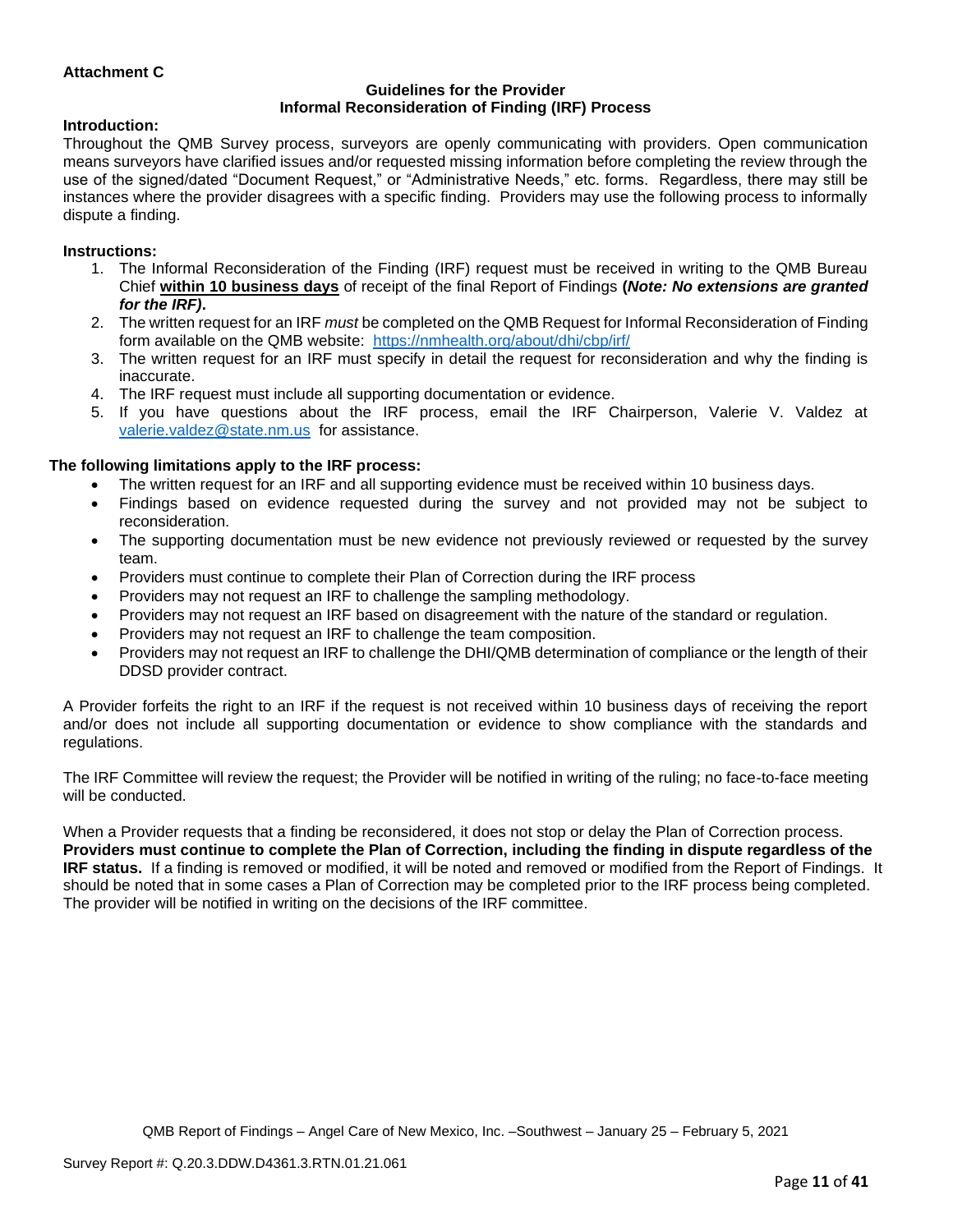## **QMB Determinations of Compliance**

## **Compliance:**

The QMB determination of *Compliance* indicates that a provider has either no deficiencies found during a survey or that no deficiencies at the Condition of Participation Level were found. The agency has obtained a level of compliance such that there is a minimal potential for harm to individuals' health and safety. To qualify for a determination of *Compliance*, the provider must have received no Conditions of Participation Level Deficiencies and have a minimal number of Individuals on the sample affected by the findings indicated in the Standards Level Tags.

## **Partial-Compliance with Standard Level Tags:**

The QMB determination of *Partial-Compliance with Standard Level Tags* indicates that a provider is in compliance with all Condition of Participation Level deficiencies but is out of compliance with a certain percentage of Standard Level deficiencies. This partial-compliance, if not corrected, may result in a negative outcome or the potential for more than minimal harm to individuals' health and safety. There are two ways to receive a determination of Partial Compliance with Standard Level Tags:

- 1. Your Report of Findings includes 16 or fewer Standards Level Tags with between 75% and 100% of the survey sample affected in any tag.
- 2. Your Report of Findings includes 17 or more Standard Level Tags with between 50% to 74% of the survey sample affected in any tag.

## **Partial-Compliance with Standard Level Tags and Condition of Participation Level Tags:**

The QMB determination of *Partial-Compliance with Standard Level Tags and Condition of Participation Level Tags*  indicates that a provider is out of compliance with one to five  $(1 - 5)$  Condition of Participation Level Tags. This partial-compliance, if not corrected, may result in a serious negative outcome or the potential for more than minimal harm to individuals' health and safety.

## **Non-Compliance:**

The QMB determination of *Non-Compliance* indicates a provider is significantly out of compliance with both Standard Level deficiencies and Conditions of Participation level deficiencies. This non-compliance, if not corrected, may result in a serious negative outcome or the potential for more than minimal harm to individuals' health and safety. There are three ways an agency can receive a determination of Non-Compliance:

- 1. Your Report of Findings includes 17 or more total Tags with 0 to 5 Condition of Participation Level Tags with 75% to 100% of the survey sample affected in any Condition of Participation Level tag.
- 2. Your Report of Findings includes any amount of Standard Level Tags with 6 or more Condition of Participation Level Tags.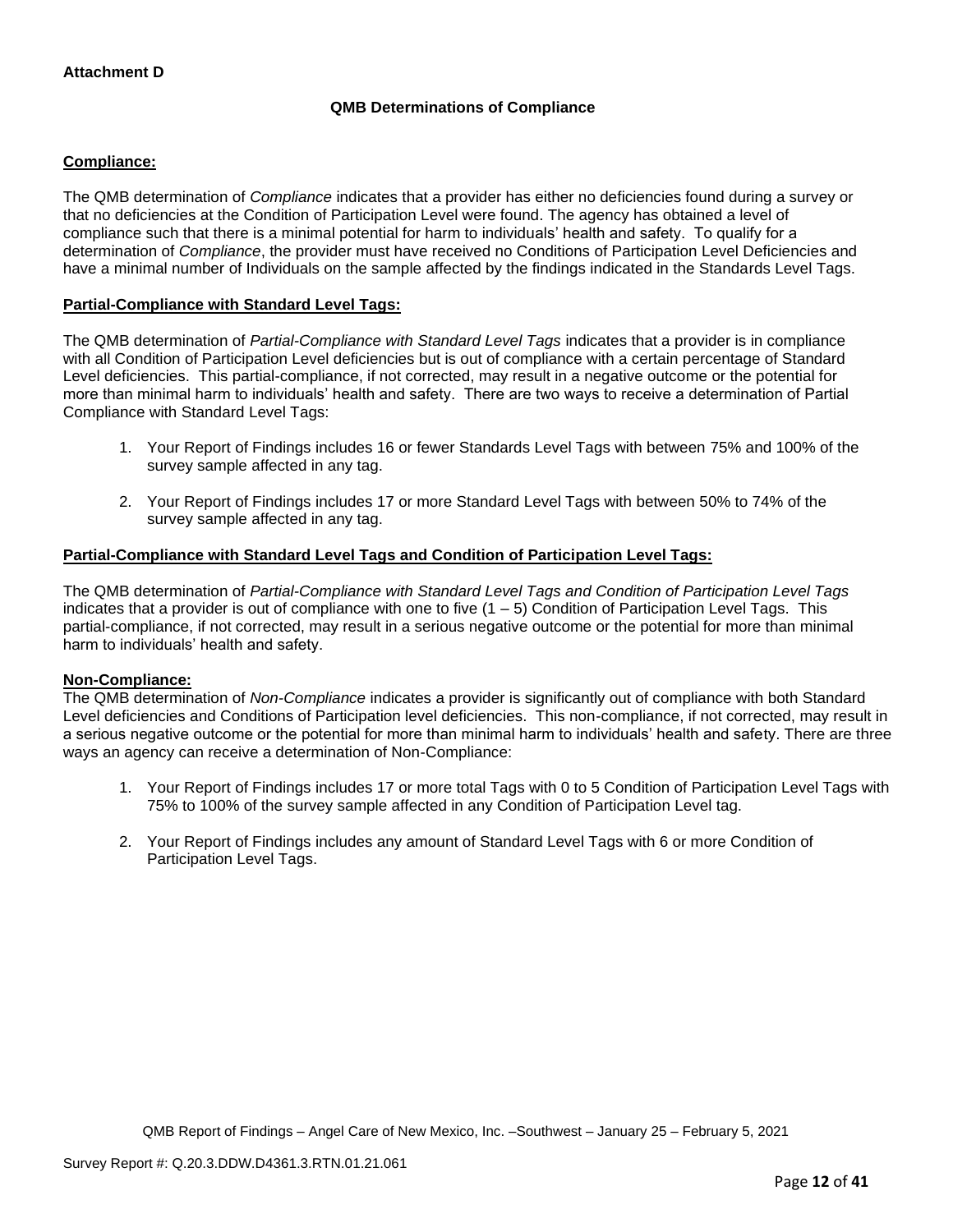| Compliance                                                                                                 | <b>Weighting</b>                                                                                                              |                                                                                                                                 |                                                                                                                          |                                                                                                                        |                                                                                                                                |                                                                                                                             |                                                                                                               |
|------------------------------------------------------------------------------------------------------------|-------------------------------------------------------------------------------------------------------------------------------|---------------------------------------------------------------------------------------------------------------------------------|--------------------------------------------------------------------------------------------------------------------------|------------------------------------------------------------------------------------------------------------------------|--------------------------------------------------------------------------------------------------------------------------------|-----------------------------------------------------------------------------------------------------------------------------|---------------------------------------------------------------------------------------------------------------|
| <b>Determination</b>                                                                                       |                                                                                                                               | LOW                                                                                                                             |                                                                                                                          | <b>MEDIUM</b>                                                                                                          |                                                                                                                                |                                                                                                                             | <b>HIGH</b>                                                                                                   |
| <b>Total Tags:</b>                                                                                         | up to 16                                                                                                                      | 17 or more                                                                                                                      | up to 16                                                                                                                 | 17 or more                                                                                                             | <b>Any Amount</b>                                                                                                              | 17 or more                                                                                                                  | <b>Any Amount</b>                                                                                             |
|                                                                                                            | and                                                                                                                           | and                                                                                                                             | And                                                                                                                      | and                                                                                                                    | And/or                                                                                                                         | and                                                                                                                         | And/or                                                                                                        |
| <b>COP Level Tags:</b>                                                                                     | 0 COP                                                                                                                         | 0 COP                                                                                                                           | 0 COP                                                                                                                    | 0 COP                                                                                                                  | 1 to 5 COP                                                                                                                     | 0 to 5 CoPs                                                                                                                 | 6 or more COP                                                                                                 |
|                                                                                                            | and                                                                                                                           | and                                                                                                                             | And                                                                                                                      | and                                                                                                                    |                                                                                                                                | and                                                                                                                         |                                                                                                               |
| Sample Affected:                                                                                           | 0 to 74%                                                                                                                      | 0 to 49%                                                                                                                        | 75 to 100%                                                                                                               | 50 to 74%                                                                                                              |                                                                                                                                | 75 to 100%                                                                                                                  |                                                                                                               |
| "Non-Compliance"                                                                                           |                                                                                                                               |                                                                                                                                 |                                                                                                                          |                                                                                                                        |                                                                                                                                | 17 or more<br><b>Total Tags with</b><br>75 to 100% of<br>the Individuals<br>in the sample<br>cited in any CoP<br>Level tag. | Any Amount of<br><b>Standard Level</b><br>Tags and 6 or<br>more Conditions<br>of Participation<br>Level Tags. |
| "Partial Compliance<br>with Standard Level<br>tags and Condition of<br><b>Participation Level</b><br>Tags" |                                                                                                                               |                                                                                                                                 |                                                                                                                          |                                                                                                                        | <b>Any Amount</b><br><b>Standard Level</b><br>Tags, plus 1 to 5<br><b>Conditions of</b><br><b>Participation Level</b><br>tags. |                                                                                                                             |                                                                                                               |
| "Partial Compliance<br>with Standard Level<br>tags"                                                        |                                                                                                                               |                                                                                                                                 | up to 16<br><b>Standard Level</b><br>Tags with 75 to<br>100% of the<br>individuals in<br>the sample cited<br>in any tag. | 17 or more<br><b>Standard Level</b><br>Tags with 50 to<br>74% of the<br>individuals in<br>the sample cited<br>any tag. |                                                                                                                                |                                                                                                                             |                                                                                                               |
| "Compliance"                                                                                               | Up to 16<br><b>Standard Level</b><br>Tags with 0 to<br><b>74% of the</b><br>individuals in<br>the sample<br>cited in any tag. | 17 or more<br><b>Standard Level</b><br>Tags with 0 to<br><b>49% of the</b><br>individuals in<br>the sample cited<br>in any tag. |                                                                                                                          |                                                                                                                        |                                                                                                                                |                                                                                                                             |                                                                                                               |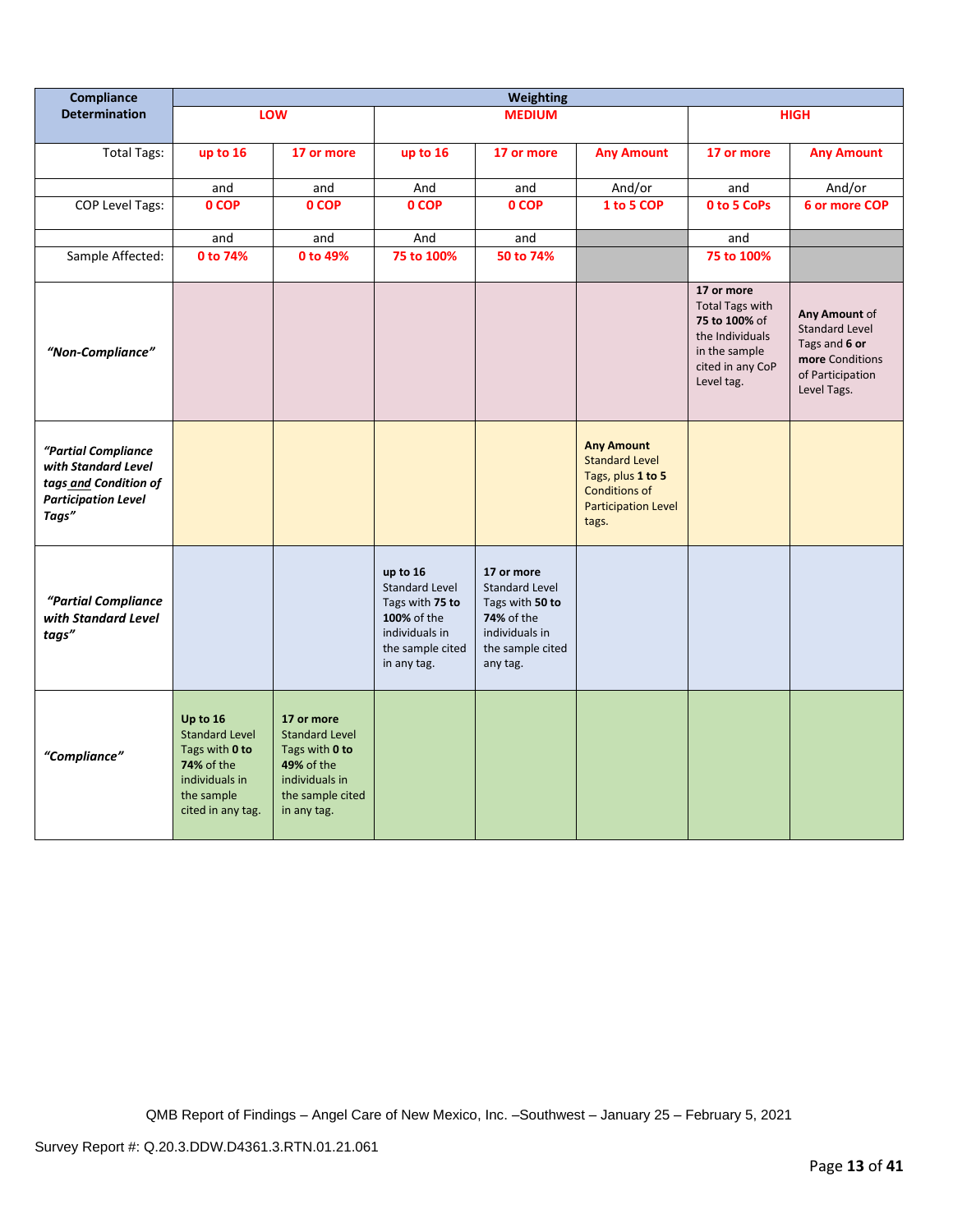| Agency:             | Angel Care of New Mexico, Inc. - Southwest Region     |
|---------------------|-------------------------------------------------------|
| Program:            | Developmental Disabilities Waiver                     |
| Service:            | 2018: Family Living and Customized Community Supports |
| Survey Type:        | Routine                                               |
| <b>Survey Date:</b> | January 25 - February 5, 2021                         |

| <b>Standard of Care</b>                                                                                                                                      | <b>Deficiencies</b>                                                                      | Agency Plan of Correction, On-going QA/QI<br>and Responsible Party                                   | <b>Completion</b><br><b>Date</b> |  |
|--------------------------------------------------------------------------------------------------------------------------------------------------------------|------------------------------------------------------------------------------------------|------------------------------------------------------------------------------------------------------|----------------------------------|--|
| Service Domain: Service Plans: ISP Implementation - Services are delivered in accordance with the service plan, including type, scope, amount, duration, and |                                                                                          |                                                                                                      |                                  |  |
| frequency specified in the service plan.                                                                                                                     |                                                                                          |                                                                                                      |                                  |  |
| Tag # 1A32.1 Administrative Case File:                                                                                                                       | <b>Standard Level Deficiency</b>                                                         |                                                                                                      |                                  |  |
| <b>Individual Service Plan Implementation (Not</b>                                                                                                           |                                                                                          |                                                                                                      |                                  |  |
| <b>Completed at Frequency)</b>                                                                                                                               |                                                                                          |                                                                                                      |                                  |  |
| NMAC 7.26.5.16.C and D Development of                                                                                                                        | Based on administrative record review, the                                               | Provider:                                                                                            |                                  |  |
| the ISP. Implementation of the ISP. The ISP                                                                                                                  | Agency did not implement the ISP according to                                            | <b>State your Plan of Correction for the</b>                                                         |                                  |  |
| shall be implemented according to the                                                                                                                        | the timelines determined by the IDT and as                                               | deficiencies cited in this tag here (How is the                                                      |                                  |  |
| timelines determined by the IDT and as                                                                                                                       | specified in the ISP for each stated desired                                             | deficiency going to be corrected? This can be<br>specific to each deficiency cited or if possible an |                                  |  |
| specified in the ISP for each stated desired                                                                                                                 | outcomes and action plan for 2 of 11                                                     | overall correction?): $\rightarrow$                                                                  |                                  |  |
| outcomes and action plan.                                                                                                                                    | individuals.                                                                             |                                                                                                      |                                  |  |
|                                                                                                                                                              |                                                                                          |                                                                                                      |                                  |  |
| C. The IDT shall review and discuss                                                                                                                          | As indicated by Individuals ISP the following                                            |                                                                                                      |                                  |  |
| information and recommendations with the                                                                                                                     | was found with regards to the implementation                                             |                                                                                                      |                                  |  |
| individual, with the goal of supporting the                                                                                                                  | of ISP Outcomes:                                                                         |                                                                                                      |                                  |  |
| individual in attaining desired outcomes. The                                                                                                                |                                                                                          |                                                                                                      |                                  |  |
| IDT develops an ISP based upon the                                                                                                                           | <b>Family Living Data Collection / Data</b>                                              |                                                                                                      |                                  |  |
| individual's personal vision statement,                                                                                                                      | Tracking/Progress with regards to ISP                                                    | <b>Provider:</b>                                                                                     |                                  |  |
| strengths, needs, interests, and preferences.                                                                                                                | <b>Outcomes:</b>                                                                         | <b>Enter your ongoing Quality</b>                                                                    |                                  |  |
| The ISP is a dynamic document, revised                                                                                                                       | Individual #3                                                                            | <b>Assurance/Quality Improvement</b>                                                                 |                                  |  |
| periodically, as needed, and amended to                                                                                                                      |                                                                                          | processes as it related to this tag number                                                           |                                  |  |
| reflect progress towards personal goals and<br>achievements consistent with the individual's                                                                 | • According to the Live Outcome; Action Step                                             | here (What is going to be done? How many                                                             |                                  |  |
| future vision. This regulation is consistent with                                                                                                            | for " will select type of meal" is to be                                                 | individuals is this going to affect? How often will                                                  |                                  |  |
| standards established for individual plan                                                                                                                    | completed 1 time per week. Evidence found<br>indicated it was not being completed at the | this be completed? Who is responsible? What                                                          |                                  |  |
| development as set forth by the commission on                                                                                                                | required frequency as indicated in the ISP                                               | steps will be taken if issues are found?): $\rightarrow$                                             |                                  |  |
| the accreditation of rehabilitation facilities                                                                                                               | for 10/2020 and 11/2020.                                                                 |                                                                                                      |                                  |  |
| (CARF) and/or other program accreditation                                                                                                                    |                                                                                          |                                                                                                      |                                  |  |
| approved and adopted by the developmental                                                                                                                    |                                                                                          |                                                                                                      |                                  |  |
| disabilities division and the department of                                                                                                                  | • According to the Live Outcome; Action Step<br>for "will shop for ingredients" is to be |                                                                                                      |                                  |  |
| health. It is the policy of the developmental                                                                                                                | completed 1 time per week. Evidence found                                                |                                                                                                      |                                  |  |
| disabilities division (DDD), that to the extent                                                                                                              | indicated it was not being completed at the                                              |                                                                                                      |                                  |  |
| permitted by funding, each individual receive                                                                                                                | required frequency as indicated in the ISP                                               |                                                                                                      |                                  |  |
| supports and services that will assist and                                                                                                                   | for 10/2020 and 11/2020.                                                                 |                                                                                                      |                                  |  |
|                                                                                                                                                              |                                                                                          |                                                                                                      |                                  |  |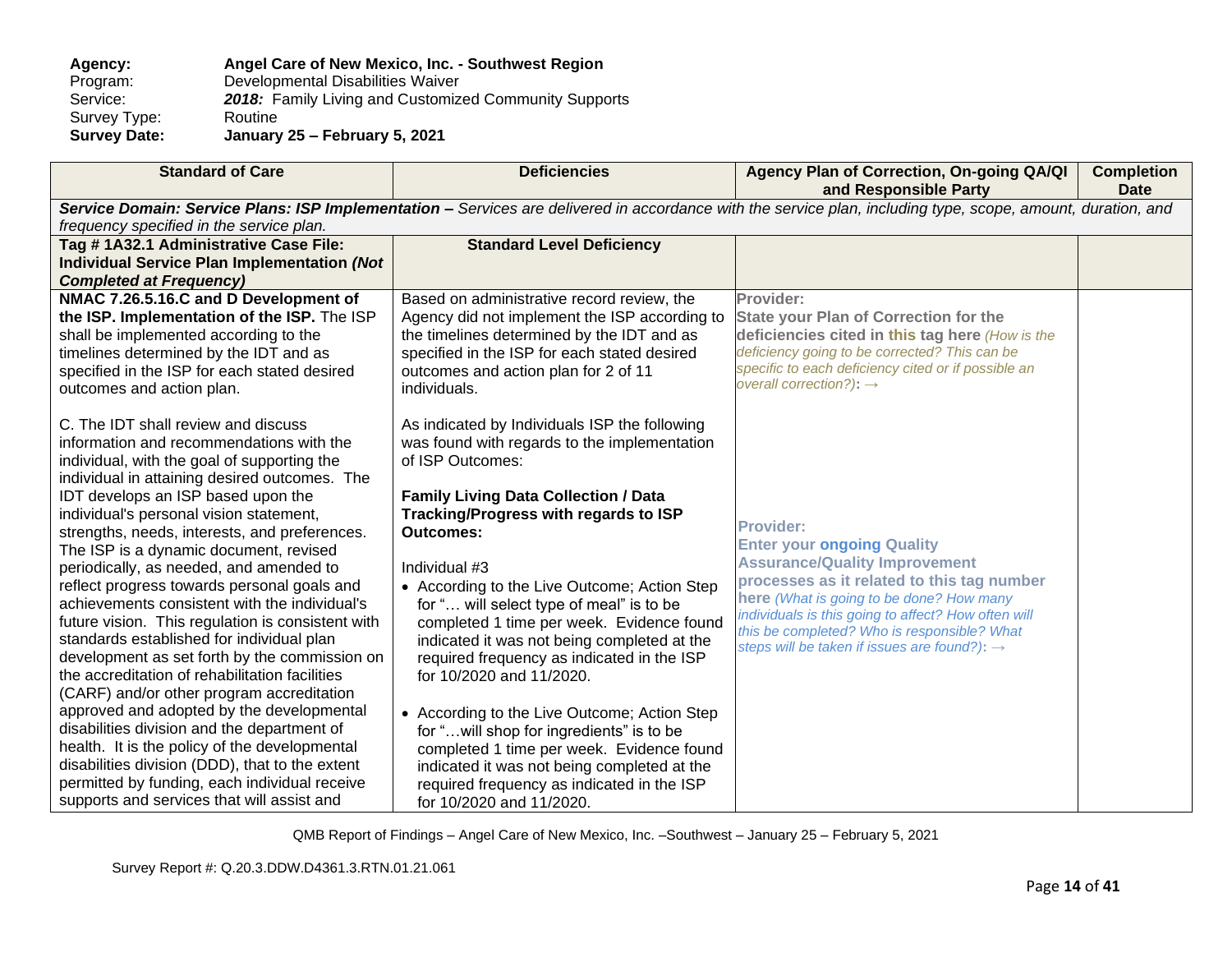| encourage independence and productivity in<br>the community and attempt to prevent<br>regression or loss of current capabilities.<br>Services and supports include specialized<br>and/or generic services, training, education<br>and/or treatment as determined by the IDT and<br>documented in the ISP.                                                                                                                                                                                                                                                                                                                    | • According to the Live Outcome; Action Step<br>for " will prepare his meal" is to be<br>completed 1 time per week. Evidence found<br>indicated it was not being completed at the<br>required frequency as indicated in the ISP<br>for 10/2020 and 11/2020. |  |
|------------------------------------------------------------------------------------------------------------------------------------------------------------------------------------------------------------------------------------------------------------------------------------------------------------------------------------------------------------------------------------------------------------------------------------------------------------------------------------------------------------------------------------------------------------------------------------------------------------------------------|-------------------------------------------------------------------------------------------------------------------------------------------------------------------------------------------------------------------------------------------------------------|--|
| D. The intent is to provide choice and obtain<br>opportunities for individuals to live, work and<br>play with full participation in their communities.<br>The following principles provide direction and<br>purpose in planning for individuals with<br>developmental disabilities. [05/03/94; 01/15/97;<br>Recompiled 10/31/01]                                                                                                                                                                                                                                                                                             | <b>Customized Community Supports Data</b><br><b>Collection/Data Tracking/Progress with</b><br>regards to ISP Outcomes:<br>Individual #14<br>• According to the Fun Outcome; Action Step<br>for "attends her chosen activity/Zoom" is to                     |  |
| Developmental Disabilities (DD) Waiver<br>Service Standards 2/26/2018; Re-Issue:<br>12/28/2018; Eff 1/1/2019<br>Chapter 6: Individual Service Plan (ISP)<br>6.8 ISP Implementation and Monitoring: All<br>DD Waiver Provider Agencies with a signed<br>SFOC are required to provide services as<br>detailed in the ISP. The ISP must be readily<br>accessible to Provider Agencies on the<br>approved budget. (See Chapter 20: Provider<br>Documentation and Client Records.) CMs<br>facilitate and maintain communication with the<br>person, his/her representative, other IDT<br>members, Provider Agencies, and relevant | be completed weekly. Evidence found<br>indicated it was not being completed at the<br>required frequency as indicated in the ISP<br>for 10/2020.                                                                                                            |  |
| parties to ensure that the person receives the<br>maximum benefit of his/her services and that<br>revisions to the ISP are made as needed. All<br>DD Waiver Provider Agencies are required to<br>cooperate with monitoring activities conducted<br>by the CM and the DOH. Provider Agencies<br>are required to respond to issues at the<br>individual level and agency level as described<br>in Chapter 16: Qualified Provider Agencies.                                                                                                                                                                                     |                                                                                                                                                                                                                                                             |  |
| <b>Chapter 20: Provider Documentation and</b><br><b>Client Records 20.2 Client Records</b><br>Requirements: All DD Waiver Provider                                                                                                                                                                                                                                                                                                                                                                                                                                                                                           |                                                                                                                                                                                                                                                             |  |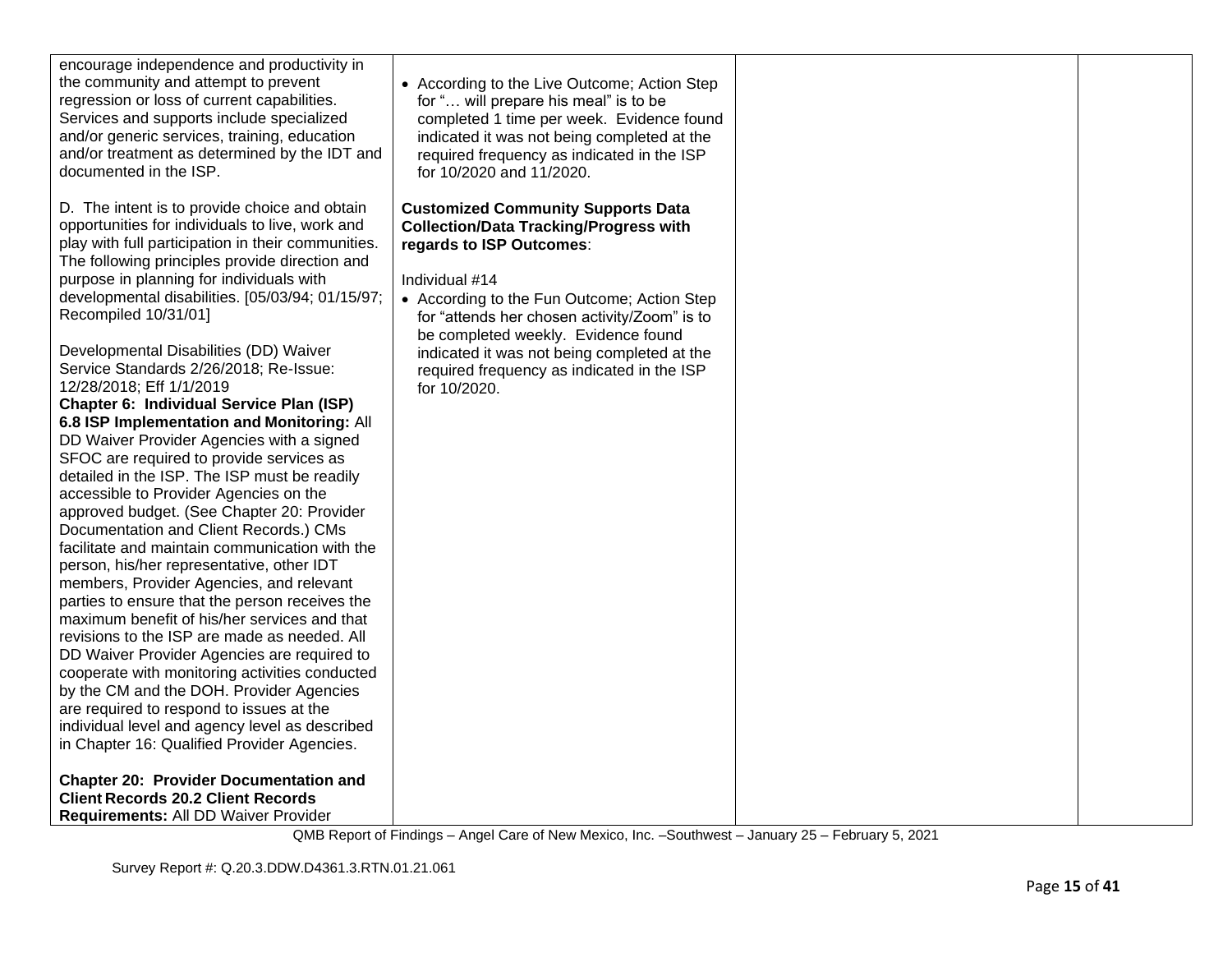| Agencies are required to create and maintain      |  |  |
|---------------------------------------------------|--|--|
| individual client records. The contents of client |  |  |
| records vary depending on the unique needs of     |  |  |
| the person receiving services and the resultant   |  |  |
| information produced. The extent of               |  |  |
| documentation required for individual client      |  |  |
| records per service type depends on the           |  |  |
| location of the file, the type of service being   |  |  |
| provided, and the information necessary.          |  |  |
| DD Waiver Provider Agencies are required to       |  |  |
| adhere to the following:                          |  |  |
| Client records must contain all documents         |  |  |
| essential to the service being provided and       |  |  |
| essential to ensuring the health and safety of    |  |  |
| the person during the provision of the service.   |  |  |
| Provider Agencies must have readily               |  |  |
| accessible records in home and community          |  |  |
| settings in paper or electronic form. Secure      |  |  |
| access to electronic records through the          |  |  |
| Therap web-based system using computers or        |  |  |
| mobile devices is acceptable.                     |  |  |
| 3. Provider Agencies are responsible for          |  |  |
| ensuring that all plans created by nurses, RDs,   |  |  |
| therapists or BSCs are present in all needed      |  |  |
| settings.                                         |  |  |
| Provider Agencies must maintain records           |  |  |
| of all documents produced by agency               |  |  |
| personnel or contractors on behalf of each        |  |  |
| person, including any routine notes or data,      |  |  |
| annual assessments, semi-annual reports,          |  |  |
| evidence of training provided/received,           |  |  |
| progress notes, and any other interactions for    |  |  |
| which billing is generated.                       |  |  |
| Each Provider Agency is responsible for<br>5.     |  |  |
| maintaining the daily or other contact notes      |  |  |
| documenting the nature and frequency of           |  |  |
| service delivery, as well as data tracking only   |  |  |
| for the services provided by their agency.        |  |  |
| The current Client File Matrix found in<br>6.     |  |  |
| Appendix A Client File Matrix details the         |  |  |
| minimum requirements for records to be            |  |  |
| stored in agency office files, the delivery site, |  |  |
| or with DSP while providing services in the       |  |  |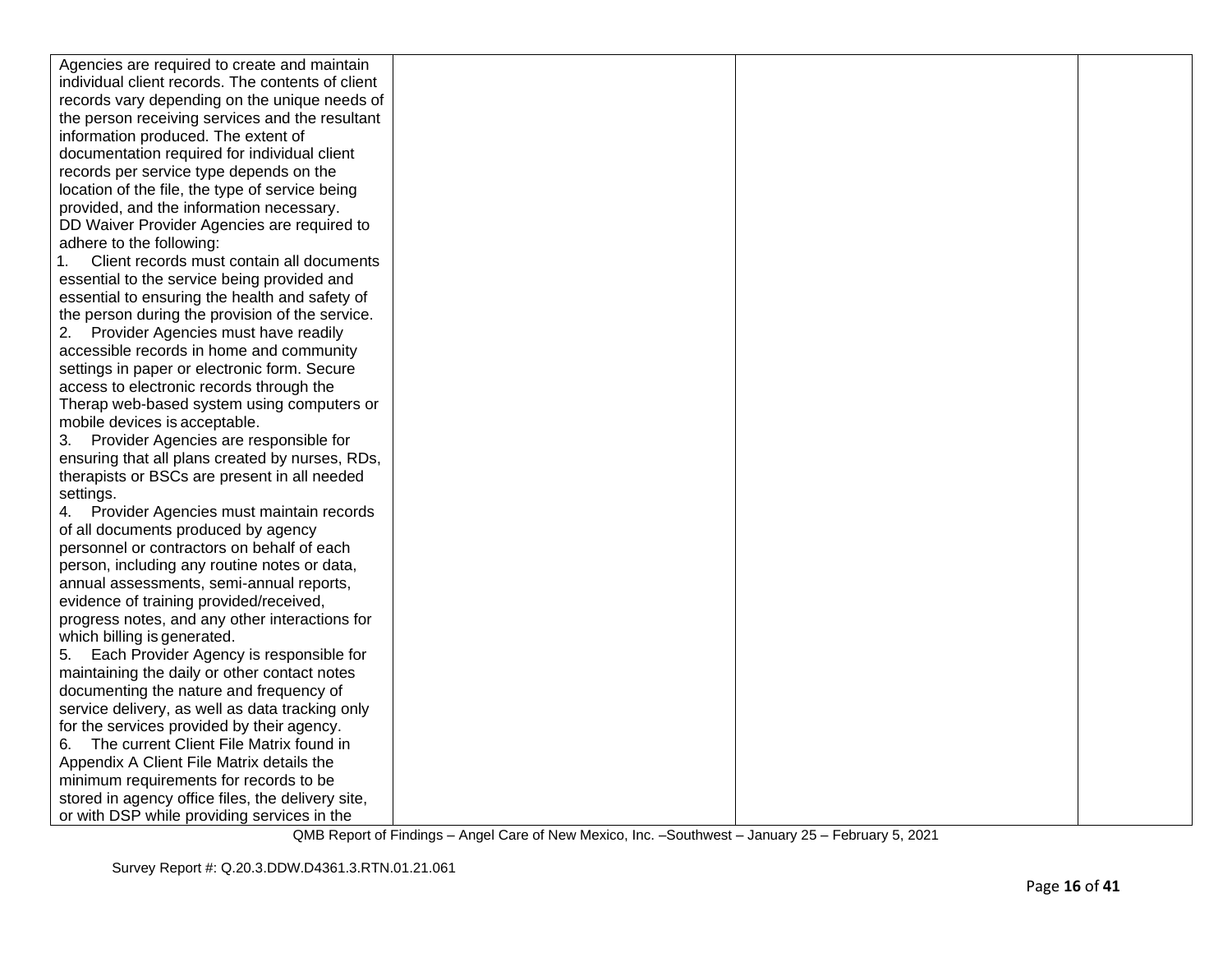| community.<br>7. All records pertaining to JCMs must be<br>retained permanently and must be made<br>available to DDSD upon request, upon the<br>termination or expiration of a provider<br>agreement, or upon provider withdrawal from<br>services. |  |  |
|-----------------------------------------------------------------------------------------------------------------------------------------------------------------------------------------------------------------------------------------------------|--|--|
|                                                                                                                                                                                                                                                     |  |  |
|                                                                                                                                                                                                                                                     |  |  |
|                                                                                                                                                                                                                                                     |  |  |
|                                                                                                                                                                                                                                                     |  |  |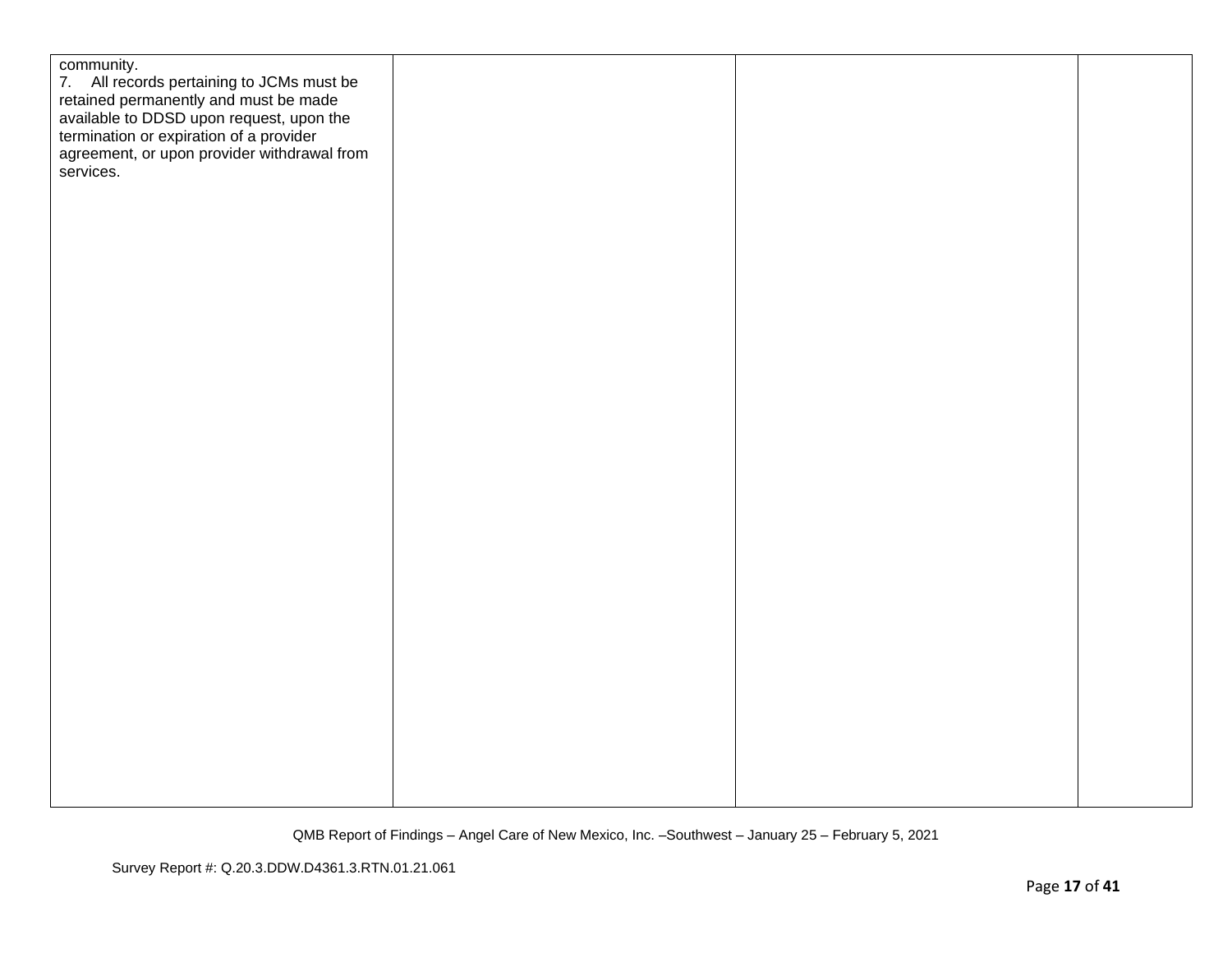| <b>Standard of Care</b>                                                                       | <b>Deficiencies</b>                           | Agency Plan of Correction, On-going QA/QI<br>and Responsible Party                                                                                                                                                                                                                                             | <b>Completion</b><br><b>Date</b> |
|-----------------------------------------------------------------------------------------------|-----------------------------------------------|----------------------------------------------------------------------------------------------------------------------------------------------------------------------------------------------------------------------------------------------------------------------------------------------------------------|----------------------------------|
|                                                                                               |                                               |                                                                                                                                                                                                                                                                                                                |                                  |
|                                                                                               |                                               | Service Domain: Qualified Providers - The State monitors non-licensed/non-certified providers to assure adherence to waiver requirements. The State<br>implements its policies and procedures for verifying that provider training is conducted in accordance with State requirements and the approved waiver. |                                  |
| Tag #1A22 Agency Personnel Competency                                                         | <b>Standard Level Deficiency</b>              |                                                                                                                                                                                                                                                                                                                |                                  |
| Developmental Disabilities (DD) Waiver                                                        | Based on interview, the Agency did not ensure | Provider:                                                                                                                                                                                                                                                                                                      |                                  |
| Service Standards 2/26/2018; Re-Issue:                                                        | training competencies were met for 1 of 14    | <b>State your Plan of Correction for the</b>                                                                                                                                                                                                                                                                   |                                  |
| 12/28/2018; Eff 1/1/2019                                                                      | Direct Support Personnel.                     | deficiencies cited in this tag here (How is the                                                                                                                                                                                                                                                                |                                  |
| Chapter 13: Nursing Services 13.2.11                                                          |                                               | deficiency going to be corrected? This can be                                                                                                                                                                                                                                                                  |                                  |
| Training and Implementation of Plans:                                                         | When DSP were asked, if they received         | specific to each deficiency cited or if possible an<br>overall correction?): $\rightarrow$                                                                                                                                                                                                                     |                                  |
| 1. RNs and LPNs are required to provide                                                       | training on the Individual's Behavioral       |                                                                                                                                                                                                                                                                                                                |                                  |
| Individual Specific Training (IST) regarding                                                  | Crisis Intervention Plan (BCIP) and if so,    |                                                                                                                                                                                                                                                                                                                |                                  |
| HCPs and MERPs.                                                                               | what the plan covered, the following was      |                                                                                                                                                                                                                                                                                                                |                                  |
| 2. The agency nurse is required to deliver and<br>document training for DSP/DSS regarding the | reported:                                     |                                                                                                                                                                                                                                                                                                                |                                  |
| healthcare interventions/strategies and MERPs                                                 | • DSP #520 stated, "Yes, for crossing the     |                                                                                                                                                                                                                                                                                                                |                                  |
| that the DSP are responsible to implement,                                                    | street and for safety issues." According to   |                                                                                                                                                                                                                                                                                                                |                                  |
| clearly indicating level of competency achieved                                               | the Individual Specific Training Section of   |                                                                                                                                                                                                                                                                                                                |                                  |
| by each trainee as described in Chapter 17.10                                                 | the ISP, the individual does not require a    | <b>Provider:</b>                                                                                                                                                                                                                                                                                               |                                  |
| Individual-Specific Training.                                                                 | Behavioral Crisis Intervention Plan.          | <b>Enter your ongoing Quality</b>                                                                                                                                                                                                                                                                              |                                  |
|                                                                                               | (Individual #14)                              | <b>Assurance/Quality Improvement</b><br>processes as it related to this tag number                                                                                                                                                                                                                             |                                  |
| <b>Chapter 17: Training Requirement</b>                                                       |                                               | here (What is going to be done? How many                                                                                                                                                                                                                                                                       |                                  |
| 17.10 Individual-Specific Training: The                                                       |                                               | individuals is this going to affect? How often will                                                                                                                                                                                                                                                            |                                  |
| following are elements of IST: defined                                                        |                                               | this be completed? Who is responsible? What                                                                                                                                                                                                                                                                    |                                  |
| standards of performance, curriculum tailored                                                 |                                               | steps will be taken if issues are found?): $\rightarrow$                                                                                                                                                                                                                                                       |                                  |
| to teach skills and knowledge necessary to<br>meet those standards of performance, and        |                                               |                                                                                                                                                                                                                                                                                                                |                                  |
| formal examination or demonstration to verify                                                 |                                               |                                                                                                                                                                                                                                                                                                                |                                  |
| standards of performance, using the                                                           |                                               |                                                                                                                                                                                                                                                                                                                |                                  |
| established DDSD training levels of                                                           |                                               |                                                                                                                                                                                                                                                                                                                |                                  |
| awareness, knowledge, and skill.                                                              |                                               |                                                                                                                                                                                                                                                                                                                |                                  |
| Reaching an awareness level may be                                                            |                                               |                                                                                                                                                                                                                                                                                                                |                                  |
| accomplished by reading plans or other                                                        |                                               |                                                                                                                                                                                                                                                                                                                |                                  |
| information. The trainee is cognizant of                                                      |                                               |                                                                                                                                                                                                                                                                                                                |                                  |
| information related to a person's specific                                                    |                                               |                                                                                                                                                                                                                                                                                                                |                                  |
| condition. Verbal or written recall of basic                                                  |                                               |                                                                                                                                                                                                                                                                                                                |                                  |
| information or knowing where to access the                                                    |                                               |                                                                                                                                                                                                                                                                                                                |                                  |
| information can verify awareness.                                                             |                                               |                                                                                                                                                                                                                                                                                                                |                                  |
| Reaching a knowledge level may take the                                                       |                                               |                                                                                                                                                                                                                                                                                                                |                                  |
| form of observing a plan in action, reading a                                                 |                                               |                                                                                                                                                                                                                                                                                                                |                                  |
| plan more thoroughly, or having a plan                                                        |                                               |                                                                                                                                                                                                                                                                                                                |                                  |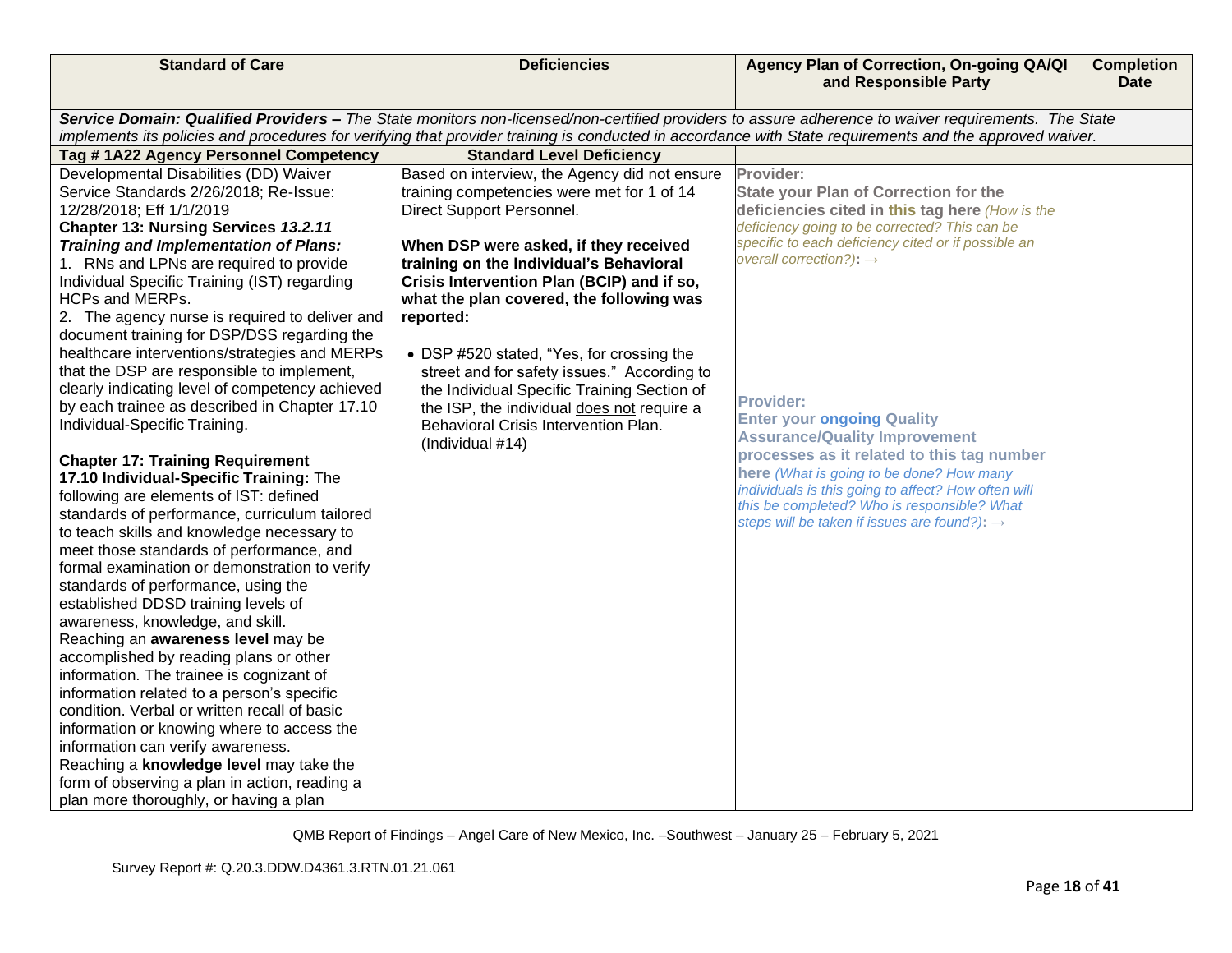| described by the author or their designee.       |  |  |
|--------------------------------------------------|--|--|
| Verbal or written recall or demonstration may    |  |  |
| verify this level of competence.                 |  |  |
| Reaching a skill level involves being trained    |  |  |
| by a therapist, nurse, designated or             |  |  |
| experienced designated trainer. The trainer      |  |  |
| shall demonstrate the techniques according to    |  |  |
| the plan. Then they observe and provide          |  |  |
| feedback to the trainee as they implement the    |  |  |
| techniques. This should be repeated until        |  |  |
| competence is demonstrated. Demonstration        |  |  |
| of skill or observed implementation of the       |  |  |
| techniques or strategies verifies skill level    |  |  |
| competence. Trainees should be observed on       |  |  |
| more than one occasion to ensure appropriate     |  |  |
| techniques are maintained and to provide         |  |  |
| additional coaching/feedback.                    |  |  |
| Individuals shall receive services from          |  |  |
| competent and qualified Provider Agency          |  |  |
| personnel who must successfully complete IST     |  |  |
| requirements in accordance with the              |  |  |
| specifications described in the ISP of each      |  |  |
| person supported.                                |  |  |
| IST must be arranged and conducted at<br>1.      |  |  |
| least annually. IST includes training on the ISP |  |  |
| Desired Outcomes, Action Plans, strategies,      |  |  |
| and information about the person's preferences   |  |  |
| regarding privacy, communication style, and      |  |  |
| routines. More frequent training may be          |  |  |
| necessary if the annual ISP changes before the   |  |  |
| year ends.                                       |  |  |
| IST for therapy-related WDSI, HCPs,<br>2.        |  |  |
| MERPs, CARMPs, PBSA, PBSP, and BCIP,             |  |  |
| must occur at least annually and more often if   |  |  |
| plans change, or if monitoring by the plan       |  |  |
| author or agency finds incorrect                 |  |  |
| implementation, when new DSP or CM are           |  |  |
| assigned to work with a person, or when an       |  |  |
| existing DSP or CM requires a refresher.         |  |  |
| 3. The competency level of the training is       |  |  |
| based on the IST section of the ISP.             |  |  |
| 4. The person should be present for and          |  |  |
| involved in IST whenever possible.               |  |  |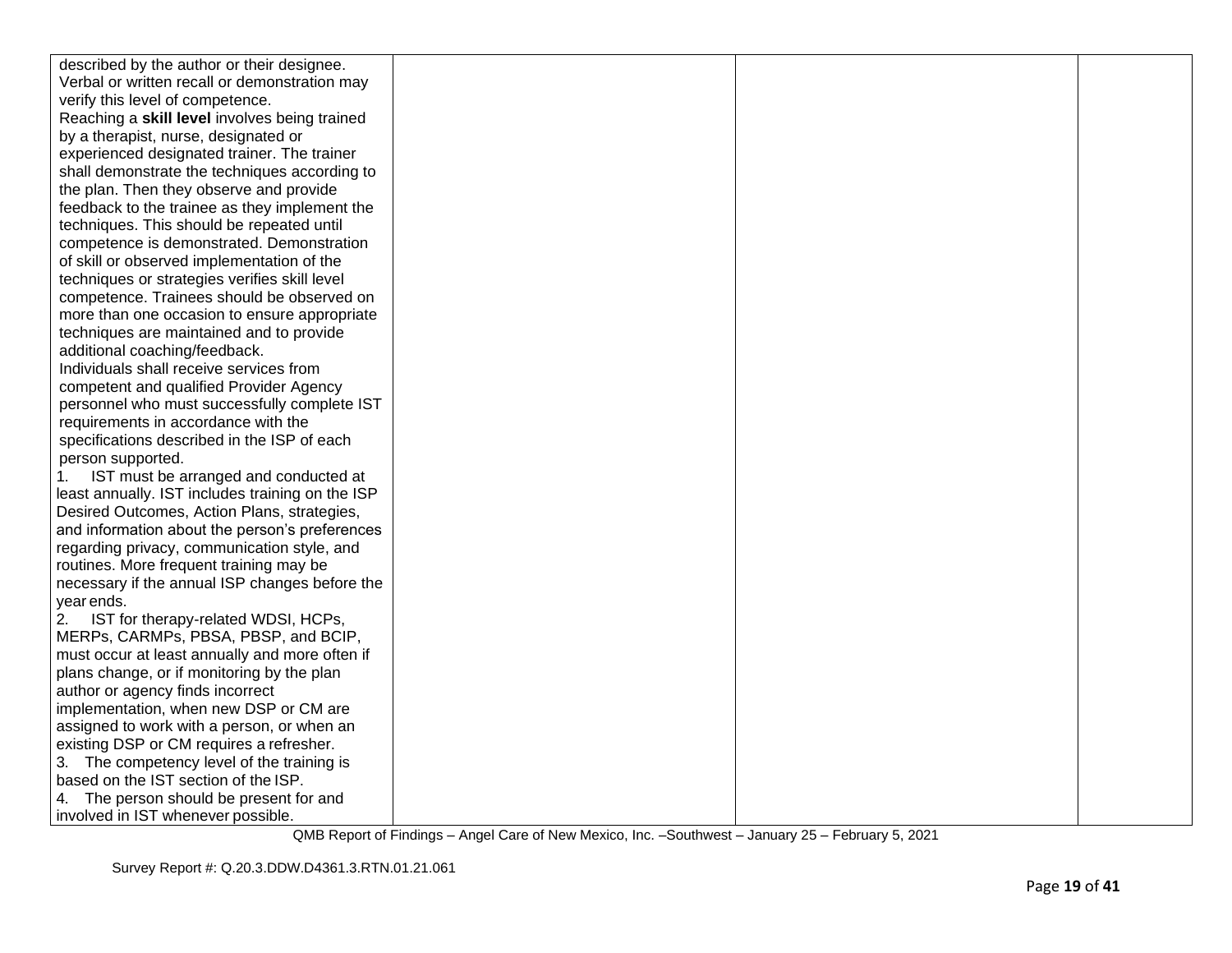| 5.<br>Provider Agencies are responsible for       |  |  |
|---------------------------------------------------|--|--|
| tracking of IST requirements.                     |  |  |
| 6. Provider Agencies must arrange and             |  |  |
| ensure that DSP's are trained on the contents     |  |  |
| of the plans in accordance with timelines         |  |  |
| indicated in the Individual-Specific Training     |  |  |
| Requirements: Support Plans section of the        |  |  |
| ISP and notify the plan authors when new DSP      |  |  |
| are hired to arrange for trainings.               |  |  |
| 7. If a therapist, BSC, nurse, or other author of |  |  |
| a plan, healthcare or otherwise, chooses to       |  |  |
| designate a trainer, that person is still         |  |  |
| responsible for providing the curriculum to the   |  |  |
| designated trainer. The author of the plan is     |  |  |
| also responsible for ensuring the designated      |  |  |
| trainer is verifying competency in alignment      |  |  |
| with their curriculum, doing periodic quality     |  |  |
| assurance checks with their designated trainer,   |  |  |
| and re-certifying the designated trainer at least |  |  |
| annually and/or when there is a change to a       |  |  |
| person's plan.                                    |  |  |
|                                                   |  |  |
|                                                   |  |  |
|                                                   |  |  |
|                                                   |  |  |
|                                                   |  |  |
|                                                   |  |  |
|                                                   |  |  |
|                                                   |  |  |
|                                                   |  |  |
|                                                   |  |  |
|                                                   |  |  |
|                                                   |  |  |
|                                                   |  |  |
|                                                   |  |  |
|                                                   |  |  |
|                                                   |  |  |
|                                                   |  |  |
|                                                   |  |  |
|                                                   |  |  |
|                                                   |  |  |
|                                                   |  |  |
|                                                   |  |  |
|                                                   |  |  |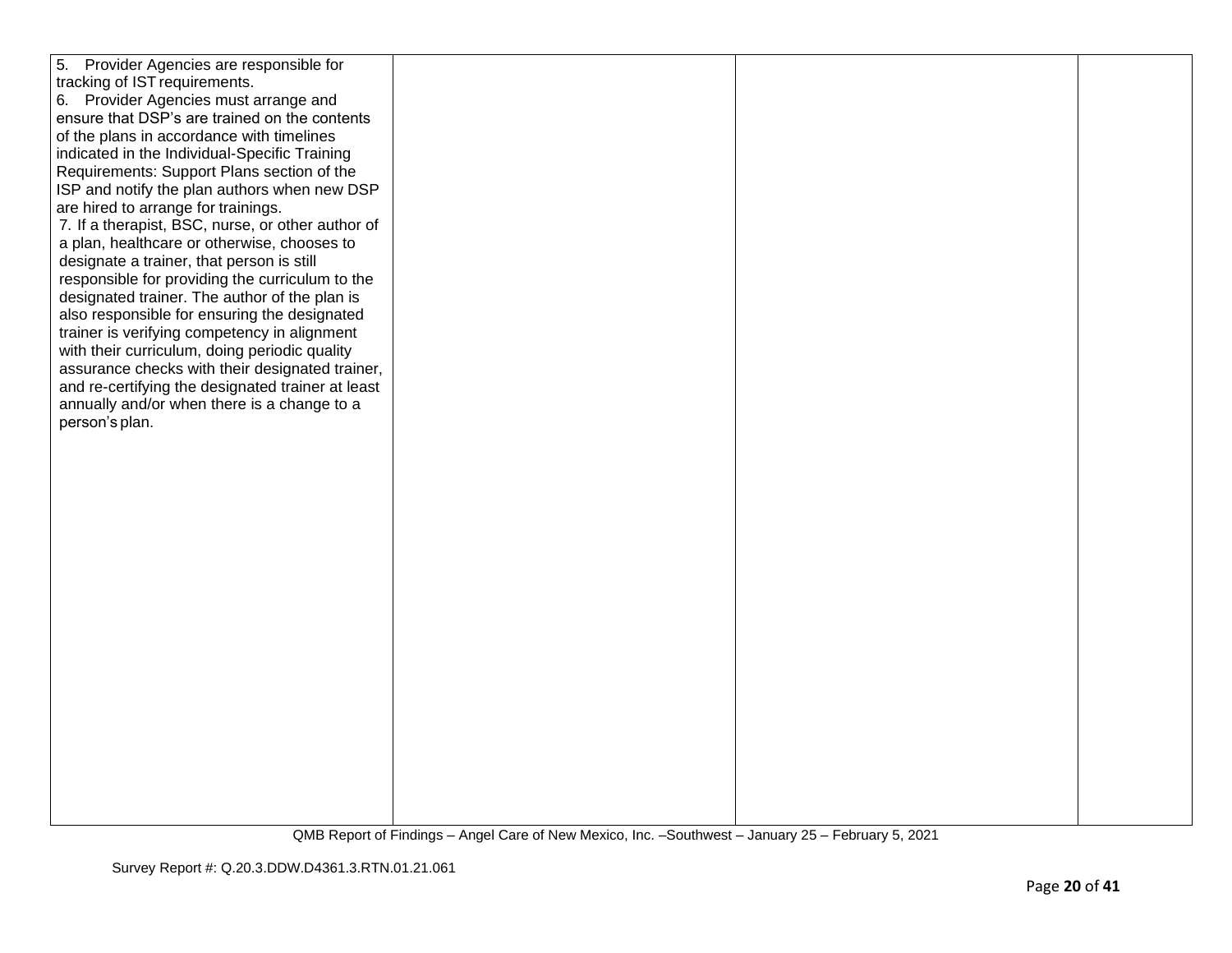| Tag #1A43.1 General Events Reporting:                                                                                                                                                                                                                                                                                                                                                                                                               | <b>Standard Level Deficiency</b>                                                                                                                                                                   |                                                                                                                                                                                                                                                                                                                                                           |  |
|-----------------------------------------------------------------------------------------------------------------------------------------------------------------------------------------------------------------------------------------------------------------------------------------------------------------------------------------------------------------------------------------------------------------------------------------------------|----------------------------------------------------------------------------------------------------------------------------------------------------------------------------------------------------|-----------------------------------------------------------------------------------------------------------------------------------------------------------------------------------------------------------------------------------------------------------------------------------------------------------------------------------------------------------|--|
| <b>Individual Reporting</b>                                                                                                                                                                                                                                                                                                                                                                                                                         |                                                                                                                                                                                                    |                                                                                                                                                                                                                                                                                                                                                           |  |
| Developmental Disabilities (DD) Waiver<br>Service Standards 2/26/2018; Re-Issue:<br>12/28/2018; Eff 1/1/2019<br><b>Chapter 19: Provider Reporting</b><br><b>Requirements: 19.2 General Events</b><br>Reporting (GER): The purpose of General                                                                                                                                                                                                        | Based on record review, the Agency did not<br>follow the General Events Reporting<br>requirements as indicated by the policy for 1 of<br>11 individuals.<br>The following General Events Reporting | Provider:<br><b>State your Plan of Correction for the</b><br>deficiencies cited in this tag here (How is the<br>deficiency going to be corrected? This can be<br>specific to each deficiency cited or if possible an<br>overall correction?): $\rightarrow$                                                                                               |  |
| Events Reporting (GER) is to report, track and<br>analyze events, which pose a risk to adults in<br>the DD Waiver program, but do not meet<br>criteria for ANE or other reportable incidents as<br>defined by the IMB. Analysis of GER is                                                                                                                                                                                                           | records contained evidence that indicated<br>the General Events Report was not entered<br>and / or approved within the required<br>timeframe:                                                      |                                                                                                                                                                                                                                                                                                                                                           |  |
| intended to identify emerging patterns so that<br>preventative action can be taken at the<br>individual, Provider Agency, regional and<br>statewide level. On a quarterly and annual<br>basis, DDSD analyzes GER data at the<br>provider, regional and statewide levels to<br>identify any patterns that warrant intervention.<br>Provider Agency use of GER in Therap is<br>required as follows:<br>1. DD Waiver Provider Agencies                 | Individual #11<br>• General Events Report (GER) indicates on<br>2/7/2020 the Individual was hospitalized.<br>(Hospital). GER was approved on<br>2/20/2020.                                         | <b>Provider:</b><br><b>Enter your ongoing Quality</b><br><b>Assurance/Quality Improvement</b><br>processes as it related to this tag number<br>here (What is going to be done? How many<br>individuals is this going to affect? How often will<br>this be completed? Who is responsible? What<br>steps will be taken if issues are found?): $\rightarrow$ |  |
| approved to provide Customized In-<br>Home Supports, Family Living, IMLS,<br>Supported Living, Customized<br><b>Community Supports, Community</b><br>Integrated Employment, Adult Nursing<br>and Case Management must use GER in<br>the Therap system.<br>DD Waiver Provider Agencies<br>2.                                                                                                                                                         |                                                                                                                                                                                                    |                                                                                                                                                                                                                                                                                                                                                           |  |
| referenced above are responsible for entering<br>specified information into the GER section of<br>the secure website operated under contract by<br>Therap according to the GER Reporting<br>Requirements in Appendix B GER<br>Requirements.<br>At the Provider Agency's discretion<br>3.<br>additional events, which are not required by<br>DDSD, may also be tracked within the GER<br>section of Therap.<br>GER does not replace a Provider<br>4. |                                                                                                                                                                                                    |                                                                                                                                                                                                                                                                                                                                                           |  |
| Agency's obligations to report ANE or other                                                                                                                                                                                                                                                                                                                                                                                                         |                                                                                                                                                                                                    |                                                                                                                                                                                                                                                                                                                                                           |  |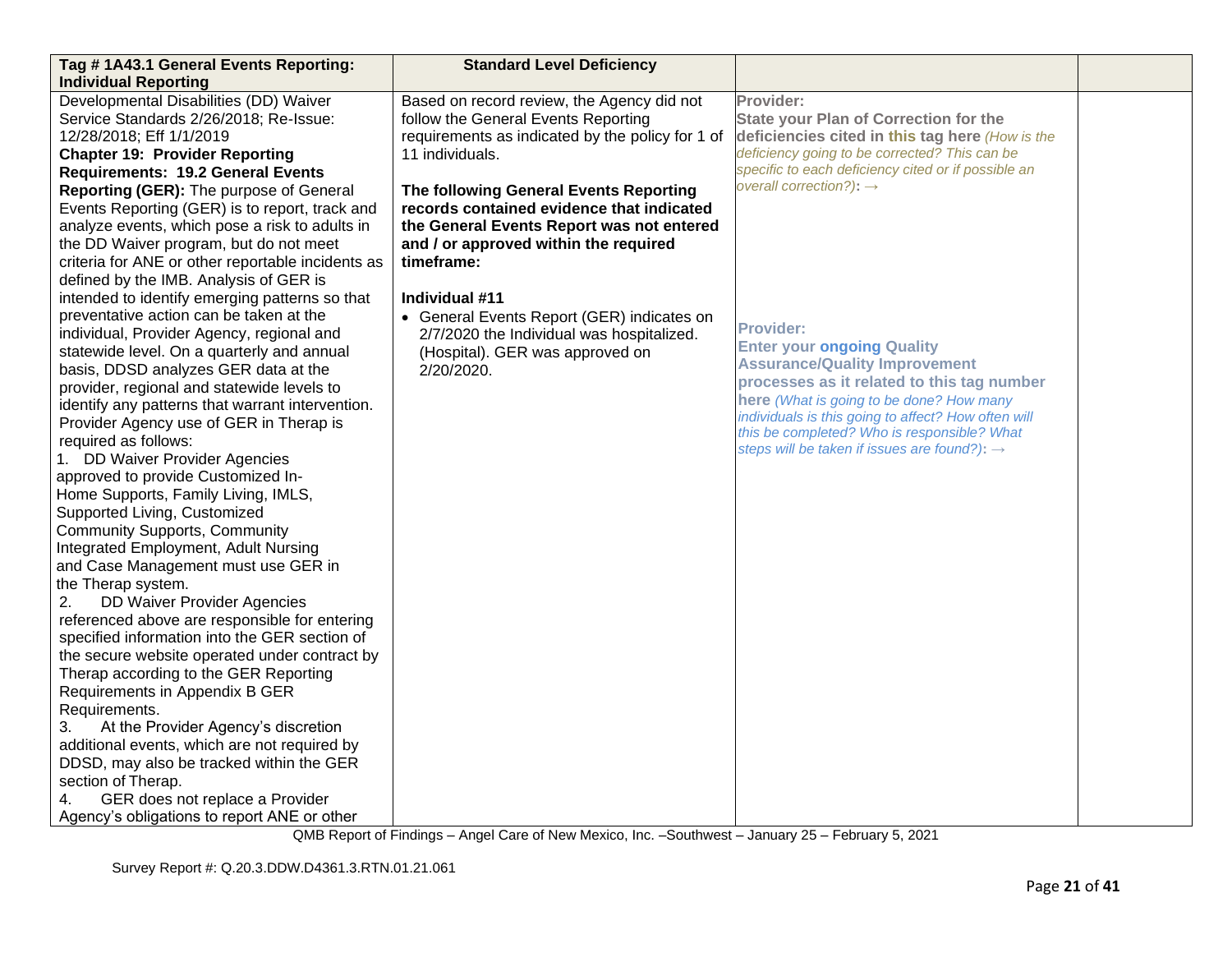| reportable incidents as described in Chapter<br>18: Incident Management System.<br>5.<br>GER does not replace a Provider<br>Agency's obligations related to healthcare  |  |  |
|-------------------------------------------------------------------------------------------------------------------------------------------------------------------------|--|--|
| coordination, modifications to the ISP, or any<br>other risk management and QI activities.                                                                              |  |  |
| Appendix B GER Requirements: DDSD is<br>pleased to introduce the revised General<br>Events Reporting (GER), requirements. There<br>are two important changes related to |  |  |
| medication error reporting:<br>1. Effective immediately, DDSD requires ALL<br>medication errors be entered into Therap                                                  |  |  |
| GER with the exception of those required to<br>be reported to Division of Health                                                                                        |  |  |
| Improvement-Incident Management Bureau.<br>2. No alternative methods for reporting are<br>permitted.                                                                    |  |  |
| The following events need to be reported in<br>the Therap GER:                                                                                                          |  |  |
| • Emergency Room/Urgent Care/Emergency<br><b>Medical Services</b>                                                                                                       |  |  |
| • Falls Without Injury                                                                                                                                                  |  |  |
| • Injury (including Falls, Choking, Skin<br>Breakdown and Infection)                                                                                                    |  |  |
| • Law Enforcement Use                                                                                                                                                   |  |  |
| • Medication Errors                                                                                                                                                     |  |  |
| • Medication Documentation Errors                                                                                                                                       |  |  |
| • Missing Person/Elopement                                                                                                                                              |  |  |
| • Out of Home Placement- Medical:<br>Hospitalization, Long Term Care, Skilled<br>Nursing or Rehabilitation Facility Admission                                           |  |  |
| • PRN Psychotropic Medication                                                                                                                                           |  |  |
| • Restraint Related to Behavior                                                                                                                                         |  |  |
| • Suicide Attempt or Threat                                                                                                                                             |  |  |
| <b>Entry Guidance: Provider Agencies must</b>                                                                                                                           |  |  |
| complete the following sections of the GER                                                                                                                              |  |  |
| with detailed information: profile information,<br>event information, other event information,                                                                          |  |  |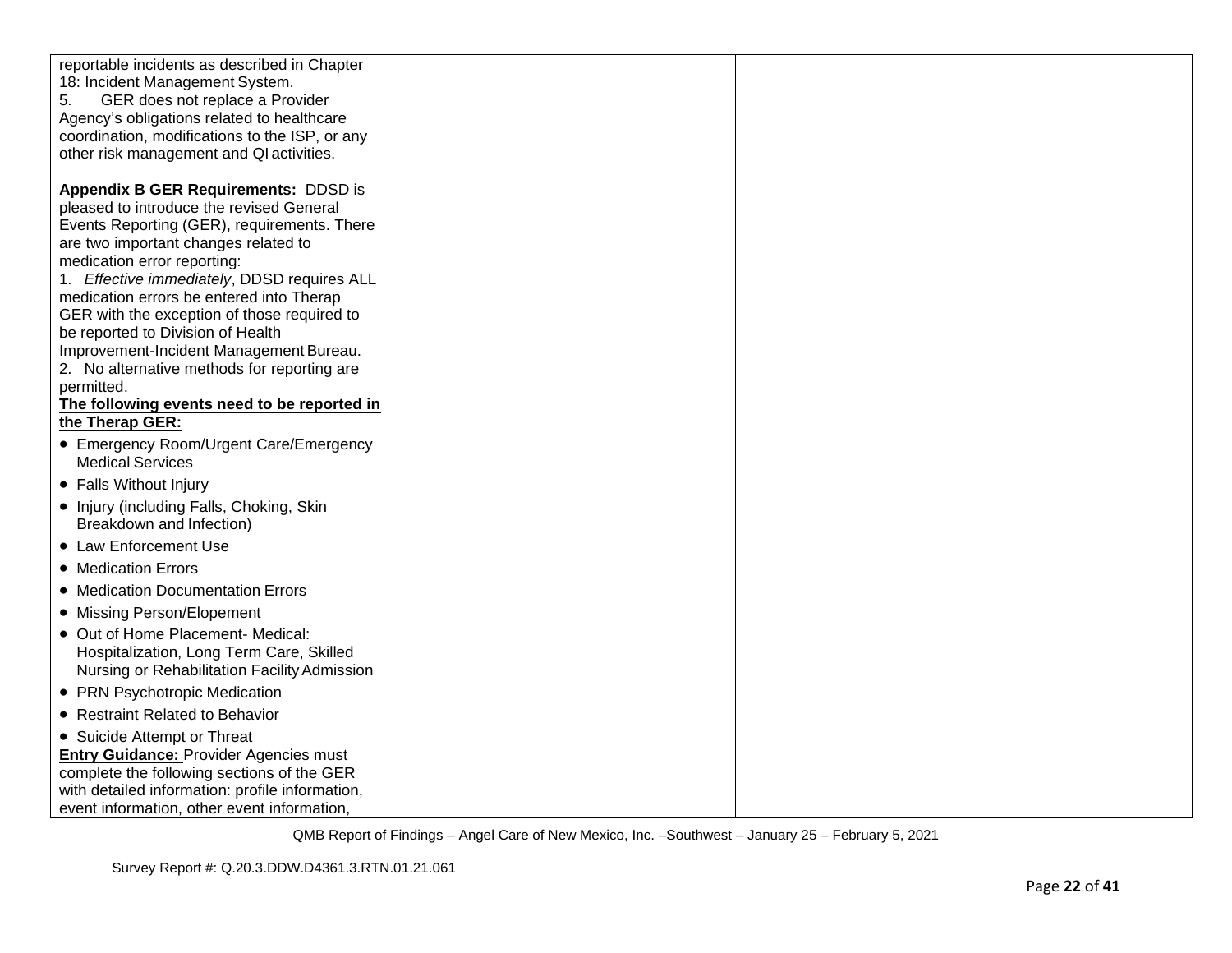| general information, notification, actions  |  |  |
|---------------------------------------------|--|--|
| taken or planned, and the review follow up  |  |  |
| comments section. Please attach any         |  |  |
| pertinent external documents such as        |  |  |
| discharge summary, medical consultation     |  |  |
| form, etc. Provider Agencies must enter and |  |  |
| approve GERs within 2 business days with    |  |  |
| the exception of Medication Errors which    |  |  |
| must be entered into GER on at least a      |  |  |
| monthly basis.                              |  |  |
|                                             |  |  |
|                                             |  |  |
|                                             |  |  |
|                                             |  |  |
|                                             |  |  |
|                                             |  |  |
|                                             |  |  |
|                                             |  |  |
|                                             |  |  |
|                                             |  |  |
|                                             |  |  |
|                                             |  |  |
|                                             |  |  |
|                                             |  |  |
|                                             |  |  |
|                                             |  |  |
|                                             |  |  |
|                                             |  |  |
|                                             |  |  |
|                                             |  |  |
|                                             |  |  |
|                                             |  |  |
|                                             |  |  |
|                                             |  |  |
|                                             |  |  |
|                                             |  |  |
|                                             |  |  |
|                                             |  |  |
|                                             |  |  |
|                                             |  |  |
|                                             |  |  |
|                                             |  |  |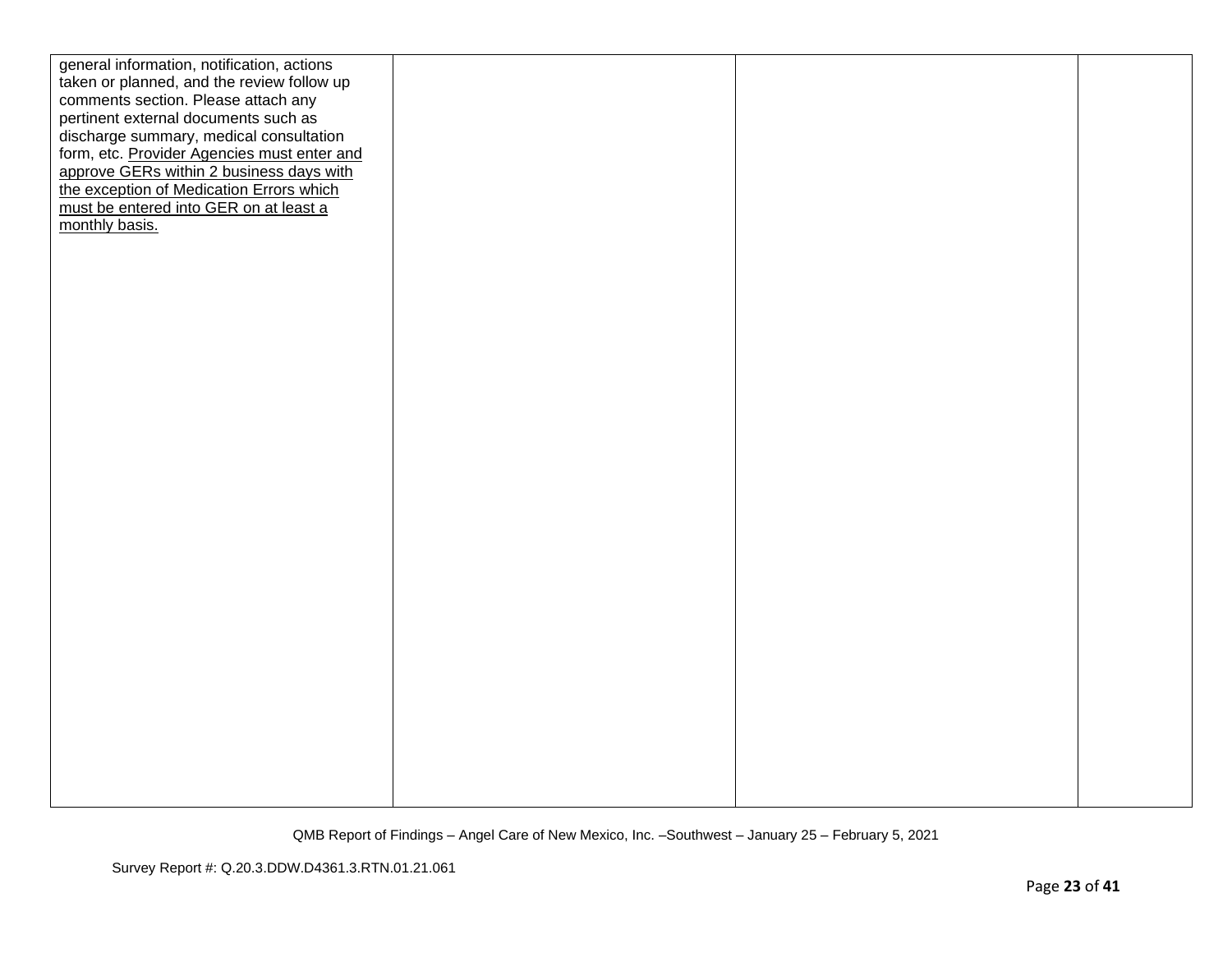| <b>Standard of Care</b>                                                                                                                                          | <b>Deficiencies</b>                              | Agency Plan of Correction, On-going QA/QI<br>and Responsible Party                                                                                 | <b>Completion</b><br><b>Date</b> |
|------------------------------------------------------------------------------------------------------------------------------------------------------------------|--------------------------------------------------|----------------------------------------------------------------------------------------------------------------------------------------------------|----------------------------------|
|                                                                                                                                                                  |                                                  | Service Domain: Health and Welfare - The state, on an ongoing basis, identifies, addresses, and seeks to prevent occurrences of abuse, neglect and |                                  |
| exploitation. Individuals shall be afforded their basic human rights. The provider supports individuals to access needed healthcare services in a timely manner. |                                                  |                                                                                                                                                    |                                  |
| Tag #1A08.2 Administrative Case File:                                                                                                                            | <b>Standard Level Deficiency</b>                 |                                                                                                                                                    |                                  |
| <b>Healthcare Requirements &amp; Follow-up</b>                                                                                                                   |                                                  |                                                                                                                                                    |                                  |
| Developmental Disabilities (DD) Waiver                                                                                                                           | Based on record review, the Agency did not       | <b>Provider:</b>                                                                                                                                   |                                  |
| Service Standards 2/26/2018; Re-Issue:                                                                                                                           | provide documentation of annual physical         | <b>Enter your ongoing Quality</b>                                                                                                                  |                                  |
| 12/28/2018; Eff 1/1/2019                                                                                                                                         | examinations and/or other examinations as        | <b>Assurance/Quality Improvement</b>                                                                                                               |                                  |
| <b>Chapter 3 Safeguards: 3.1.1 Decision</b>                                                                                                                      | specified by a licensed physician for 1 of 11    | processes as it related to this tag number                                                                                                         |                                  |
| <b>Consultation Process (DCP): Health</b>                                                                                                                        | individuals receiving Living Care Arrangements   | here (What is going to be done? How many                                                                                                           |                                  |
| decisions are the sole domain of waiver                                                                                                                          | and Community Inclusion.                         | individuals is this going to affect? How often will                                                                                                |                                  |
| participants, their guardians or healthcare                                                                                                                      |                                                  | this be completed? Who is responsible? What                                                                                                        |                                  |
| decision makers. Participants and their                                                                                                                          | Review of the administrative individual case     | steps will be taken if issues are found?): $\rightarrow$                                                                                           |                                  |
| healthcare decision makers can confidently                                                                                                                       | files revealed the following items were not      |                                                                                                                                                    |                                  |
| make decisions that are compatible with their                                                                                                                    | found, incomplete, and/or not current:           |                                                                                                                                                    |                                  |
| personal and cultural values. Provider                                                                                                                           |                                                  |                                                                                                                                                    |                                  |
| Agencies are required to support the informed                                                                                                                    | <b>Living Care Arrangements / Community</b>      |                                                                                                                                                    |                                  |
| decision making of waiver participants by                                                                                                                        | <b>Inclusion (Individuals Receiving Multiple</b> |                                                                                                                                                    |                                  |
| supporting access to medical consultation,                                                                                                                       | Services):                                       |                                                                                                                                                    |                                  |
| information, and other available resources                                                                                                                       |                                                  |                                                                                                                                                    |                                  |
| according to the following:                                                                                                                                      | <b>Diabetes Foot Care</b>                        |                                                                                                                                                    |                                  |
| 1. The DCP is used when a person or                                                                                                                              | • Individual #1 - As indicated by collateral     |                                                                                                                                                    |                                  |
| his/her guardian/healthcare decision maker                                                                                                                       | documentation reviewed, the exam was             |                                                                                                                                                    |                                  |
| has concerns, needs more information about                                                                                                                       | completed on 1/12/2021. No evidence of           |                                                                                                                                                    |                                  |
| health-related issues, or has decided not to                                                                                                                     | exam results was found. (Note: Linked /          |                                                                                                                                                    |                                  |
| follow all or part of an order, recommendation,                                                                                                                  | attached in Therap during the on-site survey.    |                                                                                                                                                    |                                  |
| or suggestion. This includes, but is not limited                                                                                                                 | Provider please complete POC for ongoing         |                                                                                                                                                    |                                  |
| to:                                                                                                                                                              | QA/QI.)                                          |                                                                                                                                                    |                                  |
| a. medical orders or recommendations from<br>the Primary Care Practitioner, Specialists                                                                          |                                                  |                                                                                                                                                    |                                  |
| or other licensed medical or healthcare                                                                                                                          |                                                  |                                                                                                                                                    |                                  |
| practitioners such as a Nurse Practitioner                                                                                                                       |                                                  |                                                                                                                                                    |                                  |
| (NP or CNP), Physician Assistant (PA) or                                                                                                                         |                                                  |                                                                                                                                                    |                                  |
| Dentist;                                                                                                                                                         |                                                  |                                                                                                                                                    |                                  |
| b. clinical recommendations made by                                                                                                                              |                                                  |                                                                                                                                                    |                                  |
| registered/licensed clinicians who are                                                                                                                           |                                                  |                                                                                                                                                    |                                  |
| either members of the IDT or clinicians                                                                                                                          |                                                  |                                                                                                                                                    |                                  |
| who have performed an evaluation such                                                                                                                            |                                                  |                                                                                                                                                    |                                  |
| as a video-fluoroscopy;                                                                                                                                          |                                                  |                                                                                                                                                    |                                  |
| c. health related recommendations or                                                                                                                             |                                                  |                                                                                                                                                    |                                  |
| suggestions from oversight activities such                                                                                                                       |                                                  |                                                                                                                                                    |                                  |
|                                                                                                                                                                  |                                                  |                                                                                                                                                    |                                  |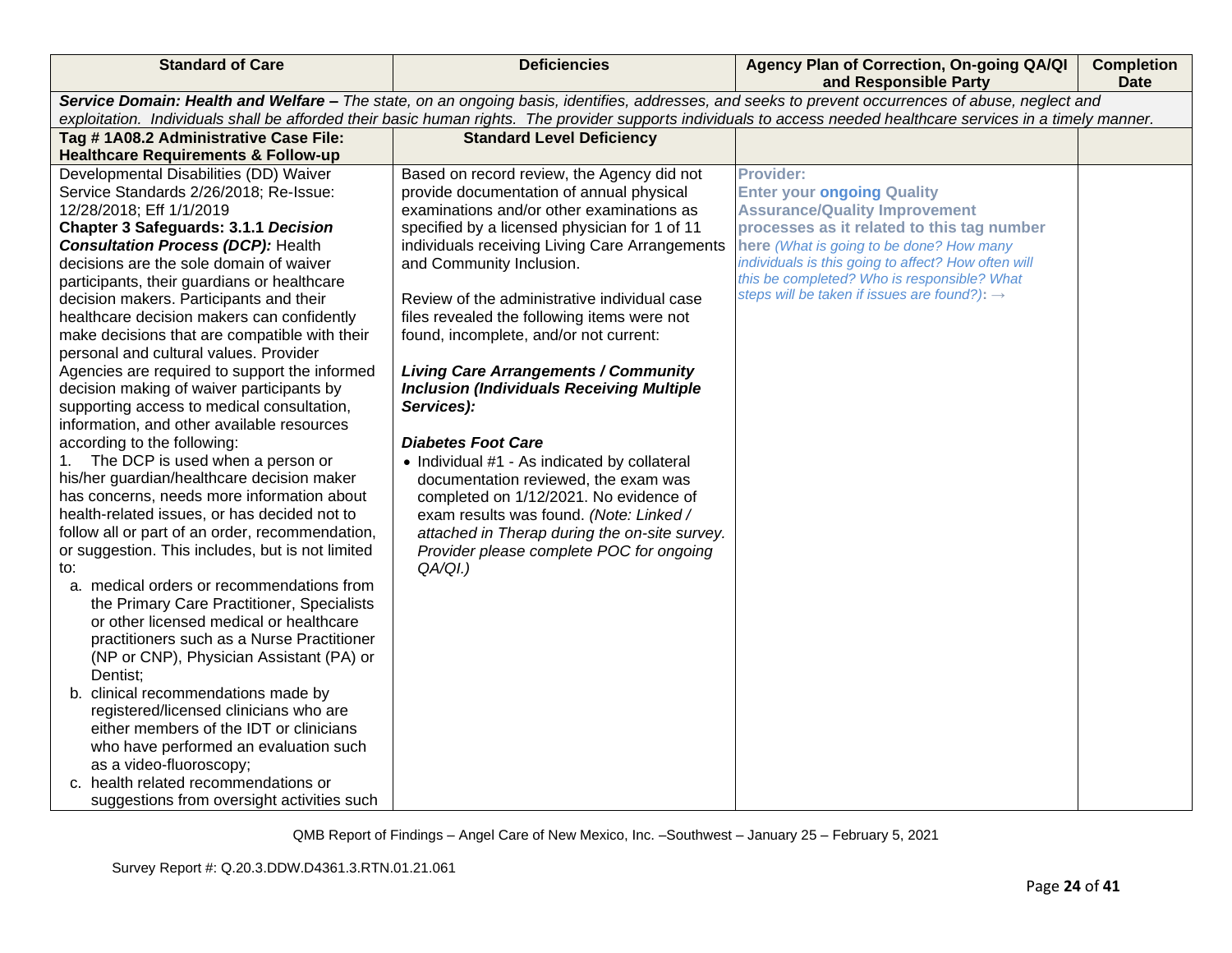| as the Individual Quality Review (IQR) or<br>other DOH review or oversight activities;<br>and<br>d. recommendations made through a<br>Healthcare Plan (HCP), including a<br><b>Comprehensive Aspiration Risk</b><br>Management Plan (CARMP), or another<br>plan.                                                                                                                                                                                                                                                                                                                                                                                                                                                                                              |  |  |
|---------------------------------------------------------------------------------------------------------------------------------------------------------------------------------------------------------------------------------------------------------------------------------------------------------------------------------------------------------------------------------------------------------------------------------------------------------------------------------------------------------------------------------------------------------------------------------------------------------------------------------------------------------------------------------------------------------------------------------------------------------------|--|--|
| 2. When the person/guardian disagrees<br>with a recommendation or does not agree<br>with the implementation of that<br>recommendation, Provider Agencies<br>follow the DCP and attend the meeting<br>coordinated by the CM. During this<br>meeting:<br>a. Providers inform the person/guardian<br>of the rationale for that<br>recommendation, so that the benefit is<br>made clear. This will be done in<br>layman's terms and will include basic<br>sharing of information designed to<br>assist the person/guardian with<br>understanding the risks and benefits of<br>the recommendation.<br>b. The information will be focused on the<br>specific area of concern by the<br>person/guardian. Alternatives should be<br>presented, when available, if the |  |  |
| guardian is interested in considering<br>other options for implementation.<br>c. Providers support the person/guardian to<br>make an informed decision.<br>d. The decision made by the<br>person/guardian during the meeting is<br>accepted; plans are modified; and the<br>IDT honors this health decision in every<br>setting.                                                                                                                                                                                                                                                                                                                                                                                                                              |  |  |
| <b>Chapter 20: Provider Documentation and</b><br><b>Client Records: 20.2 Client Records</b><br>Requirements: All DD Waiver Provider<br>Agencies are required to create and maintain                                                                                                                                                                                                                                                                                                                                                                                                                                                                                                                                                                           |  |  |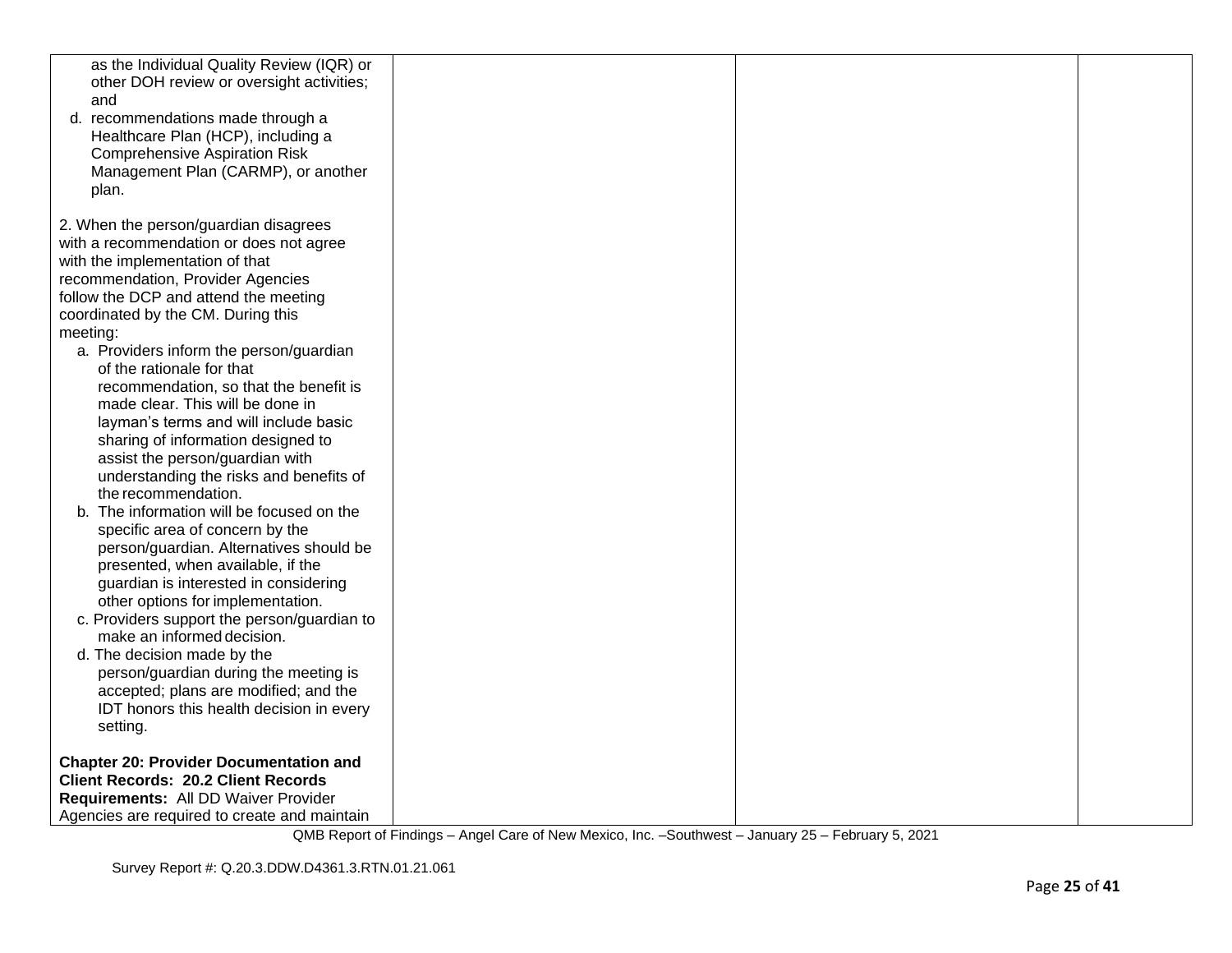| individual client records. The contents of client |  |  |
|---------------------------------------------------|--|--|
| records vary depending on the unique needs of     |  |  |
| the person receiving services and the resultant   |  |  |
| information produced. The extent of               |  |  |
| documentation required for individual client      |  |  |
| records per service type depends on the           |  |  |
| location of the file, the type of service being   |  |  |
| provided, and the information necessary.          |  |  |
| DD Waiver Provider Agencies are required to       |  |  |
| adhere to the following:                          |  |  |
| Client records must contain all documents         |  |  |
| essential to the service being provided and       |  |  |
| essential to ensuring the health and safety of    |  |  |
| the person during the provision of the service.   |  |  |
| 2. Provider Agencies must have readily            |  |  |
| accessible records in home and community          |  |  |
| settings in paper or electronic form. Secure      |  |  |
| access to electronic records through the          |  |  |
| Therap web-based system using computers or        |  |  |
| mobile devices is acceptable.                     |  |  |
| 3. Provider Agencies are responsible for          |  |  |
| ensuring that all plans created by nurses,        |  |  |
| RDs, therapists or BSCs are present in all        |  |  |
| needed settings.                                  |  |  |
| Provider Agencies must maintain records<br>4.     |  |  |
| of all documents produced by agency               |  |  |
| personnel or contractors on behalf of each        |  |  |
| person, including any routine notes or data,      |  |  |
| annual assessments, semi-annual reports,          |  |  |
| evidence of training provided/received,           |  |  |
| progress notes, and any other interactions for    |  |  |
| which billing is generated.                       |  |  |
| Each Provider Agency is responsible for<br>5.     |  |  |
| maintaining the daily or other contact notes      |  |  |
| documenting the nature and frequency of           |  |  |
| service delivery, as well as data tracking only   |  |  |
| for the services provided by their agency.        |  |  |
| 6. The current Client File Matrix found in        |  |  |
| Appendix A Client File Matrix details the         |  |  |
| minimum requirements for records to be            |  |  |
| stored in agency office files, the delivery site, |  |  |
| or with DSP while providing services in the       |  |  |
| community.                                        |  |  |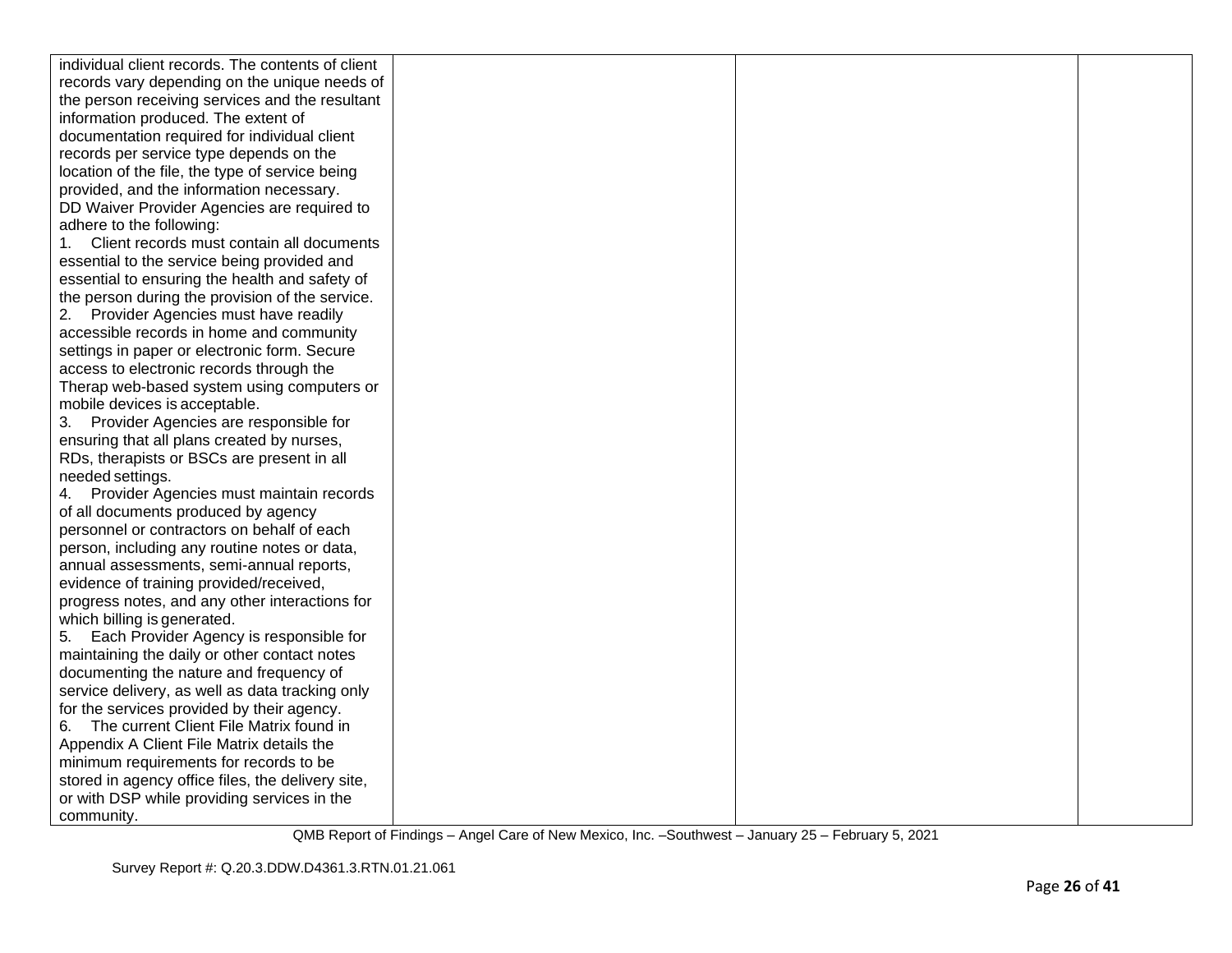| 7. All records pertaining to JCMs must be                                                         |  |  |
|---------------------------------------------------------------------------------------------------|--|--|
| retained permanently and must be made                                                             |  |  |
| available to DDSD upon request, upon the                                                          |  |  |
| termination or expiration of a provider                                                           |  |  |
| agreement, or upon provider withdrawal from                                                       |  |  |
| services.                                                                                         |  |  |
|                                                                                                   |  |  |
| 20.5.3 Health Passport and Physician                                                              |  |  |
| <b>Consultation Form: All Primary and</b>                                                         |  |  |
| Secondary Provider Agencies must use the                                                          |  |  |
| Health Passport and Physician Consultation                                                        |  |  |
| form from the Therap system. This                                                                 |  |  |
| standardized document contains individual,                                                        |  |  |
| physician and emergency contact information,                                                      |  |  |
| a complete list of current medical diagnoses,                                                     |  |  |
| health and safety risk factors, allergies, and                                                    |  |  |
| information regarding insurance, guardianship,                                                    |  |  |
| and advance directives. The Health Passport                                                       |  |  |
| also includes a standardized form to use at                                                       |  |  |
| medical appointments called the Physician                                                         |  |  |
| Consultation form. The Physician Consultation<br>form contains a list of all current medications. |  |  |
|                                                                                                   |  |  |
| <b>Chapter 10: Living Care Arrangements</b>                                                       |  |  |
| (LCA) Living Supports-Supported Living:                                                           |  |  |
| 10.3.9.6.1 Monitoring and Supervision                                                             |  |  |
| 4. Ensure and document the following:                                                             |  |  |
| a. The person has a Primary Care                                                                  |  |  |
| Practitioner.                                                                                     |  |  |
| b. The person receives an annual                                                                  |  |  |
| physical examination and other                                                                    |  |  |
| examinations as recommended by a                                                                  |  |  |
| Primary Care Practitioner or                                                                      |  |  |
| specialist.                                                                                       |  |  |
| c. The person receives                                                                            |  |  |
| annual dental check-ups                                                                           |  |  |
| and other check-ups as                                                                            |  |  |
| recommended by a                                                                                  |  |  |
| licensed dentist.                                                                                 |  |  |
| d. The person receives a hearing test as                                                          |  |  |
| recommended by a licensed audiologist.                                                            |  |  |
| e. The person receives eye                                                                        |  |  |
| examinations as                                                                                   |  |  |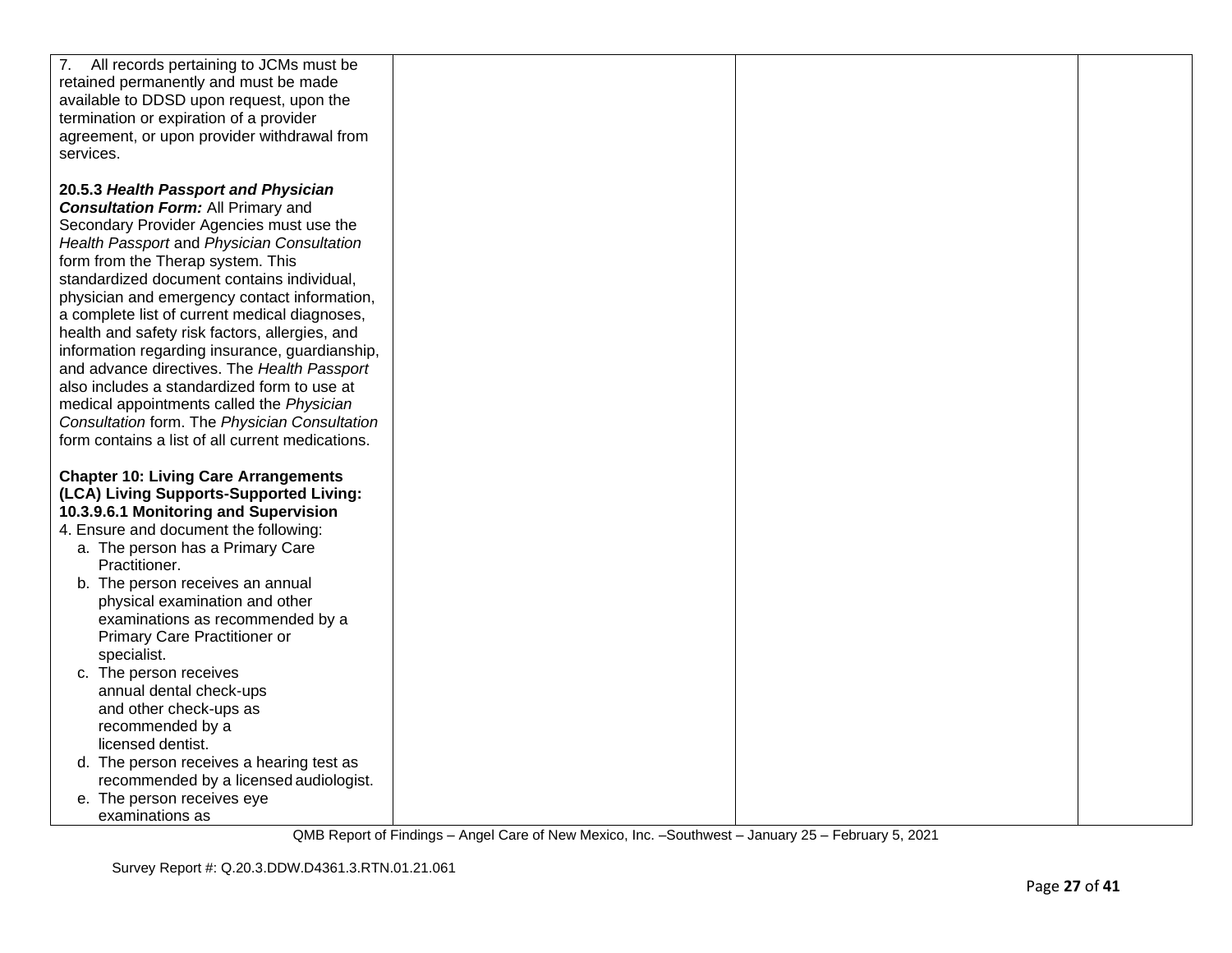| recommended by a                              |  |  |
|-----------------------------------------------|--|--|
|                                               |  |  |
| licensed optometrist or                       |  |  |
| ophthalmologist.                              |  |  |
|                                               |  |  |
| 5. Agency activities occur as required for    |  |  |
| follow-up activities to medical appointments  |  |  |
|                                               |  |  |
| (e.g. treatment, visits to specialists, and   |  |  |
|                                               |  |  |
| changes in medication or daily routine).      |  |  |
|                                               |  |  |
|                                               |  |  |
| 10.3.10.1 Living Care Arrangements (LCA)      |  |  |
| Living Supports-IMLS: 10.3.10.2 General       |  |  |
|                                               |  |  |
| Requirements: 9 . Medical services must be    |  |  |
|                                               |  |  |
| ensured (i.e., ensure each person has a       |  |  |
| licensed Primary Care Practitioner and        |  |  |
|                                               |  |  |
| receives an annual physical examination,      |  |  |
| specialty medical care as needed, and         |  |  |
|                                               |  |  |
| annual dental checkup by a licensed dentist). |  |  |
|                                               |  |  |
|                                               |  |  |
| <b>Chapter 13 Nursing Services: 13.2.3</b>    |  |  |
| <b>General Requirements:</b>                  |  |  |
|                                               |  |  |
| Each person has a licensed primary<br>1.      |  |  |
| care practitioner and receives an annual      |  |  |
|                                               |  |  |
| physical examination and specialty            |  |  |
| medical/dental care as needed. Nurses         |  |  |
|                                               |  |  |
| communicate with these providers to           |  |  |
| share current health information.             |  |  |
|                                               |  |  |
|                                               |  |  |
|                                               |  |  |
|                                               |  |  |
|                                               |  |  |
|                                               |  |  |
|                                               |  |  |
|                                               |  |  |
|                                               |  |  |
|                                               |  |  |
|                                               |  |  |
|                                               |  |  |
|                                               |  |  |
|                                               |  |  |
|                                               |  |  |
|                                               |  |  |
|                                               |  |  |
|                                               |  |  |
|                                               |  |  |
|                                               |  |  |
|                                               |  |  |
|                                               |  |  |
|                                               |  |  |
|                                               |  |  |
|                                               |  |  |
|                                               |  |  |
|                                               |  |  |
|                                               |  |  |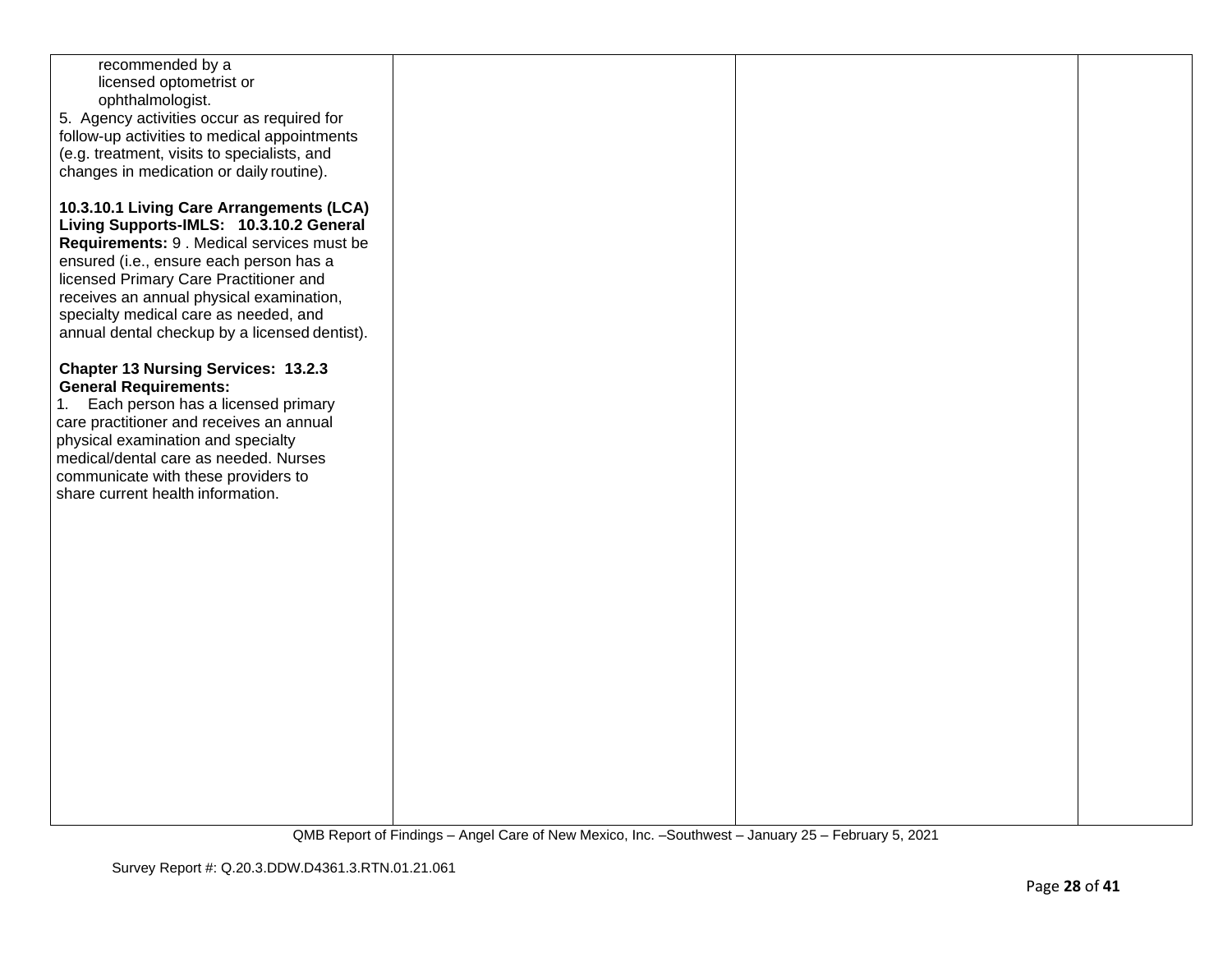| Tag #1A15.2 Administrative Case File:             | <b>Condition of Participation Level Deficiency</b>            |                                                          |  |
|---------------------------------------------------|---------------------------------------------------------------|----------------------------------------------------------|--|
| <b>Healthcare Documentation (Therap and</b>       |                                                               |                                                          |  |
| <b>Required Plans)</b>                            |                                                               |                                                          |  |
| Developmental Disabilities (DD) Waiver            | After an analysis of the evidence it has been                 | <b>Provider:</b>                                         |  |
| Service Standards 2/26/2018; Re-Issue:            | determined there is a significant potential for a             | <b>Enter your ongoing Quality</b>                        |  |
| 12/28/2018; Eff 1/1/2019                          | negative outcome to occur.                                    | <b>Assurance/Quality Improvement</b>                     |  |
| <b>Chapter 20: Provider Documentation and</b>     |                                                               | processes as it related to this tag number               |  |
| <b>Client Records: 20.2 Client Records</b>        | Based on record review, the Agency did not                    | here (What is going to be done? How many                 |  |
| Requirements: All DD Waiver Provider              | maintain the required documentation in the                    | individuals is this going to affect? How often will      |  |
| Agencies are required to create and maintain      | Individuals Agency Record as required by                      | this be completed? Who is responsible? What              |  |
| individual client records. The contents of client | standard for 6 of 11 individual                               | steps will be taken if issues are found?): $\rightarrow$ |  |
| records vary depending on the unique needs        |                                                               |                                                          |  |
| of the person receiving services and the          | Review of the administrative individual case                  |                                                          |  |
| resultant information produced. The extent of     | files revealed the following items were not                   |                                                          |  |
| documentation required for individual client      | found, incomplete, and/or not current:                        |                                                          |  |
| records per service type depends on the           |                                                               |                                                          |  |
| location of the file, the type of service being   | <b>Healthcare Passport:</b>                                   |                                                          |  |
| provided, and the information necessary.          | $\triangleright$ Did not contain Name of Physician (#3, 4, 5, |                                                          |  |
| DD Waiver Provider Agencies are required to       | 10, 11, 12) (Note: Health Passport corrected                  |                                                          |  |
| adhere to the following:                          | during on-site survey. Provider please                        |                                                          |  |
| Client records must contain all documents<br>1.   | complete POC for ongoing QA/QI.)                              |                                                          |  |
| essential to the service being provided and       |                                                               |                                                          |  |
| essential to ensuring the health and safety of    | $\triangleright$ Did not contain Information regarding        |                                                          |  |
| the person during the provision of the service.   | insurance (#5, 12) (Note: Health Passport                     |                                                          |  |
| 2. Provider Agencies must have readily            | corrected during on-site survey. Provider                     |                                                          |  |
| accessible records in home and community          | please complete POC for ongoing QA/QI.)                       |                                                          |  |
| settings in paper or electronic form. Secure      |                                                               |                                                          |  |
| access to electronic records through the          | $\triangleright$ Did not contain Emergency Contact (#10)      |                                                          |  |
| Therap web-based system using computers or        | (Note: Health Passport corrected during on-                   |                                                          |  |
| mobile devices is acceptable.                     | site survey. Provider please complete POC                     |                                                          |  |
| 3. Provider Agencies are responsible for          | for ongoing QA/QI.)                                           |                                                          |  |
| ensuring that all plans created by nurses, RDs,   |                                                               |                                                          |  |
| therapists or BSCs are present in all needed      | > Did not contain Guardianship/Healthcare                     |                                                          |  |
| settings.                                         | Decision Maker (#10,11) (Note: Health                         |                                                          |  |
| Provider Agencies must maintain records<br>4.     | Passport corrected during on-site survey.                     |                                                          |  |
| of all documents produced by agency               | Provider please complete POC for ongoing                      |                                                          |  |
| personnel or contractors on behalf of each        | $QA/QI.$ )                                                    |                                                          |  |
| person, including any routine notes or data,      |                                                               |                                                          |  |
| annual assessments, semi-annual reports,          |                                                               |                                                          |  |
| evidence of training provided/received,           |                                                               |                                                          |  |
| progress notes, and any other interactions for    |                                                               |                                                          |  |
| which billing is generated.                       |                                                               |                                                          |  |
| Each Provider Agency is responsible for<br>5.     |                                                               |                                                          |  |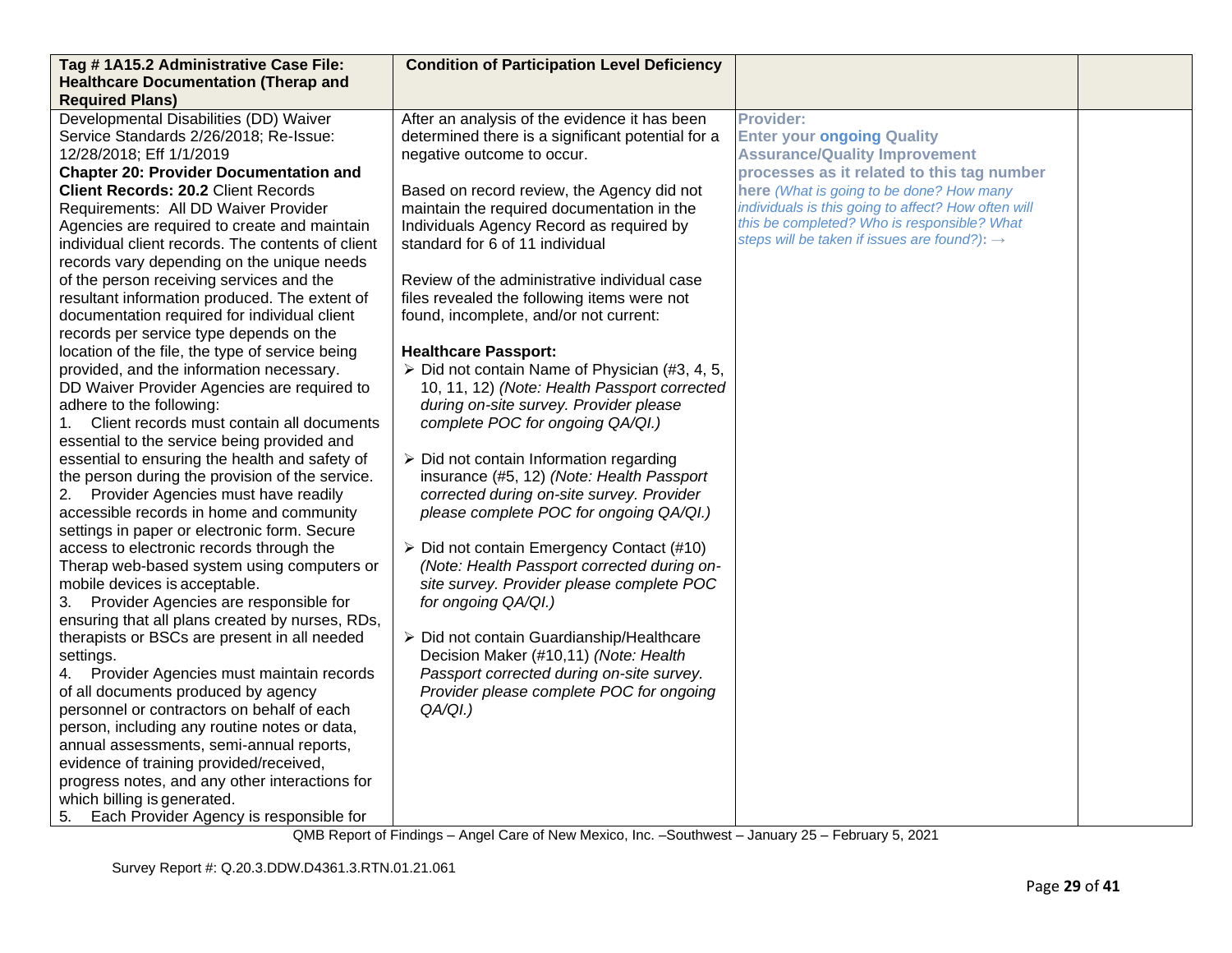| maintaining the daily or other contact notes<br>documenting the nature and frequency of<br>service delivery, as well as data tracking only<br>for the services provided by their agency.<br>6. The current Client File Matrix found in<br>Appendix A Client File Matrix details the<br>minimum requirements for records to be<br>stored in agency office files, the delivery site,<br>or with DSP while providing services in the<br>community.<br>7. All records pertaining to JCMs must be<br>retained permanently and must be made<br>available to DDSD upon request, upon the<br>termination or expiration of a provider<br>agreement, or upon provider withdrawal from<br>services.                                                                                                                                                                                                         |  |  |
|--------------------------------------------------------------------------------------------------------------------------------------------------------------------------------------------------------------------------------------------------------------------------------------------------------------------------------------------------------------------------------------------------------------------------------------------------------------------------------------------------------------------------------------------------------------------------------------------------------------------------------------------------------------------------------------------------------------------------------------------------------------------------------------------------------------------------------------------------------------------------------------------------|--|--|
| <b>Chapter 3 Safeguards: 3.1.1 Decision</b><br><b>Consultation Process (DCP): Health</b><br>decisions are the sole domain of waiver<br>participants, their guardians or healthcare<br>decision makers. Participants and their<br>healthcare decision makers can confidently<br>make decisions that are compatible with their<br>personal and cultural values. Provider<br>Agencies are required to support the informed<br>decision making of waiver participants by<br>supporting access to medical consultation,<br>information, and other available resources<br>according to the following:<br>2. The DCP is used when a person or<br>his/her guardian/healthcare decision maker<br>has concerns, needs more information about<br>health-related issues, or has decided not to<br>follow all or part of an order, recommendation,<br>or suggestion. This includes, but is not limited<br>to: |  |  |
| a. medical orders or recommendations from<br>the Primary Care Practitioner, Specialists<br>or other licensed medical or healthcare<br>practitioners such as a Nurse Practitioner<br>(NP or CNP), Physician Assistant (PA) or<br>Dentist;                                                                                                                                                                                                                                                                                                                                                                                                                                                                                                                                                                                                                                                         |  |  |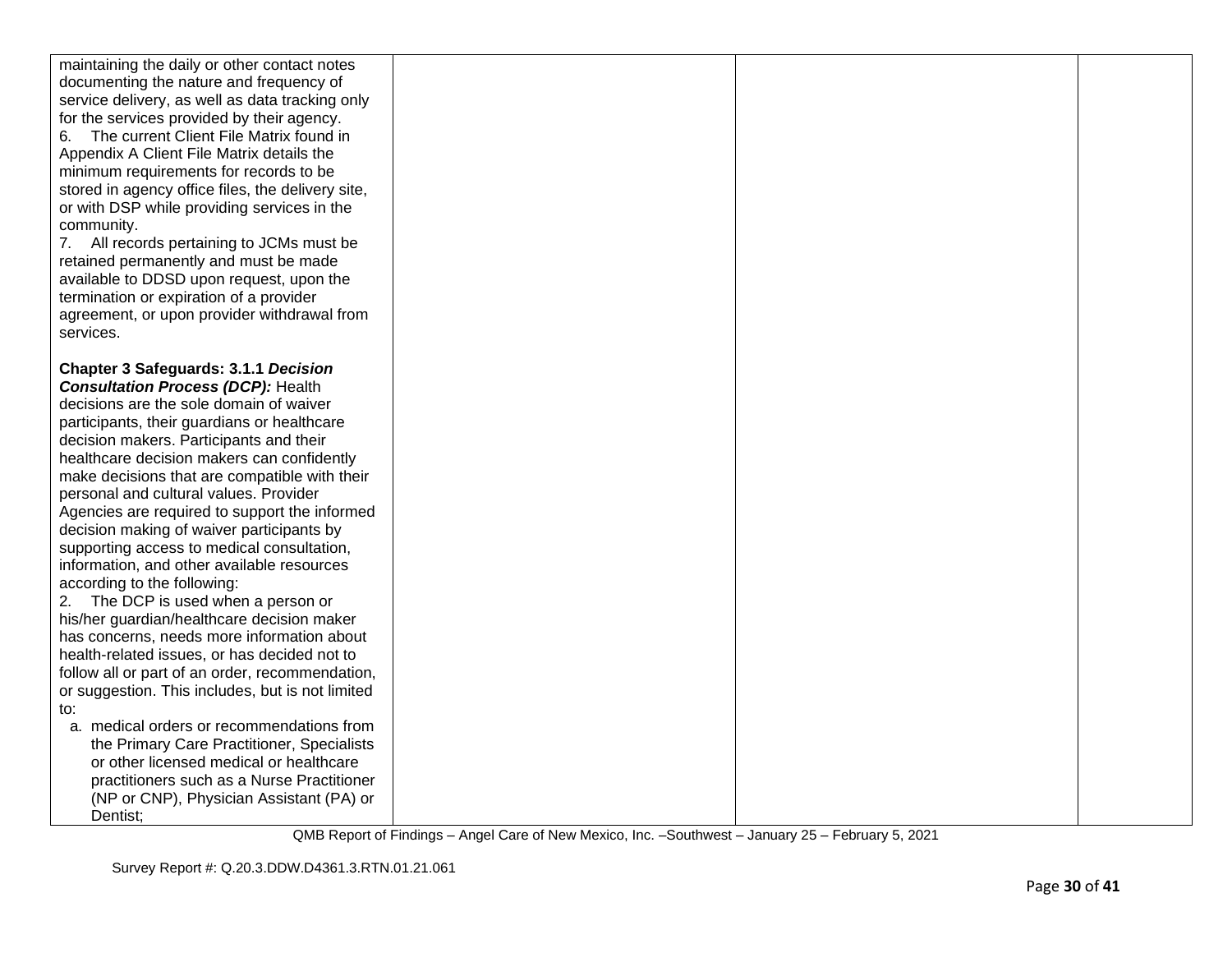| b. clinical recommendations made by          |  |  |
|----------------------------------------------|--|--|
| registered/licensed clinicians who are       |  |  |
| either members of the IDT or clinicians      |  |  |
| who have performed an evaluation such        |  |  |
| as a video-fluoroscopy;                      |  |  |
| c. health related recommendations or         |  |  |
| suggestions from oversight activities such   |  |  |
| as the Individual Quality Review (IQR) or    |  |  |
| other DOH review or oversight activities;    |  |  |
| and                                          |  |  |
| d. recommendations made through a            |  |  |
| Healthcare Plan (HCP), including a           |  |  |
| <b>Comprehensive Aspiration Risk</b>         |  |  |
| Management Plan (CARMP), or another          |  |  |
| plan.                                        |  |  |
|                                              |  |  |
| 2. When the person/guardian disagrees with a |  |  |
| recommendation or does not agree with the    |  |  |
| implementation of that recommendation,       |  |  |
| Provider Agencies follow the DCP and attend  |  |  |
| the meeting coordinated by the CM. During    |  |  |
| this meeting:                                |  |  |
| a. Providers inform the person/guardian of   |  |  |
| the rationale for that recommendation,       |  |  |
| so that the benefit is made clear. This      |  |  |
| will be done in layman's terms and will      |  |  |
| include basic sharing of information         |  |  |
| designed to assist the person/guardian       |  |  |
| with understanding the risks and benefits    |  |  |
| of the recommendation.                       |  |  |
| The information will be focused on the<br>b. |  |  |
| specific area of concern by the              |  |  |
| person/guardian. Alternatives should be      |  |  |
| presented, when available, if the            |  |  |
| guardian is interested in considering        |  |  |
| other options for implementation.            |  |  |
| c. Providers support the person/guardian to  |  |  |
| make an informed decision.                   |  |  |
| d. The decision made by the                  |  |  |
| person/guardian during the meeting is        |  |  |
| accepted; plans are modified; and the        |  |  |
| IDT honors this health decision in every     |  |  |
| setting.                                     |  |  |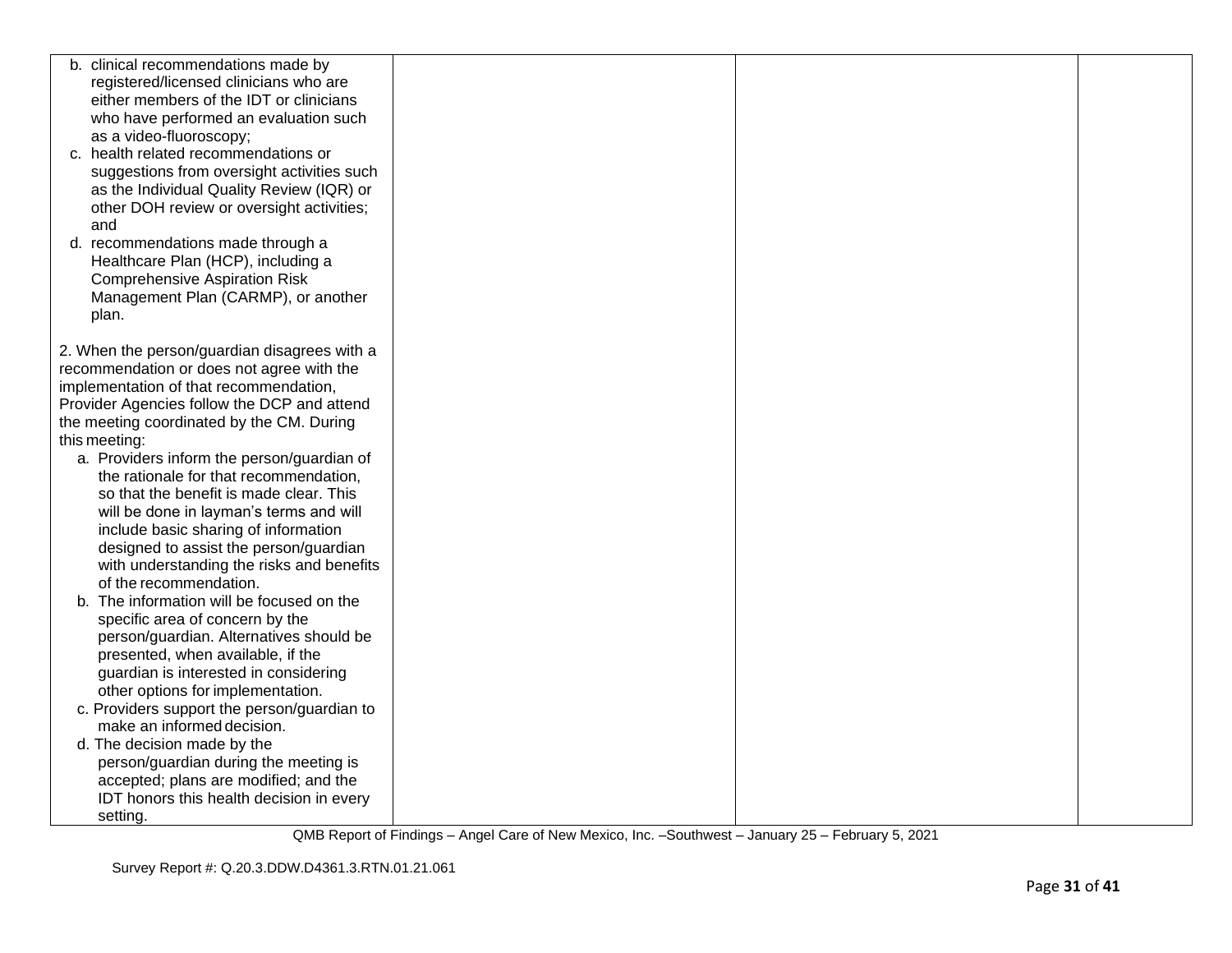| Chapter 13 Nursing Services: 13.2.5<br><b>Electronic Nursing Assessment and</b><br><b>Planning Process:</b> The nursing assessment<br>process includes several DDSD mandated<br>tools: the electronic Comprehensive Nursing<br>Assessment Tool (e-CHAT), the Aspiration<br>Risk Screening Tool (ARST) and the<br><b>Medication Administration Assessment Tool</b><br>(MAAT). This process includes developing<br>and training Health Care Plans and Medical<br>Emergency Response Plans.<br>The following hierarchy is based on budgeted<br>services and is used to identify which Provider<br>Agency nurse has primary responsibility for<br>completion of the nursing assessment process<br>and related subsequent planning and training.<br>Additional communication and collaboration for<br>planning specific to CCS or CIE services may<br>be needed.<br>The hierarchy for Nursing Assessment and<br>Planning responsibilities is:<br>1. Living Supports: Supported Living, IMLS or<br>Family Living via ANS;<br>2. Customized Community Supports- Group;<br>and<br>3. Adult Nursing Services (ANS):<br>a. for persons in Community Inclusion |  |  |
|-----------------------------------------------------------------------------------------------------------------------------------------------------------------------------------------------------------------------------------------------------------------------------------------------------------------------------------------------------------------------------------------------------------------------------------------------------------------------------------------------------------------------------------------------------------------------------------------------------------------------------------------------------------------------------------------------------------------------------------------------------------------------------------------------------------------------------------------------------------------------------------------------------------------------------------------------------------------------------------------------------------------------------------------------------------------------------------------------------------------------------------------------------|--|--|
| with health-related needs; or<br>b. if no residential services are budgeted<br>but assessment is desired and health<br>needs may exist.                                                                                                                                                                                                                                                                                                                                                                                                                                                                                                                                                                                                                                                                                                                                                                                                                                                                                                                                                                                                             |  |  |
| 13.2.6 The Electronic Comprehensive<br><b>Health Assessment Tool (e-CHAT)</b><br>1. The e-CHAT is a nursing assessment. It<br>may not be delegated by a licensed nurse to a<br>non-licensed person.<br>2. The nurse must see the person face-to-face<br>to complete the nursing assessment.<br>Additional information may be gathered from<br>members of the IDT and other sources.<br>3. An e-CHAT is required for persons in FL,                                                                                                                                                                                                                                                                                                                                                                                                                                                                                                                                                                                                                                                                                                                  |  |  |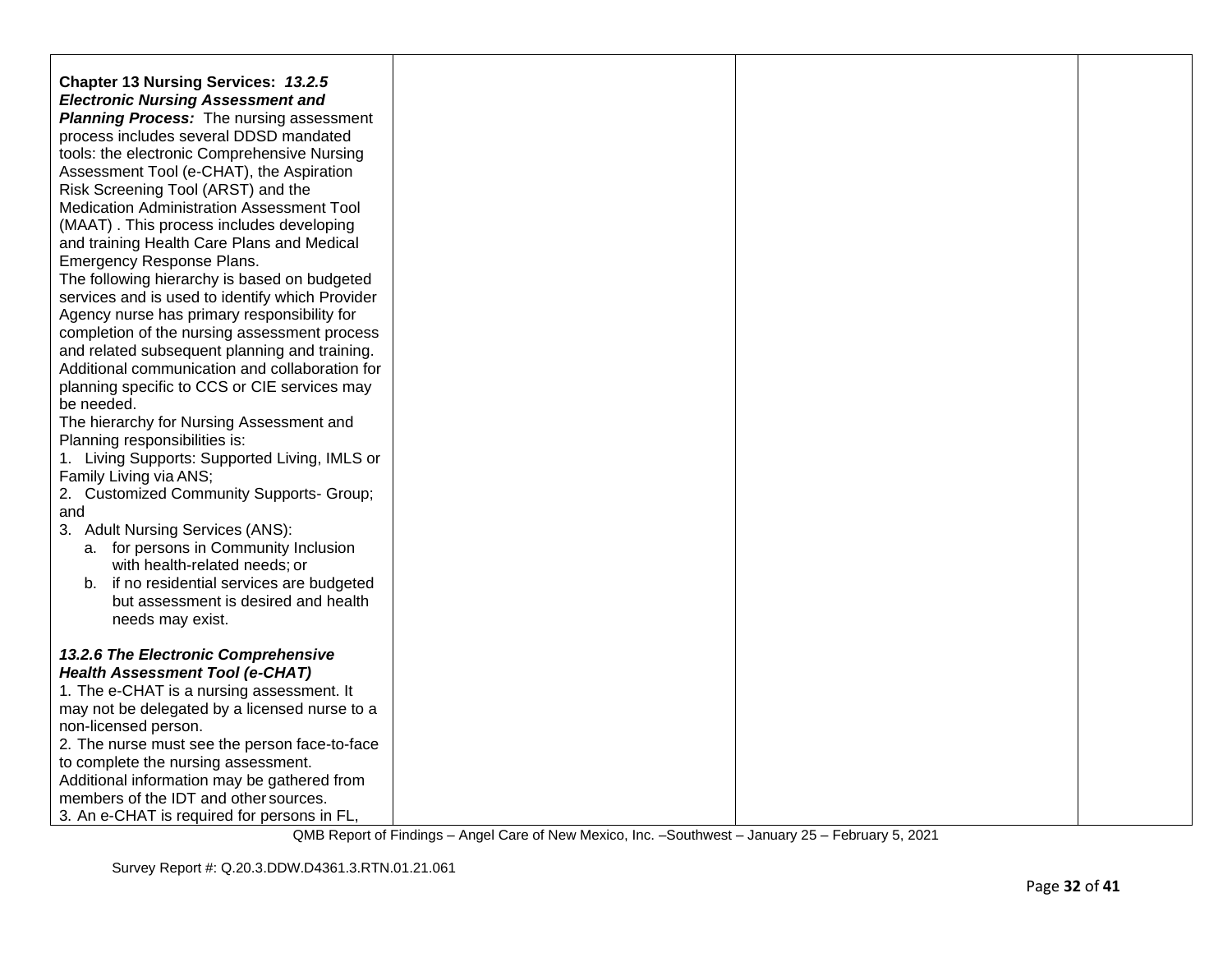| 13.2.7 Aspiration Risk Management<br><b>Screening Tool (ARST)</b><br><b>13.2.8 Medication Administration</b><br><b>Assessment Tool (MAAT):</b><br>1. A licensed nurse completes the<br><b>DDSD Medication Administration</b><br>Assessment Tool (MAAT) at least two<br>weeks before the annual ISP meeting.<br>2. After completion of the MAAT, the nurse<br>will present recommendations regarding the<br>level of assistance with medication delivery<br>(AWMD) to the IDT. A copy of the MAAT will<br>be sent to all the team members two weeks<br>before the annual ISP meeting and the<br>original MAAT will be retained in the Provider<br>Agency records.<br>3. Decisions about medication delivery<br>are made by the IDT to promote a<br>person's maximum independence and<br>community integration. The IDT will<br>reach consensus regarding which<br>criteria the person meets, as indicated<br>by the results of the MAAT and the<br>nursing recommendations, and the<br>decision is documented this in the ISP. | SL, IMLS, or CCS-Group. All other DD Waiver<br>recipients may obtain an e-CHAT if needed or<br>desired by adding ANS hours for assessment<br>and consultation to their budget.<br>4. When completing the e-CHAT, the nurse is<br>required to review and update the electronic<br>record and consider the diagnoses,<br>medications, treatments, and overall status of<br>the person. Discussion with others may be<br>needed to obtain critical information.<br>5. The nurse is required to complete all the e-<br>CHAT assessment questions and add<br>additional pertinent information in all comment<br>sections. |  |  |
|-------------------------------------------------------------------------------------------------------------------------------------------------------------------------------------------------------------------------------------------------------------------------------------------------------------------------------------------------------------------------------------------------------------------------------------------------------------------------------------------------------------------------------------------------------------------------------------------------------------------------------------------------------------------------------------------------------------------------------------------------------------------------------------------------------------------------------------------------------------------------------------------------------------------------------------------------------------------------------------------------------------------------------|----------------------------------------------------------------------------------------------------------------------------------------------------------------------------------------------------------------------------------------------------------------------------------------------------------------------------------------------------------------------------------------------------------------------------------------------------------------------------------------------------------------------------------------------------------------------------------------------------------------------|--|--|
|                                                                                                                                                                                                                                                                                                                                                                                                                                                                                                                                                                                                                                                                                                                                                                                                                                                                                                                                                                                                                               |                                                                                                                                                                                                                                                                                                                                                                                                                                                                                                                                                                                                                      |  |  |
| 13.2.9 Healthcare Plans (HCP):                                                                                                                                                                                                                                                                                                                                                                                                                                                                                                                                                                                                                                                                                                                                                                                                                                                                                                                                                                                                |                                                                                                                                                                                                                                                                                                                                                                                                                                                                                                                                                                                                                      |  |  |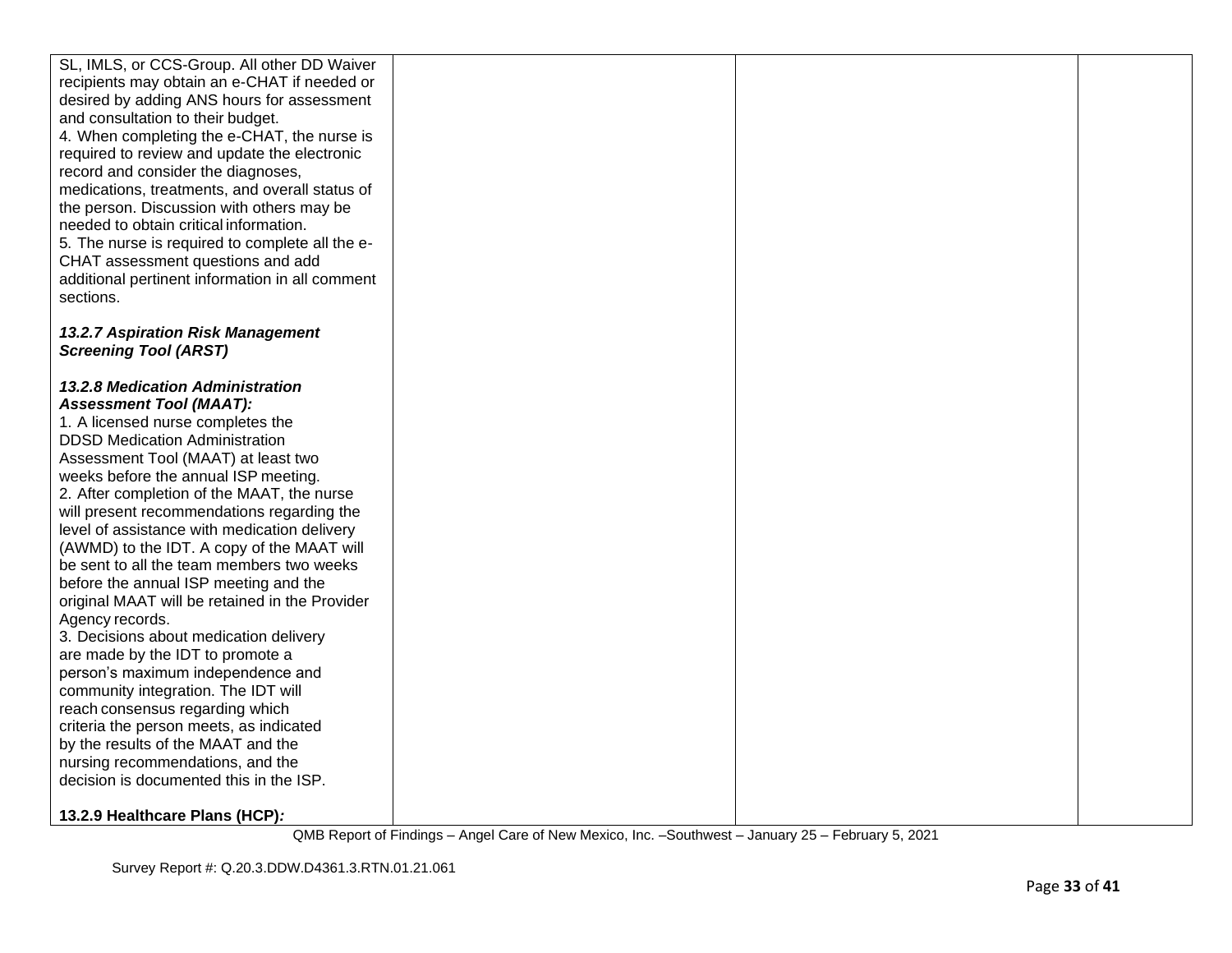| 1. At the nurse's discretion, based on prudent                                       |  |  |
|--------------------------------------------------------------------------------------|--|--|
| nursing practice, interim HCPs may be                                                |  |  |
| developed to address issues that must be                                             |  |  |
| implemented immediately after admission,                                             |  |  |
| readmission or change of medical condition to                                        |  |  |
| provide safe services prior to completion of the                                     |  |  |
| e-CHAT and formal care planning process.                                             |  |  |
| This includes interim ARM plans for those                                            |  |  |
| persons newly identified at moderate or high                                         |  |  |
| risk for aspiration. All interim plans must be                                       |  |  |
| removed if the plan is no longer needed or                                           |  |  |
| when final HCP including CARMPs are in                                               |  |  |
| place to avoid duplication of plans.                                                 |  |  |
| 2. In collaboration with the IDT, the agency                                         |  |  |
| nurse is required to create HCPs that address                                        |  |  |
| all the areas identified as required in the most                                     |  |  |
| current e-CHAT summary report which is                                               |  |  |
| indicated by "R" in the HCP column. At the                                           |  |  |
| nurse's sole discretion, based on prudent                                            |  |  |
| nursing practice, HCPs may be combined                                               |  |  |
| where clinically appropriate. The nurse should                                       |  |  |
| use nursing judgment to determine whether to                                         |  |  |
| also include HCPs for any of the areas                                               |  |  |
| indicated by "C" on the e-CHAT summary                                               |  |  |
| report. The nurse may also create other HCPs                                         |  |  |
| plans that the nurse determines are warranted.                                       |  |  |
|                                                                                      |  |  |
| 13.2.10 Medical Emergency Response Plan                                              |  |  |
| (MERP):                                                                              |  |  |
| 1. The agency nurse is required to develop a                                         |  |  |
| Medical Emergency Response Plan (MERP)                                               |  |  |
| for all conditions marked with an "R" in the e-                                      |  |  |
| CHAT summary report. The agency nurse                                                |  |  |
| should use her/his clinical judgment and input                                       |  |  |
| from the Interdisciplinary Team (IDT) to<br>determine whether shown as "C" in the e- |  |  |
| CHAT summary report or other conditions also                                         |  |  |
| warrant a MERP.                                                                      |  |  |
| 2. MERPs are required for persons who have                                           |  |  |
| one or more conditions or illnesses that                                             |  |  |
| present a likely potential to become a life-                                         |  |  |
| threatening situation.                                                               |  |  |
|                                                                                      |  |  |
|                                                                                      |  |  |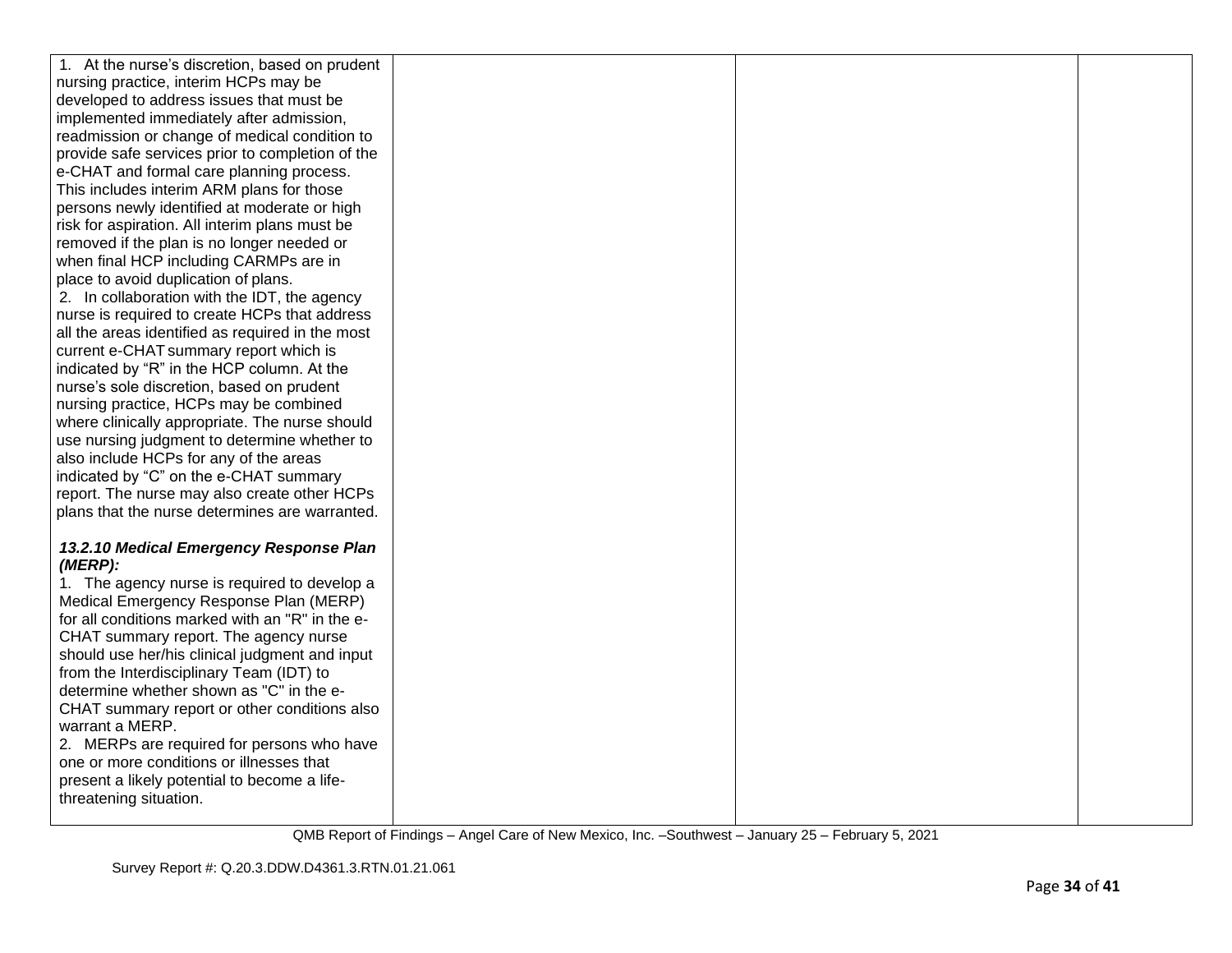| <b>Chapter 20: Provider Documentation and</b>   |  |  |
|-------------------------------------------------|--|--|
| Client Records: 20.5.3 Health Passport and      |  |  |
| <b>Physician Consultation Form: All Primary</b> |  |  |
| and Secondary Provider Agencies must use        |  |  |
| the Health Passport and Physician               |  |  |
| Consultation form from the Therap system.       |  |  |
| This standardized document contains             |  |  |
| individual, physician and emergency contact     |  |  |
| information, a complete list of current medical |  |  |
| diagnoses, health and safety risk factors,      |  |  |
| allergies, and information regarding insurance, |  |  |
| guardianship, and advance directives. The       |  |  |
| Health Passport also includes a standardized    |  |  |
| form to use at medical appointments called the  |  |  |
| Physician Consultation form.                    |  |  |
|                                                 |  |  |
|                                                 |  |  |
|                                                 |  |  |
|                                                 |  |  |
|                                                 |  |  |
|                                                 |  |  |
|                                                 |  |  |
|                                                 |  |  |
|                                                 |  |  |
|                                                 |  |  |
|                                                 |  |  |
|                                                 |  |  |
|                                                 |  |  |
|                                                 |  |  |
|                                                 |  |  |
|                                                 |  |  |
|                                                 |  |  |
|                                                 |  |  |
|                                                 |  |  |
|                                                 |  |  |
|                                                 |  |  |
|                                                 |  |  |
|                                                 |  |  |
|                                                 |  |  |
|                                                 |  |  |
|                                                 |  |  |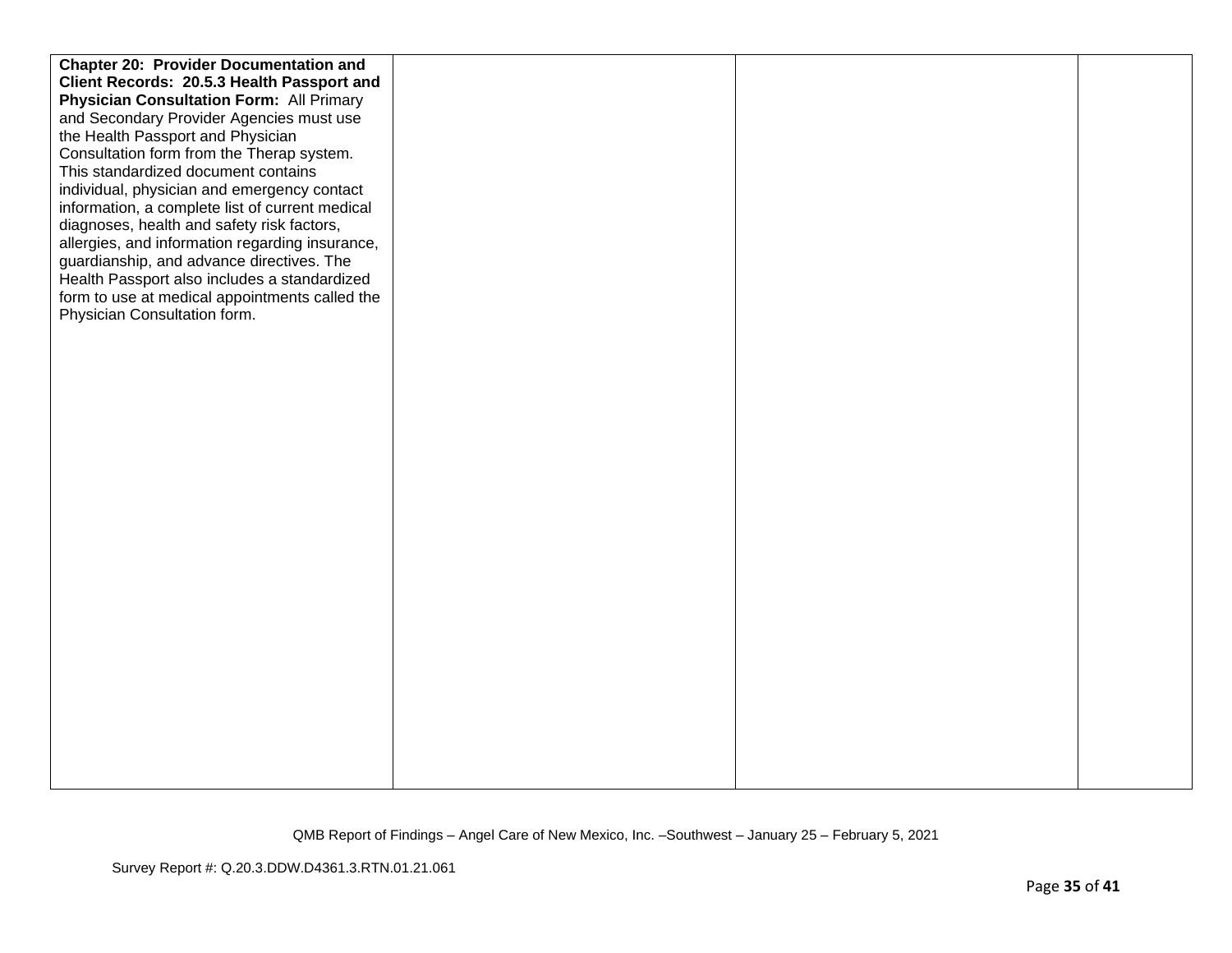| Tag # LS25 Residential Health & Safety              | <b>Standard Level Deficiency</b>                |                                                          |  |
|-----------------------------------------------------|-------------------------------------------------|----------------------------------------------------------|--|
| (Supported Living / Family Living /                 |                                                 |                                                          |  |
| <b>Intensive Medical Living)</b>                    |                                                 |                                                          |  |
| Developmental Disabilities (DD) Waiver              | Based on observation, the Agency did not        | Provider:                                                |  |
| Service Standards 2/26/2018; Re-Issue:              | ensure that each individuals' residence met all | <b>State your Plan of Correction for the</b>             |  |
| 12/28/2018; Eff 1/1/2019                            | requirements within the standard for 1 of 8     | deficiencies cited in this tag here (How is the          |  |
| <b>Chapter 10: Living Care Arrangements</b>         | Living Care Arrangement residences.             | deficiency going to be corrected? This can be            |  |
| (LCA) 10.3.6 Requirements for Each                  |                                                 | specific to each deficiency cited or if possible an      |  |
| Residence: Provider Agencies must assure            | Review of the residential records and           | overall correction?): $\rightarrow$                      |  |
| that each residence is clean, safe, and             | observation of the residence revealed the       |                                                          |  |
| comfortable, and each residence                     | following items were not found, not functioning |                                                          |  |
| accommodates individual daily living, social        | or incomplete:                                  |                                                          |  |
| and leisure activities. In addition, the Provider   |                                                 |                                                          |  |
| Agency must ensure the residence:                   | <b>Family Living Requirements:</b>              |                                                          |  |
| has basic utilities, i.e., gas, power, water,<br>1. |                                                 |                                                          |  |
| and telephone;                                      | • Poison Control Phone Number (#3)              |                                                          |  |
| 2. has a battery operated or electric smoke         |                                                 | <b>Provider:</b>                                         |  |
| detectors or a sprinkler system, carbon             |                                                 | <b>Enter your ongoing Quality</b>                        |  |
| monoxide detectors, and fire extinguisher;          |                                                 | <b>Assurance/Quality Improvement</b>                     |  |
| has a general-purpose first aid kit;<br>3.          |                                                 | processes as it related to this tag number               |  |
| has accessible written documentation of<br>4.       |                                                 | here (What is going to be done? How many                 |  |
| evacuation drills occurring at least three times    |                                                 | individuals is this going to affect? How often will      |  |
| a year overall, one time a year for each shift;     |                                                 | this be completed? Who is responsible? What              |  |
| 5. has water temperature that does not              |                                                 | steps will be taken if issues are found?): $\rightarrow$ |  |
| exceed a safe temperature (110 <sup>0</sup> F);     |                                                 |                                                          |  |
| has safe storage of all medications with            |                                                 |                                                          |  |
| dispensing instructions for each person that        |                                                 |                                                          |  |
| are consistent with the Assistance with             |                                                 |                                                          |  |
| Medication (AWMD) training or each person's         |                                                 |                                                          |  |
| ISP;                                                |                                                 |                                                          |  |
| 7. has an emergency placement plan for              |                                                 |                                                          |  |
| relocation of people in the event of an             |                                                 |                                                          |  |
| emergency evacuation that makes the                 |                                                 |                                                          |  |
| residence unsuitable for occupancy;                 |                                                 |                                                          |  |
| 8. has emergency evacuation procedures              |                                                 |                                                          |  |
| that address, but are not limited to, fire,         |                                                 |                                                          |  |
| chemical and/or hazardous waste spills, and         |                                                 |                                                          |  |
| flooding;                                           |                                                 |                                                          |  |
| supports environmental modifications and<br>9.      |                                                 |                                                          |  |
| assistive technology devices, including             |                                                 |                                                          |  |
| modifications to the bathroom (i.e., shower         |                                                 |                                                          |  |
| chairs, grab bars, walk in shower, raised           |                                                 |                                                          |  |
|                                                     |                                                 |                                                          |  |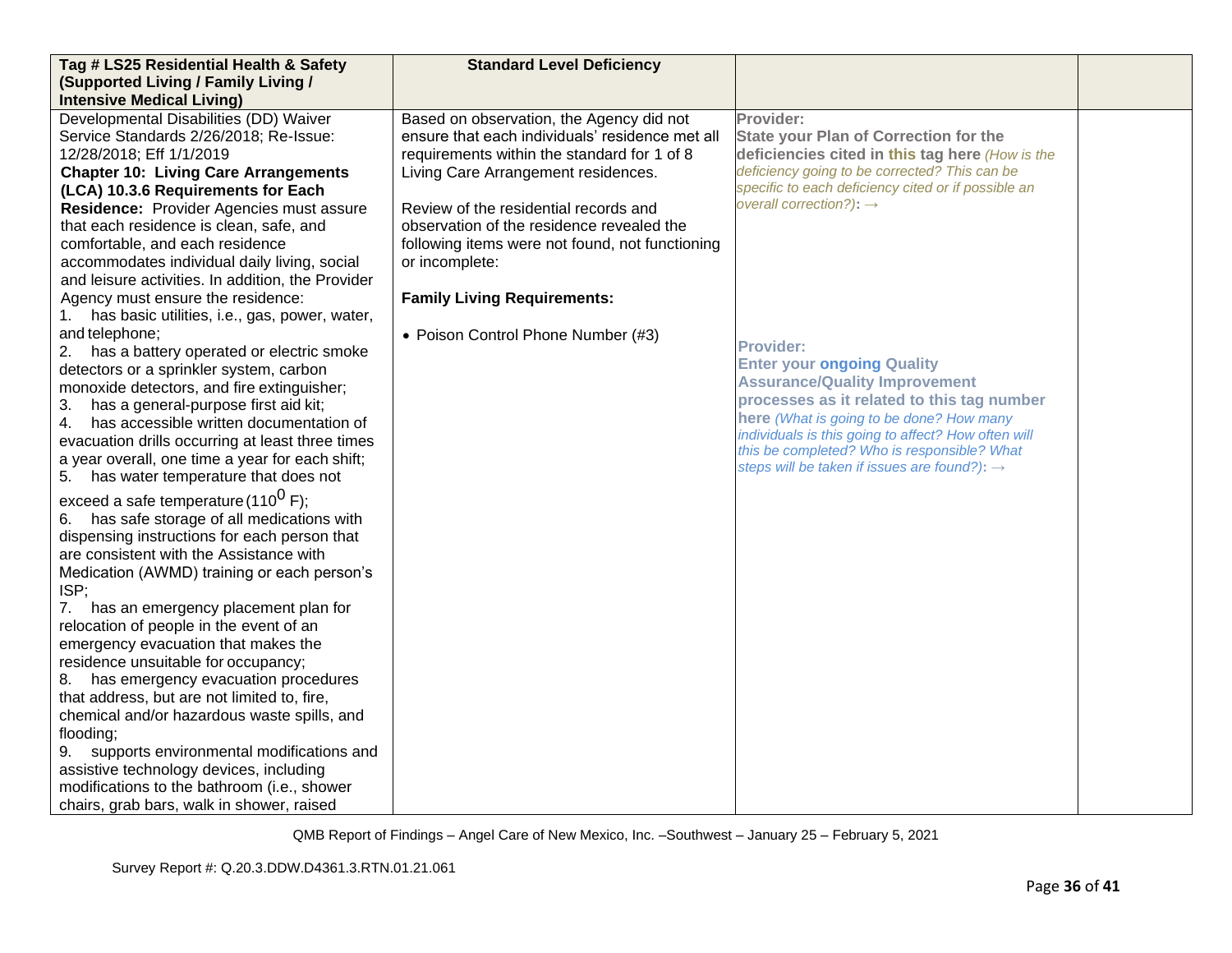| toilets, etc.) based on the unique needs of the<br>individual in consultation with the IDT;<br>10. has or arranges for necessary equipment<br>for bathing and transfers to support health and<br>safety with consultation from therapists as<br>needed;<br>11. has the phone number for poison control<br>within line of site of the telephone;<br>12. has general household appliances, and<br>kitchen and dining utensils;<br>13. has proper food storage and cleaning<br>supplies;<br>14. has adequate food for three meals a day<br>and individual preferences; and<br>15. has at least two bathrooms for residences<br>with more than two residents. |  |  |
|-----------------------------------------------------------------------------------------------------------------------------------------------------------------------------------------------------------------------------------------------------------------------------------------------------------------------------------------------------------------------------------------------------------------------------------------------------------------------------------------------------------------------------------------------------------------------------------------------------------------------------------------------------------|--|--|
|                                                                                                                                                                                                                                                                                                                                                                                                                                                                                                                                                                                                                                                           |  |  |
|                                                                                                                                                                                                                                                                                                                                                                                                                                                                                                                                                                                                                                                           |  |  |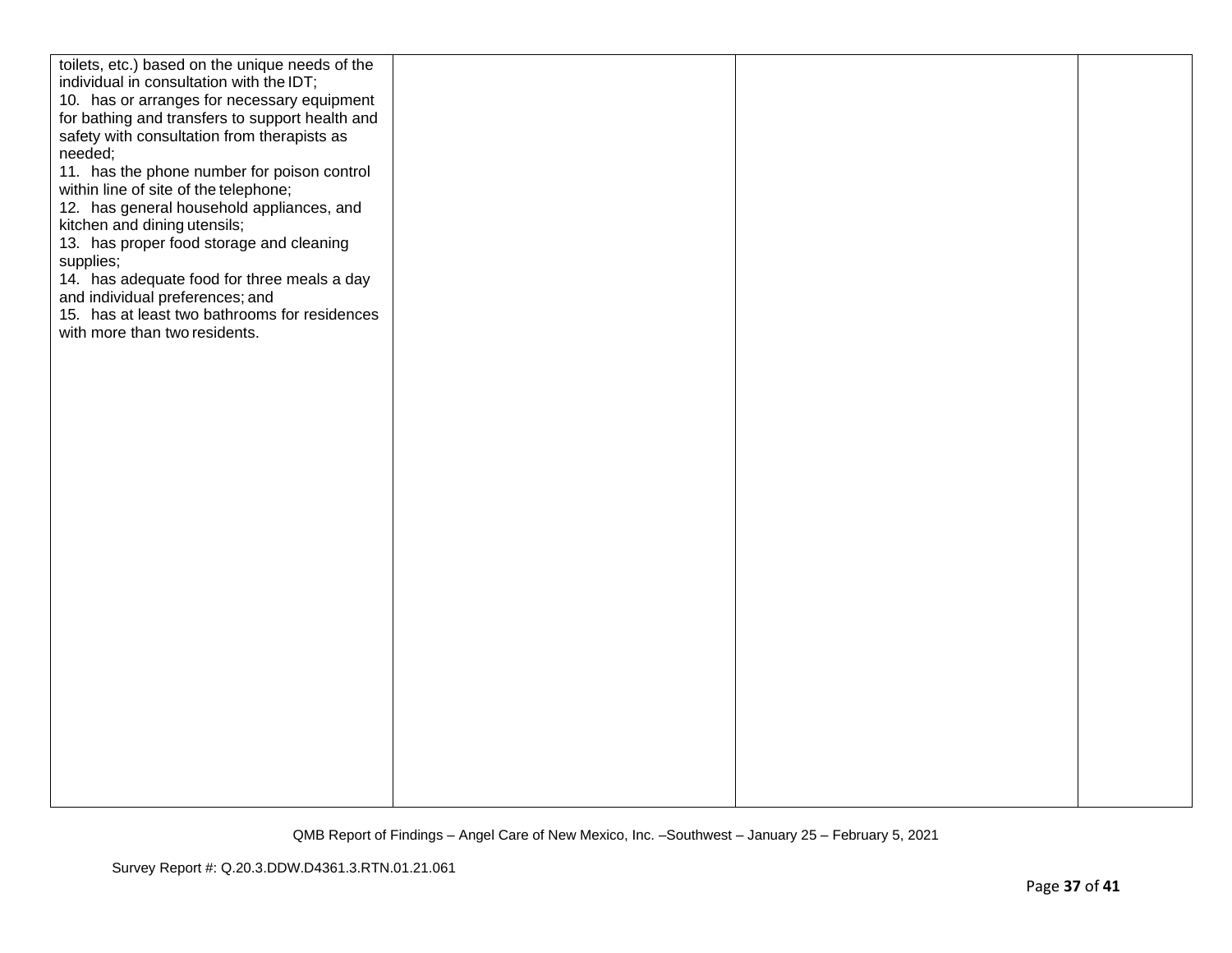| <b>Standard of Care</b>                                                                                                                               | <b>Deficiencies</b>                               | Agency Plan of Correction, On-going QA/QI<br>and Responsible Party | <b>Completion</b><br><b>Date</b> |  |
|-------------------------------------------------------------------------------------------------------------------------------------------------------|---------------------------------------------------|--------------------------------------------------------------------|----------------------------------|--|
| Service Domain: Medicaid Billing/Reimbursement - State financial oversight exists to assure that claims are coded and paid for in accordance with the |                                                   |                                                                    |                                  |  |
| reimbursement methodology specified in the approved waiver.                                                                                           |                                                   |                                                                    |                                  |  |
| Tag #1A12 All Services Reimbursement                                                                                                                  | <b>No Deficient Practices Found</b>               |                                                                    |                                  |  |
| Developmental Disabilities (DD) Waiver                                                                                                                | Based on record review, the Agency                |                                                                    |                                  |  |
| Service Standards 2/26/2018; Re-Issue:                                                                                                                | maintained all the records necessary to fully     |                                                                    |                                  |  |
| 12/28/2018; Eff 1/1/2019                                                                                                                              | disclose the nature, quality, amount, and         |                                                                    |                                  |  |
| <b>Chapter 21: Billing Requirements: 21.4</b>                                                                                                         | medical necessity of services furnished to an     |                                                                    |                                  |  |
| <b>Recording Keeping and Documentation</b>                                                                                                            | eligible recipient who is currently receiving for |                                                                    |                                  |  |
| <b>Requirements: DD Waiver Provider Agencies</b>                                                                                                      | 11 of 11 individuals.                             |                                                                    |                                  |  |
| must maintain all records necessary to                                                                                                                |                                                   |                                                                    |                                  |  |
| demonstrate proper provision of services for                                                                                                          | Progress notes and billing records supported      |                                                                    |                                  |  |
| Medicaid billing. At a minimum, Provider                                                                                                              | billing activities for the month of November      |                                                                    |                                  |  |
| Agencies must adhere to the following:                                                                                                                | 2020 for the following services:                  |                                                                    |                                  |  |
| 1. The level and type of service provided                                                                                                             |                                                   |                                                                    |                                  |  |
| must be supported in the ISP and have an<br>approved budget prior to service delivery and                                                             | • Family Living                                   |                                                                    |                                  |  |
| billing.                                                                                                                                              |                                                   |                                                                    |                                  |  |
| Comprehensive documentation of direct<br>2.                                                                                                           | • Customized Community Supports                   |                                                                    |                                  |  |
| service delivery must include, at a minimum:                                                                                                          |                                                   |                                                                    |                                  |  |
| a. the agency name;                                                                                                                                   |                                                   |                                                                    |                                  |  |
| the name of the recipient of the service;<br>b.                                                                                                       |                                                   |                                                                    |                                  |  |
| the location of theservice;<br>c.                                                                                                                     |                                                   |                                                                    |                                  |  |
| the date of the service;<br>d.                                                                                                                        |                                                   |                                                                    |                                  |  |
| the type of service;<br>е.                                                                                                                            |                                                   |                                                                    |                                  |  |
| the start and end times of theservice;<br>f.                                                                                                          |                                                   |                                                                    |                                  |  |
| the signature and title of each staff<br>a.                                                                                                           |                                                   |                                                                    |                                  |  |
| member who documents their time; and                                                                                                                  |                                                   |                                                                    |                                  |  |
| h. the nature of services.                                                                                                                            |                                                   |                                                                    |                                  |  |
| 3. A Provider Agency that receives payment for                                                                                                        |                                                   |                                                                    |                                  |  |
| treatment, services, or goods must retain all                                                                                                         |                                                   |                                                                    |                                  |  |
| medical and business records for a period of at                                                                                                       |                                                   |                                                                    |                                  |  |
| least six years from the last payment date, until                                                                                                     |                                                   |                                                                    |                                  |  |
| ongoing audits are settled, or until involvement                                                                                                      |                                                   |                                                                    |                                  |  |
| of the state Attorney General is completed                                                                                                            |                                                   |                                                                    |                                  |  |
| regarding settlement of any claim, whichever is                                                                                                       |                                                   |                                                                    |                                  |  |
| longer.                                                                                                                                               |                                                   |                                                                    |                                  |  |
| 4. A Provider Agency that receives payment for                                                                                                        |                                                   |                                                                    |                                  |  |
| treatment, services or goods must retain all                                                                                                          |                                                   |                                                                    |                                  |  |
| medical and business records relating to any of                                                                                                       |                                                   |                                                                    |                                  |  |
| the following for a period of at least six years                                                                                                      |                                                   |                                                                    |                                  |  |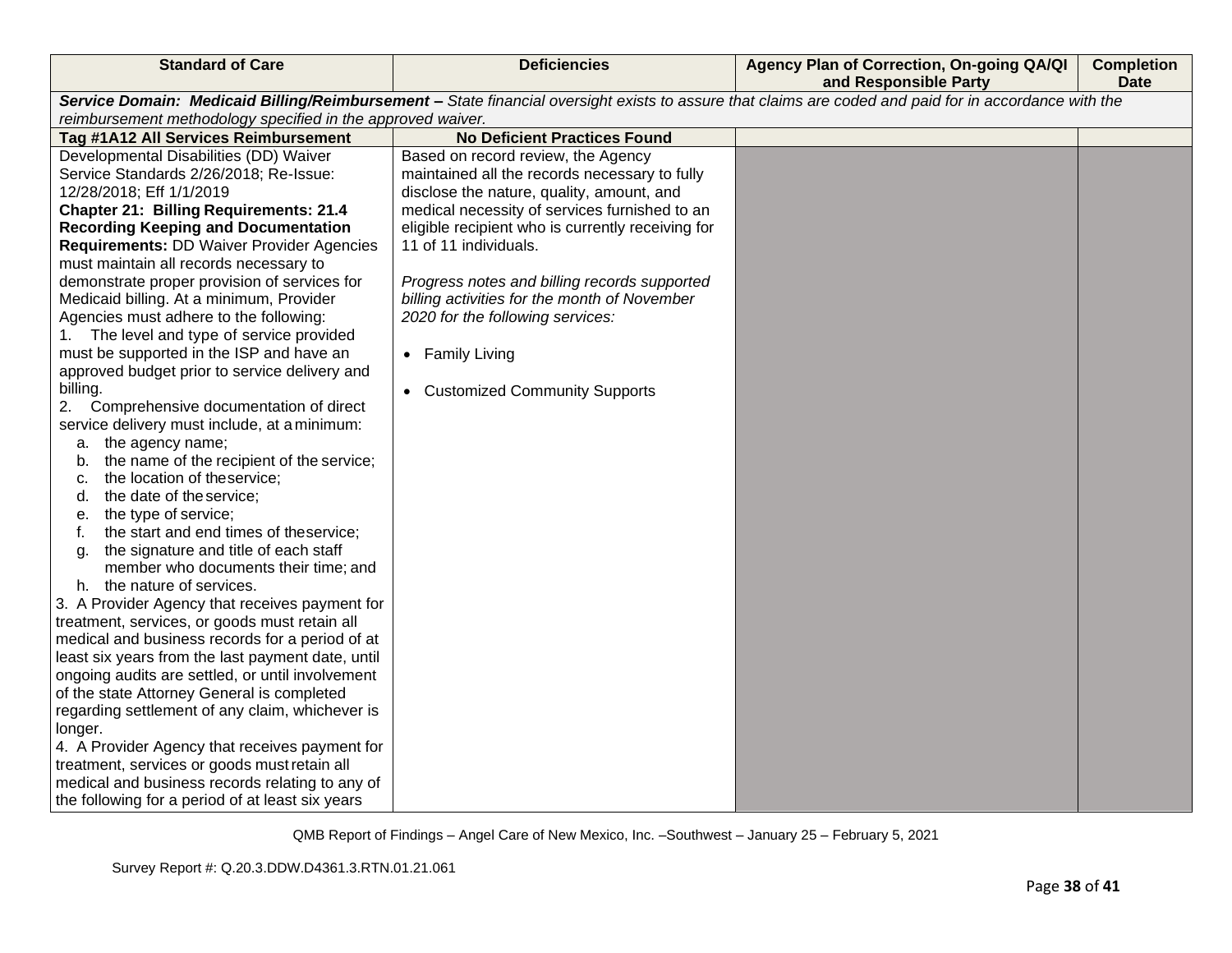| from the payment date:                              |  |  |
|-----------------------------------------------------|--|--|
| a. treatment or care of any eligible recipient;     |  |  |
|                                                     |  |  |
| b. services or goods provided to any                |  |  |
| eligible recipient;                                 |  |  |
| c. amounts paid by MAD on behalf of any             |  |  |
| eligible recipient; and                             |  |  |
| any records required by MAD for the<br>d.           |  |  |
| administration of Medicaid.                         |  |  |
|                                                     |  |  |
| 21.9 Billable Units: The unit of billing depends    |  |  |
| on the service type. The unit may be a 15-          |  |  |
| minute interval, a daily unit, a monthly unit, or a |  |  |
| dollar amount. The unit of billing is identified in |  |  |
| the current DD Waiver Rate Table. Provider          |  |  |
| Agencies must correctly report service units.       |  |  |
|                                                     |  |  |
| 21.9.1 Requirements for Daily Units: For            |  |  |
|                                                     |  |  |
| services billed in daily units, Provider Agencies   |  |  |
| must adhere to the following:                       |  |  |
| 1. A day is considered 24 hours from midnight       |  |  |
| to midnight.                                        |  |  |
| 2. If 12 or fewer hours of service are provided,    |  |  |
| then one-half unit shall be billed. A whole unit    |  |  |
| can be billed if more than 12 hours of service is   |  |  |
| provided during a 24-hour period.                   |  |  |
| 3. The maximum allowable billable units             |  |  |
| cannot exceed 340 calendar days per ISP year        |  |  |
| or 170 calendar days per six months.                |  |  |
| 4. When a person transitions from one Provider      |  |  |
| Agency to another during the ISP year, a            |  |  |
| standard formula to calculate the units billed by   |  |  |
| each Provider Agency must be applied as             |  |  |
| follows:                                            |  |  |
| a. The discharging Provider Agency bills the        |  |  |
| number of calendar days that services were          |  |  |
| provided multiplied by .93 (93%).                   |  |  |
| b. The receiving Provider Agency bills the          |  |  |
| remaining days up to 340 for the ISP year.          |  |  |
|                                                     |  |  |
| 21.9.2 Requirements for Monthly Units: For          |  |  |
| services billed in monthly units, a Provider        |  |  |
| Agency must adhere to the following:                |  |  |
| 1. A month is considered a period of 30             |  |  |
|                                                     |  |  |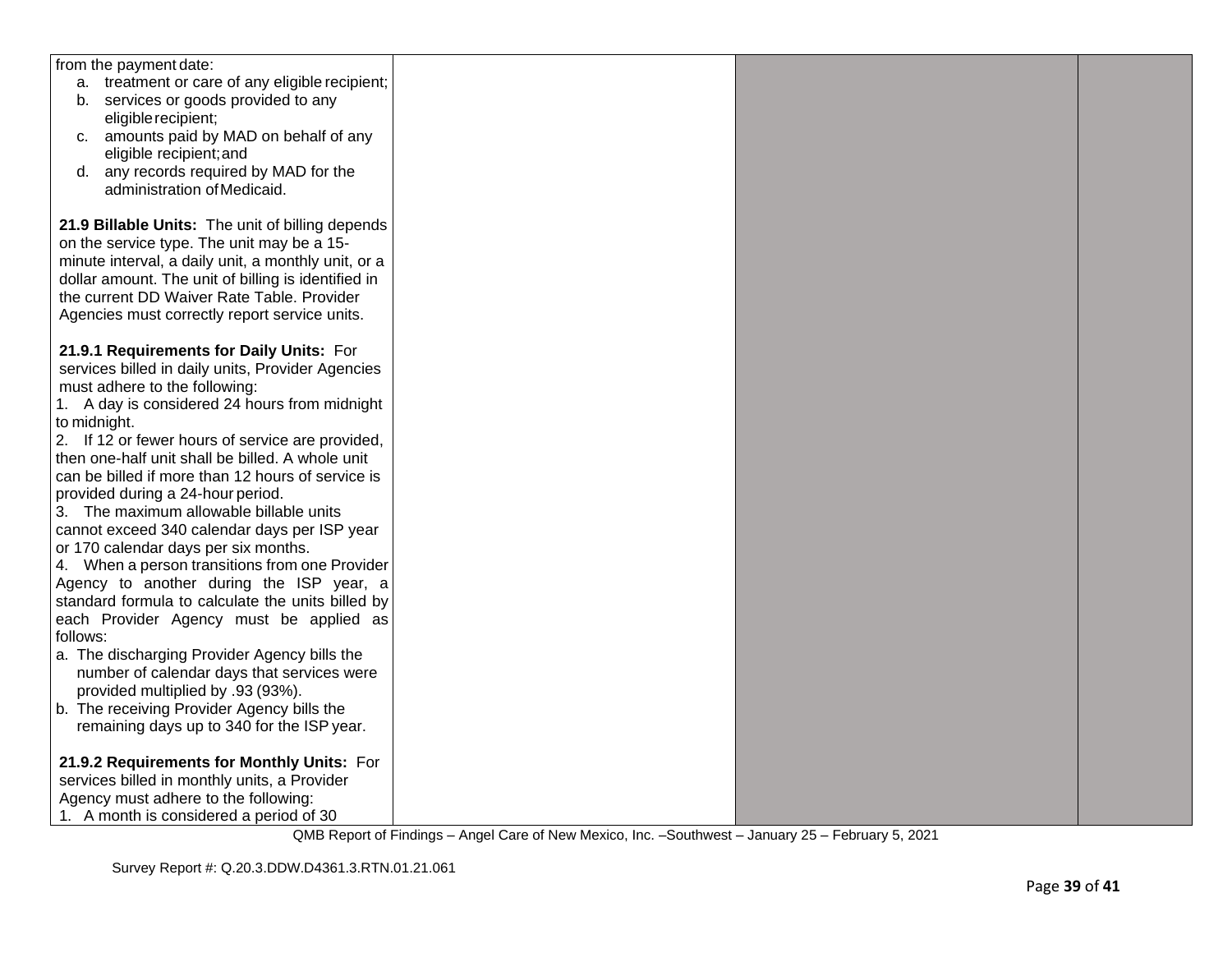| calendar days.                                                                                     |  |  |
|----------------------------------------------------------------------------------------------------|--|--|
| 2. At least one hour of face-to-face billable                                                      |  |  |
| services shall be provided during a calendar                                                       |  |  |
| month where any portion of a monthly unit is                                                       |  |  |
| billed.                                                                                            |  |  |
| 3. Monthly units can be prorated by a half unit.                                                   |  |  |
| 4. Agency transfers not occurring at the                                                           |  |  |
| beginning of the 30-day interval are required to                                                   |  |  |
| be coordinated in the middle of the 30-day                                                         |  |  |
| interval so that the discharging and receiving                                                     |  |  |
| agency receive a half unit.                                                                        |  |  |
| 21.9.3 Requirements for 15-minute and                                                              |  |  |
| hourly units: For services billed in 15-minute or                                                  |  |  |
| hourly intervals, Provider Agencies must adhere                                                    |  |  |
| to the following:                                                                                  |  |  |
| 1. When time spent providing the service is                                                        |  |  |
| not exactly 15 minutes or one hour, Provider                                                       |  |  |
| Agencies are responsible for reporting time                                                        |  |  |
| correctly following NMAC 8.302.2.                                                                  |  |  |
| 2. Services that last in their entirety less than                                                  |  |  |
| eight minutes cannot be billed.                                                                    |  |  |
|                                                                                                    |  |  |
| NMAC 8.302.1.17 Effective Date 9-15-08                                                             |  |  |
| <b>Record Keeping and Documentation</b>                                                            |  |  |
| Requirements - A provider must maintain all                                                        |  |  |
| the records necessary to fully disclose the                                                        |  |  |
| nature, quality, amount and medical necessity                                                      |  |  |
| of services furnished to an eligible recipient                                                     |  |  |
| who is currently receiving or who has received                                                     |  |  |
| services in the past.                                                                              |  |  |
| <b>Detail Required in Records - Provider</b>                                                       |  |  |
| Records must be sufficiently detailed to                                                           |  |  |
| substantiate the date, time, eligible recipient                                                    |  |  |
| name, rendering, attending, ordering or                                                            |  |  |
| prescribing provider; level and quantity of                                                        |  |  |
| services, length of a session of service billed,<br>diagnosis and medical necessity of any service |  |  |
| Treatment plans or other plans of care must                                                        |  |  |
| be sufficiently detailed to substantiate the level                                                 |  |  |
| of need, supervision, and direction and                                                            |  |  |
| service(s) needed by the eligible recipient.                                                       |  |  |
| <b>Services Billed by Units of Time -</b>                                                          |  |  |
|                                                                                                    |  |  |